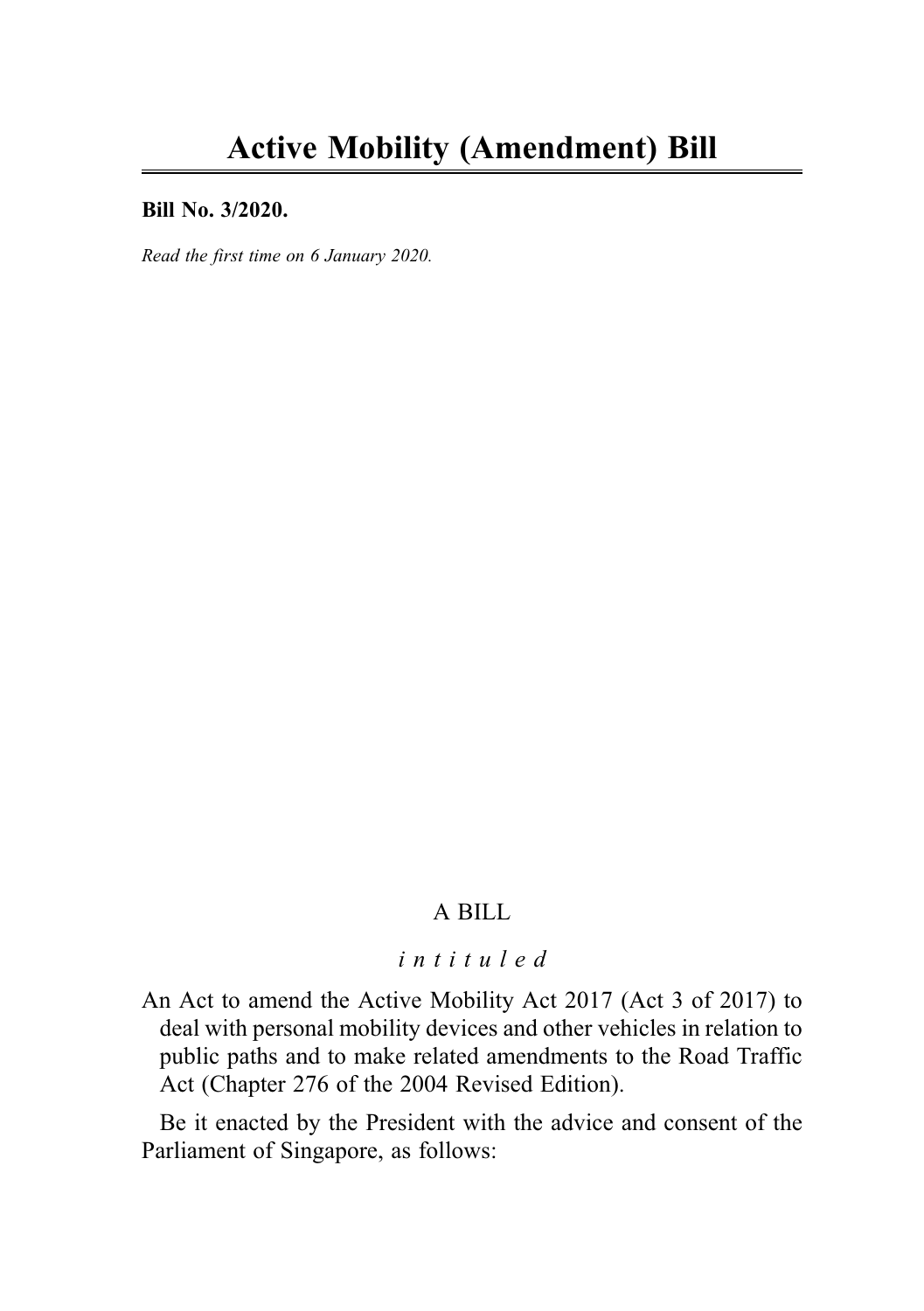#### Short title and commencement

1. This Act is the Active Mobility (Amendment) Act 2020 and comes into operation on a date that the Minister appoints by notification in the Gazette.

## <sup>5</sup> Amendment of section 2

2. Section 2 of the Active Mobility Act 2017 (called in this Act the principal Act) is amended —

(a) by inserting, immediately after the definition of "accessories" in subsection (1), the following definition:

<sup>10</sup> " "appropriate supervisor" has the meaning given by section  $23A(4)$ ;";

> (b) by inserting, immediately after the definition of "code of conduct" in subsection (1), the following definition:

" "competency test certificate", for a class or <sup>15</sup> description of test-needed-to-drive vehicle, means a certificate granted under section 23F certifying that an individual has passed the prescribed test of competence for that class or description of <sup>20</sup> test-needed-to-drive vehicle;";

> (c) by inserting, immediately after the words "bicycle or" in the definition of "footpath" in subsection (1), the word "non-motorised";

(d) by inserting, immediately after the definition of <sup>25</sup> "identification card" in subsection (1), the following definition:

> "" install", in relation to any wayfinding signage, includes paint or mark on a surface in an indelible way;";

<sup>30</sup> (e) by inserting, immediately after the words "of its construction" in paragraph (b) of the definition of "mechanised sweeper" in subsection (1), the words "of driving itself and";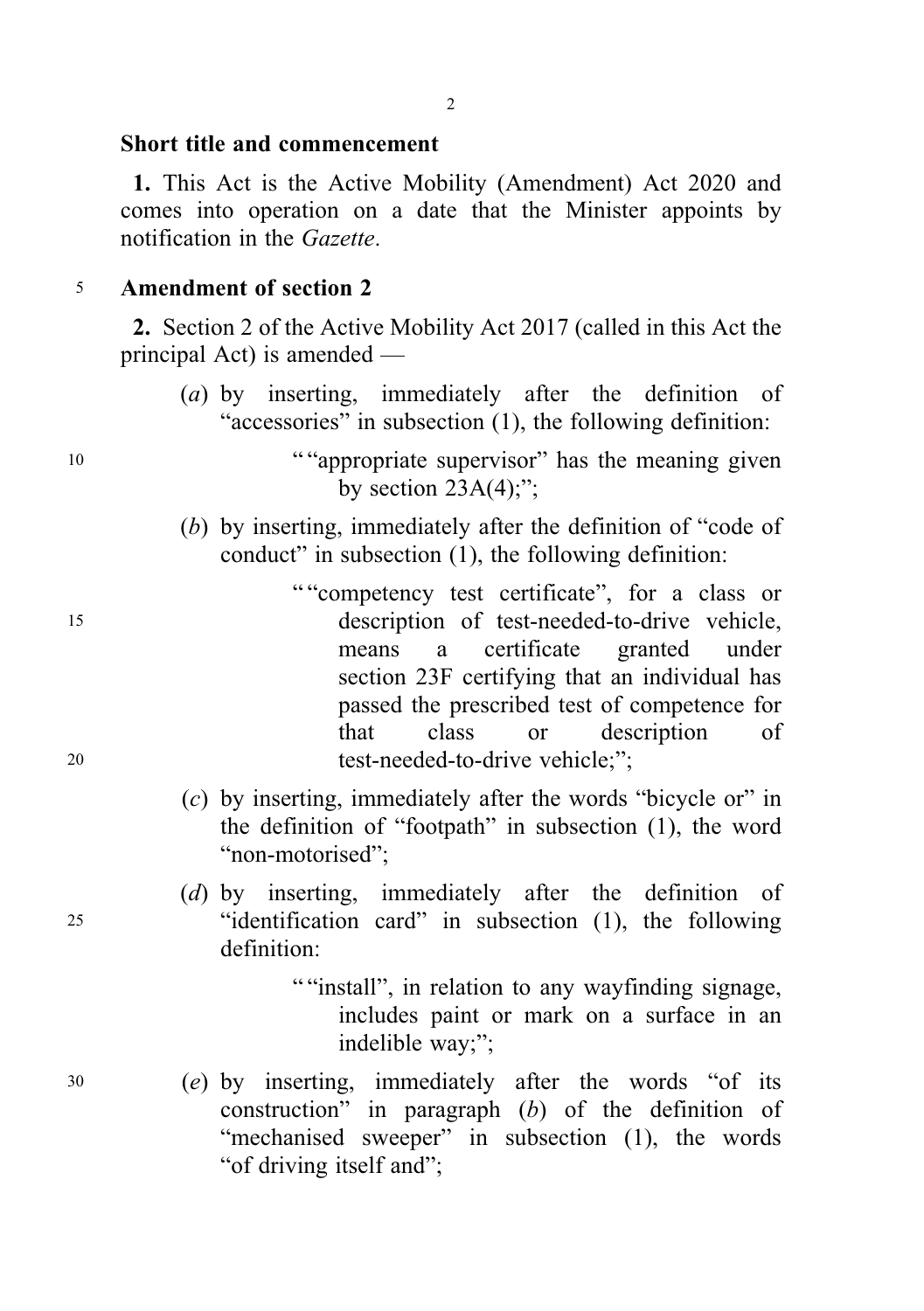(f) by inserting, immediately after the definition of "mechanised sweeper" in subsection (1), the following definition:

> " "mobile communication device" has the meaning given by section  $22A(4)$ ;";  $\qquad \qquad$  5

(g) by inserting, immediately after the definition of "mobility scooter" in subsection (1), the following definitions:

" "motor vehicle" includes —

- (a) an automatic detection device that has wheels, a motor and is constructed to 10 drive itself;
- (b) a robotic machine designed to move and operate independently of human control when the computer that controls it is programmed; or 15

(c) a motor vehicle that is constructed to drive itself,

but excludes a wheeled toy or model car that can be remotely operated;

- "motorised personal mobility device" or <sup>20</sup> "motorised PMD" means a personal mobility device other than a non-motorised personal mobility device;";
- (h) by inserting, immediately after the definition of "non-compliant power-assisted bicycle" in <sup>25</sup> subsection (1), the following definition:

" "non-motorised personal mobility device" means a personal mobility device that is designed to be propelled by human power only;";

(i) by inserting, immediately after the definition of "premises"  $30$ in subsection (1), the following definitions:

> " "prescribed minimum riding age" has the meaning given in section 23A(1);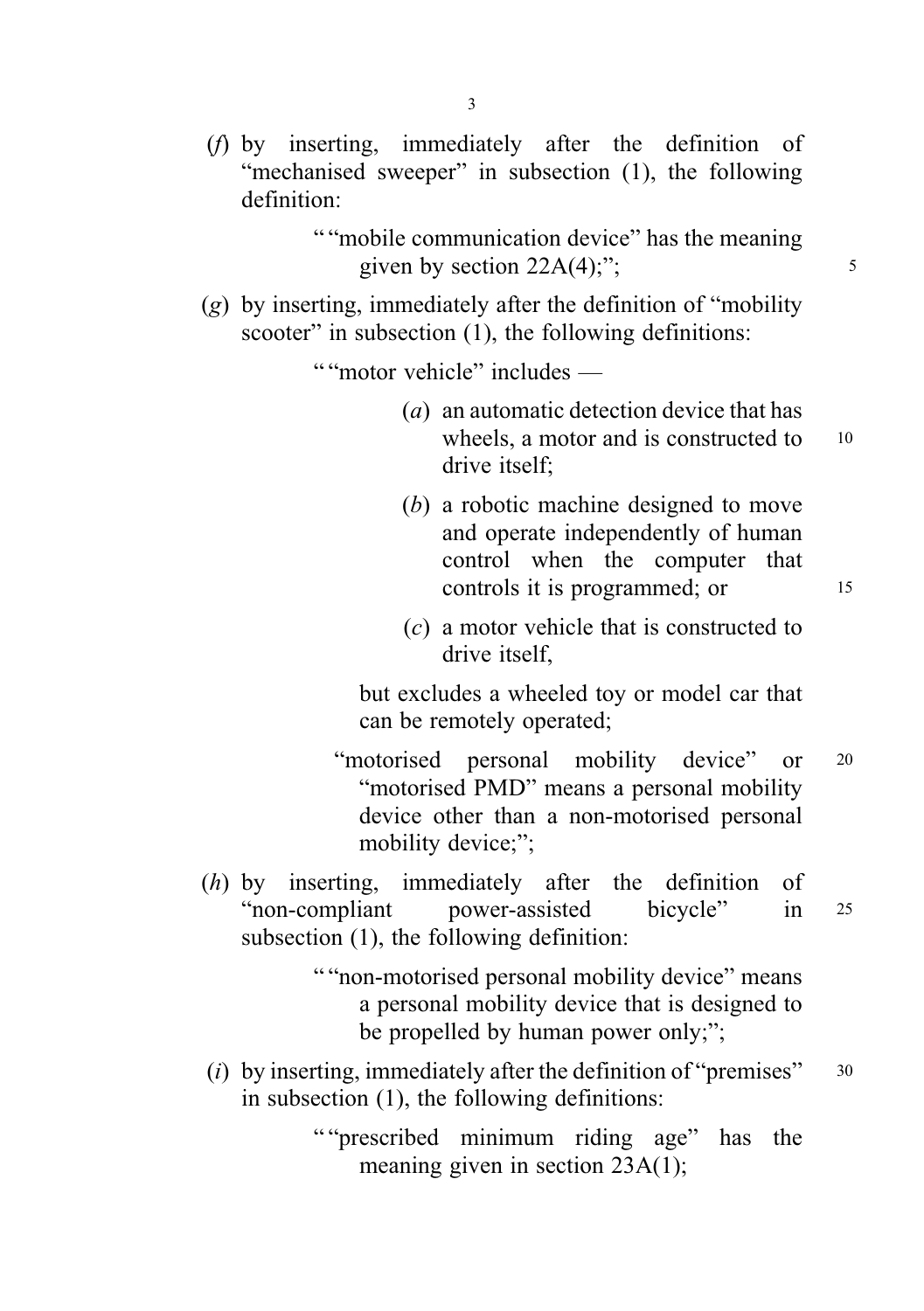"prescribed test of competence", in relation to driving or riding a vehicle on a public path, means a test of subject matter prescribed by regulations to test an individual's knowledge <sup>5</sup> of safe driving or riding practices and law on public paths;";

- $(i)$  by deleting the words "an individual" in the definition of "repeat offender" in subsection (1) and substituting the words "a person";
- 10  $(k)$  by deleting the words "he or she" in paragraph (b) of the definition of "repeat offender" in subsection (1) and substituting the words "the person";
	- ( $l$ ) by inserting, immediately after the definition of "ride" in subsection (1), the following definition:
- <sup>15</sup> " "ride" or "riding", only in relation to a motor vehicle that drives itself, means —
	- (a) cause or causing the vehicle to operate and move; or
- (b) initiate or initiating the operation and <sup>20</sup> movement of the vehicle without the need for anyone to operate or permit the operation of systems that cause the vehicle to move;";
- $(m)$  by inserting, immediately after the definition of "sidewalk" <sup>25</sup> in subsection (1), the following definitions:
- "" test authority", for a class or description of test-needed-to-drive vehicle, means an individual designated by the Minister to be a test authority for that class or description of <sup>30</sup> test-needed-to-drive vehicle;
	- "test-needed-to-drive vehicle" means a class or description of bicycle, personal mobility device, PAB, motorised wheelchair, mobility scooter or mechanised sweeper that is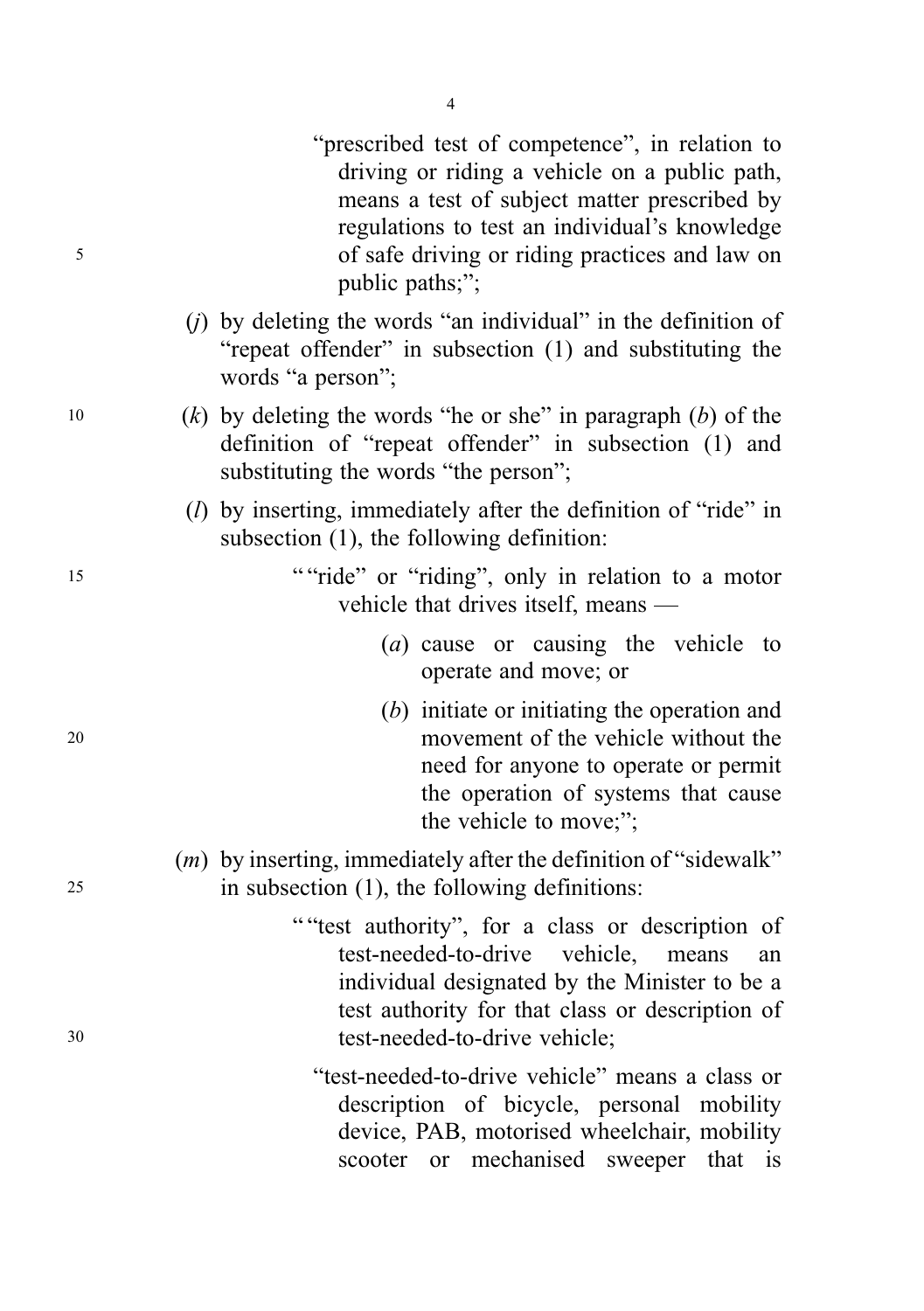prescribed in regulations for the purposes of Division 2A of Part 3;";

- (n) by inserting, immediately after the definition of "Town Council" in subsection (1), the following definitions:
	- " "uncertified vehicle" means a bicycle, personal 5 mobility device, motorised wheelchair or mobility scooter which does not have in force a certificate issued under section 35C where an inspection or periodic inspections of the vehicle is required under section 35A; 10
		- "uncertified vehicle advertisement" means an advertisement that gives publicity to, or otherwise promotes or is intended to promote the purchase or use of, an uncertified vehicle or a range of uncertified <sup>15</sup> vehicles;
		- "under-aged rider", in relation to a motorised PMD, means an individual riding the PMD who is below the prescribed minimum riding age for riding the motorised PMD on a shared 20 path;"; and
- (o) by inserting, immediately after subsection (4), the following subsections:

"(5) For the purposes of this Act, a motor vehicle is constructed to drive itself if its construction enables it <sup>25</sup> to operate in a mode in which it is not being controlled and does not need to be monitored by an individual in or on the vehicle.

(6) To avoid doubt, a reference in this Act to an offence under or a contravention of any Part includes <sup>30</sup> a reference to an offence under or a contravention of any regulations made for the purposes of that Part.".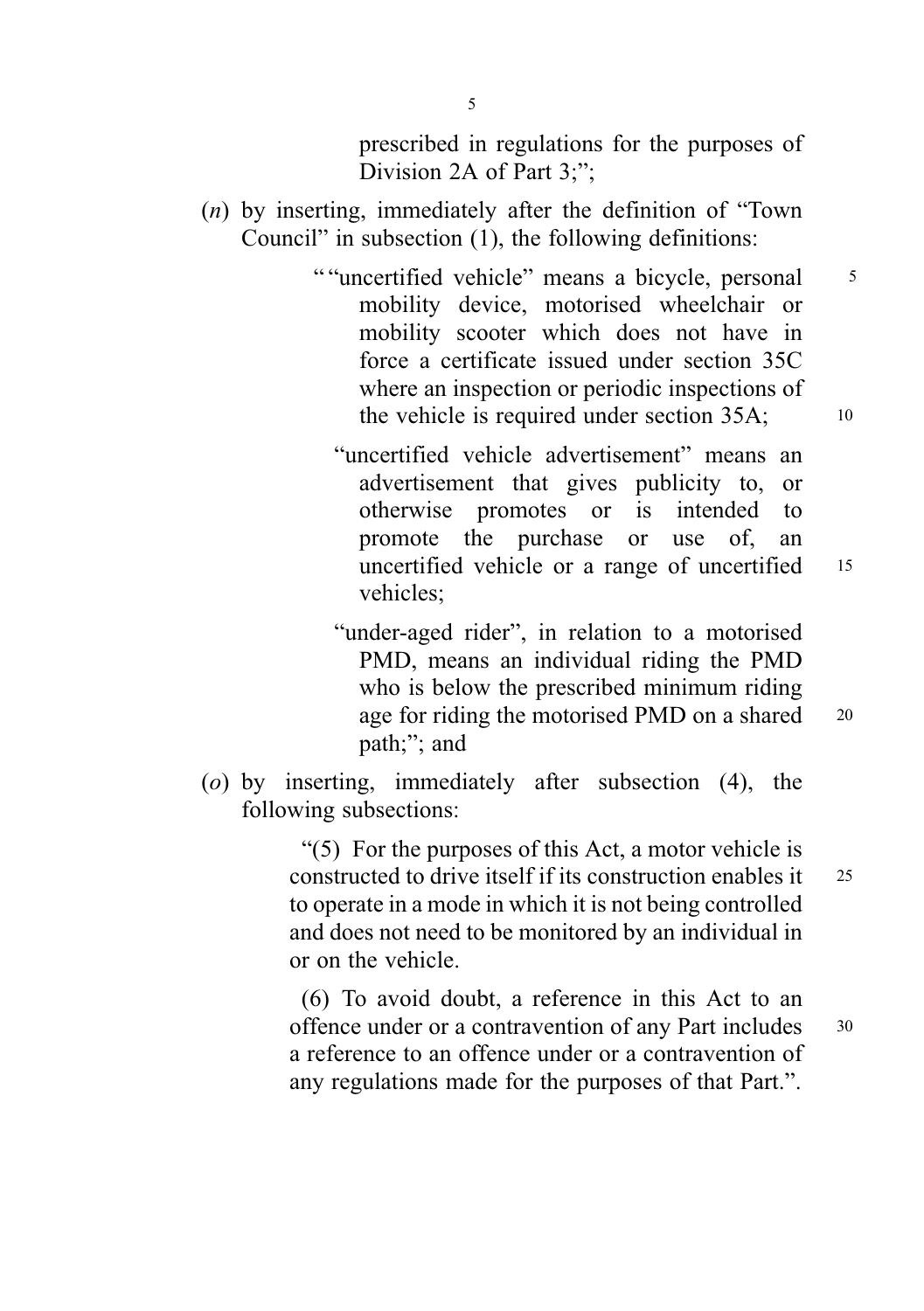### Amendment of section 16

3. Section 16 of the principal Act is amended —

- (a) by inserting, immediately after the words "a PAB" in subsection  $(1)(a)$ , the words "or a motorised personal <sup>5</sup> mobility device";
	- (b) by deleting the words "personal mobility device," in subsection  $(1)(b)$ ;
- (c) by inserting, immediately after the words "a PAB" in subsection (2), the words "or a motorised personal mobility 10 device";
	- (d) by deleting the words "or operating" in subsection  $(3)$ ;
	- (e) by deleting paragraphs (a) and (b) of subsection (4) and substituting the following paragraphs:
- "(*a*) to a fine not exceeding  $$2,000$  or to <sup>15</sup> imprisonment for a term not exceeding 3 months or to both; but
- (b) where the individual is a repeat offender, to a fine not exceeding \$5,000 or to imprisonment for a term not exceeding <sup>20</sup> 6 months or to both.";
	- (f) by inserting, immediately after subsection (4), the following subsection:

"(5) In relation to an offence under subsection (4), "repeat offender" extends to include an individual  $25$  who —

- (a) is convicted, or found guilty, of such an offence (called the current offence); and
- (b) has been convicted or found guilty, on at least one other earlier occasion within the <sup>30</sup> period of 5 years immediately before the date on which the individual is convicted or found guilty of the current offence, of —
	- (i) the same offence; or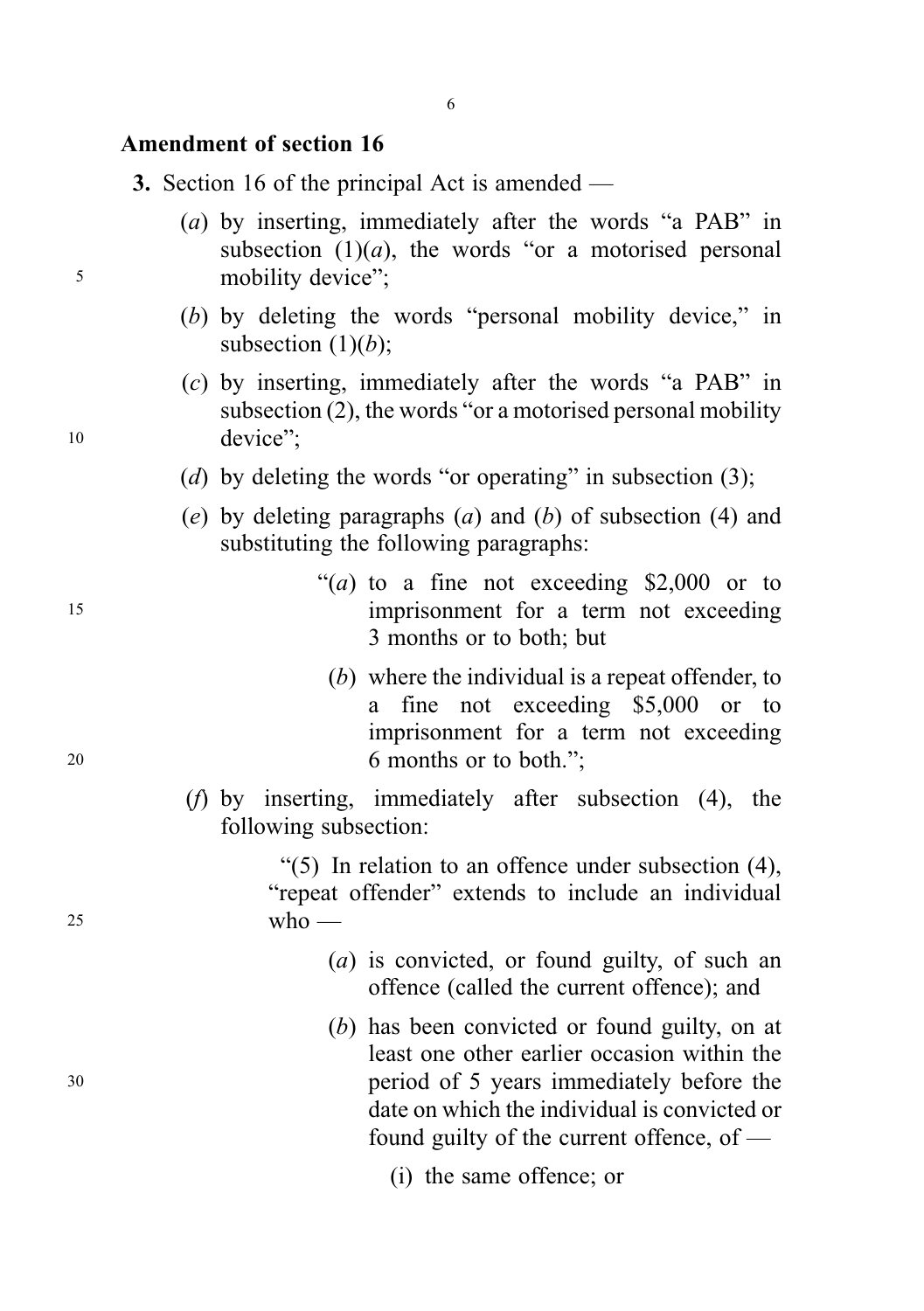- (ii) an offence under subsection (4) as in force immediately before the date of commencement of section 3 of the Active Mobility (Amendment) Act 2020."; and 5
- (g) by inserting, immediately after the word "PABs" in the section heading, the word ", etc.,".

# Amendment of section 18

- 4. Section 18 of the principal Act is amended
	- (a) by deleting the words "a personal mobility device" in  $10$ subsection  $(1)(b)$  and substituting the words "a non-motorised personal mobility device"; and
	- (b) by deleting paragraphs  $(a)$  and  $(b)$  of subsection  $(3)$  and substituting the following paragraphs:
		- "(a) to a fine not exceeding  $$5,000$  or to 15 imprisonment for a term not exceeding 6 months or to both; but
			- (b) where the individual is a repeat offender, to a fine not exceeding \$10,000 or to imprisonment for a term not exceeding 20 12 months or to both.".

### New section 22A

5. The principal Act is amended by inserting, immediately after section 22, the following section:

# "Use of mobile communication device when driving or  $25$ riding on public path

22A.—(1) Subject to this Act, the driver or rider of a vehicle must not hold in his or her hand a mobile communication device and operate any of its communication or other functions, when the vehicle is moving on a public path. 30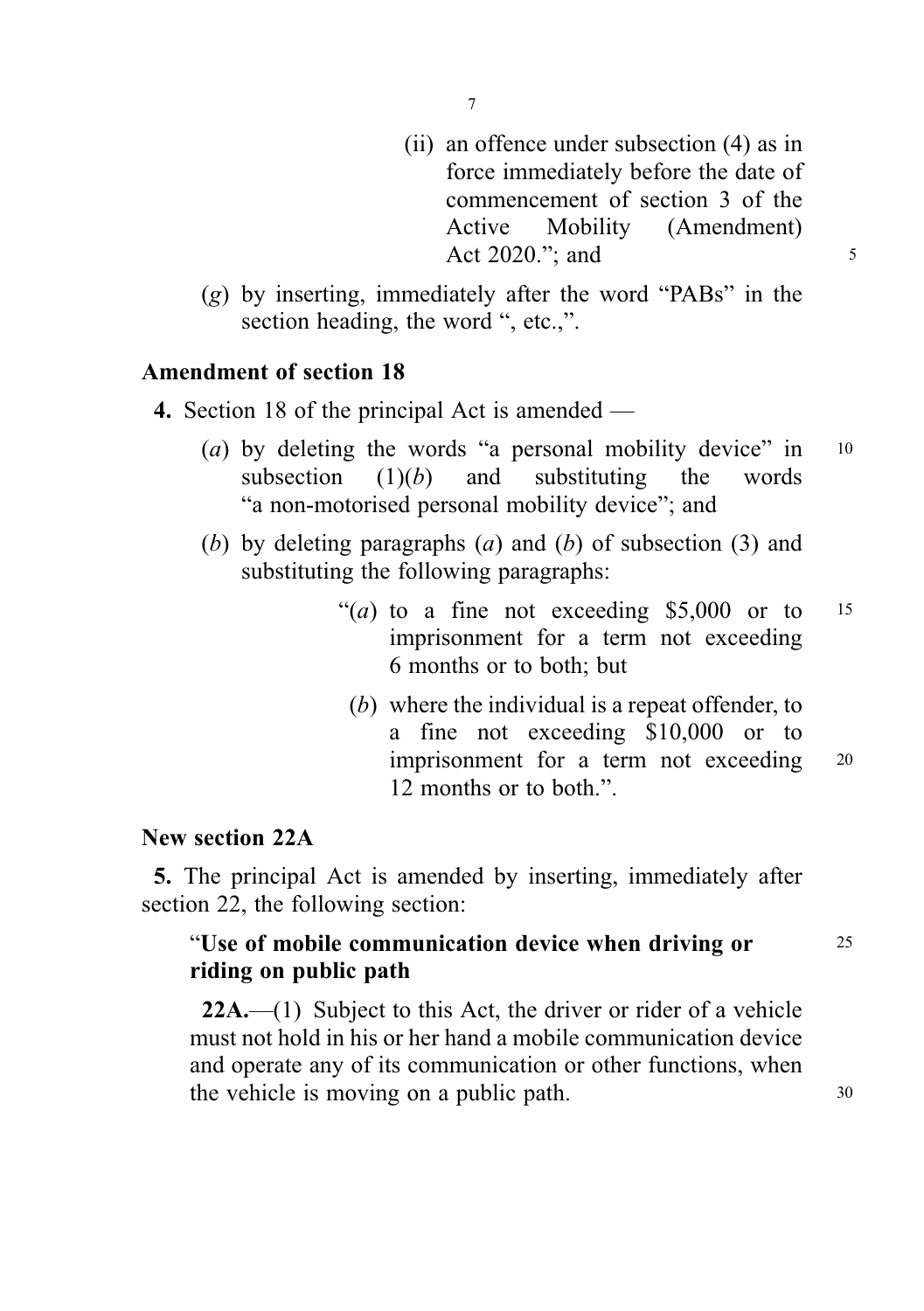(2) A driver or rider of a vehicle who contravenes subsection (1) shall be guilty of an offence and shall be liable on conviction —

- (a) to a fine not exceeding \$1,000 or to imprisonment for <sup>5</sup> a term not exceeding 3 months or to both; but
	- (b) where the driver or rider is a repeat offender, to a fine not exceeding \$2,000 or to imprisonment for a term not exceeding 6 months or to both.
	- (3) To avoid doubt, subsection (1) does not apply —
- 10 (a) to a vehicle or motor vehicle when it is driving itself; or
- (b) to a mobile communication device that is a wearable device (such as a smart watch), when it is worn by the driver or rider in the manner intended by the <sup>15</sup> manufacturer of the wearable device.
	- $(4)$  In this section —

"communication function" means —

- (a) sending or receiving audio phone calls, text messages, video calls, video messages, written <sup>20</sup> messages or images;
	- (b) sending or receiving electronic documents; or
	- (c) providing access to the Internet;

"mobile communication device" means —

- (a) a mobile phone; or
- <sup>25</sup> (b) any wireless handheld device (such as a tablet computer) or wearable device (such as a smart watch) designed or capable of being used for a communication function.".

## Amendment of section 23

<sup>30</sup> 6. Section 23(1) of the principal Act is amended by inserting, immediately after the words "residential address," in paragraph  $(c)$ , the words "whether he or she is covered by third-party liability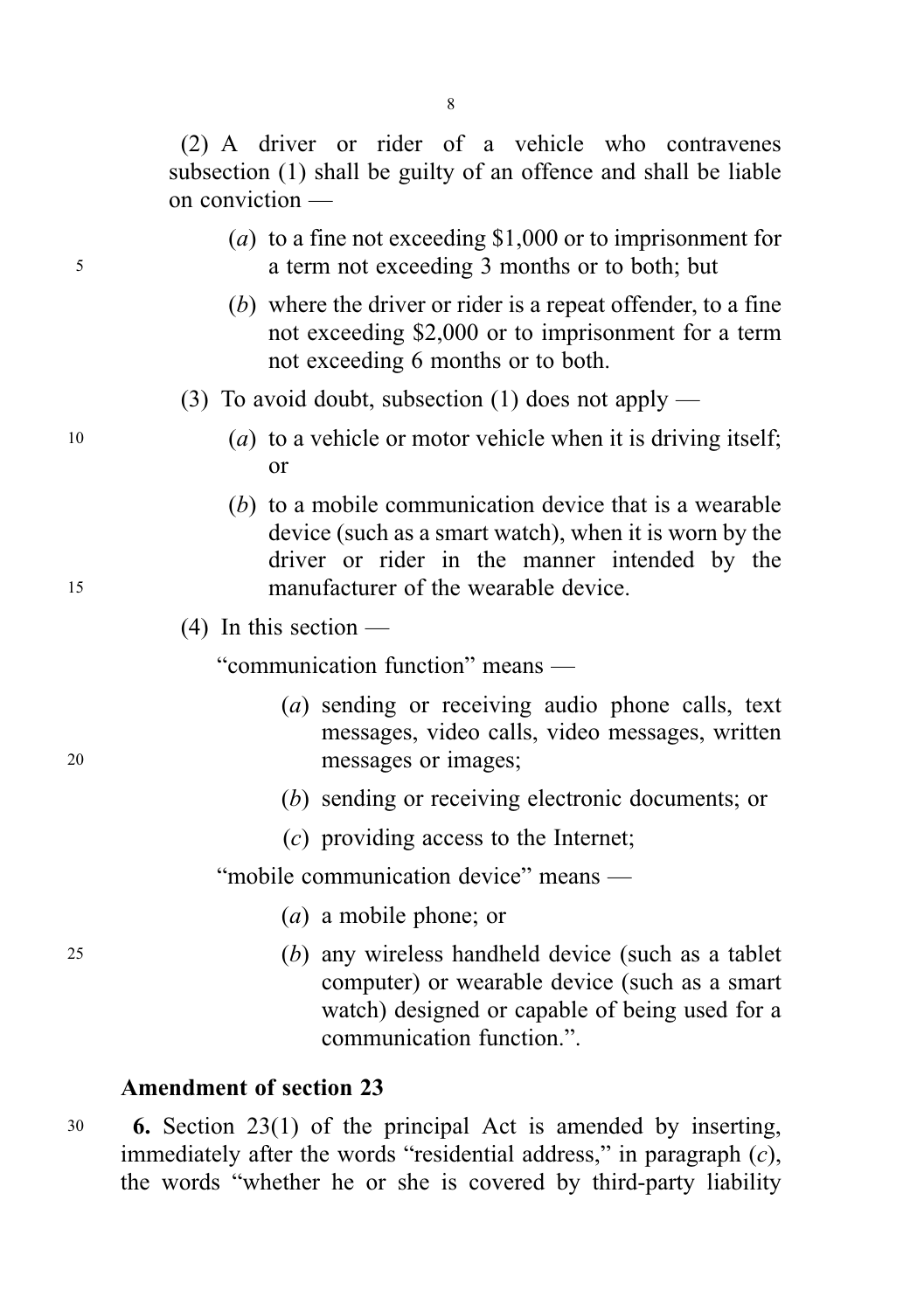insurance for driving or riding on public paths and the name of the insurer,".

# New sections 23A, 23B and 23C

7. The principal Act is amended by inserting, immediately after section 23, the following sections: 5

## "Under-aged riding on shared path

23A.—(1) Subject to subsection (3), an individual commits an offence if the individual rides a motorised personal mobility device on a shared path when he or she is below the prescribed minimum riding age for riding the motorised personal mobility 10 device on the shared path.

(2) An individual who is guilty of an offence under subsection (1) shall be liable on conviction —

- (a) to a fine not exceeding \$1,000 or to imprisonment for a term not exceeding 3 months or to both; but 15
- (b) where the individual is a repeat offender, to a fine not exceeding \$2,000 or to imprisonment for a term not exceeding 6 months or to both.

(3) Subsection (1) does not apply where the individual riding the motorised personal mobility device on a shared path is riding 20 under escort by one or more appropriate supervisors (whether or not a parent or guardian).

 $(4)$  In this section —

"appropriate supervisor", in relation to an under-aged rider, means an individual who has attained a minimum <sup>25</sup> supervising age prescribed;

"riding under escort", in relation to an under-aged rider on a shared path, means —

> (a) having by agreement, understanding or other arrangement of any kind for the purposes of this <sup>30</sup> section or section 23C in relation to the under-aged rider, an appropriate supervisor being on or in the vicinity of the shared path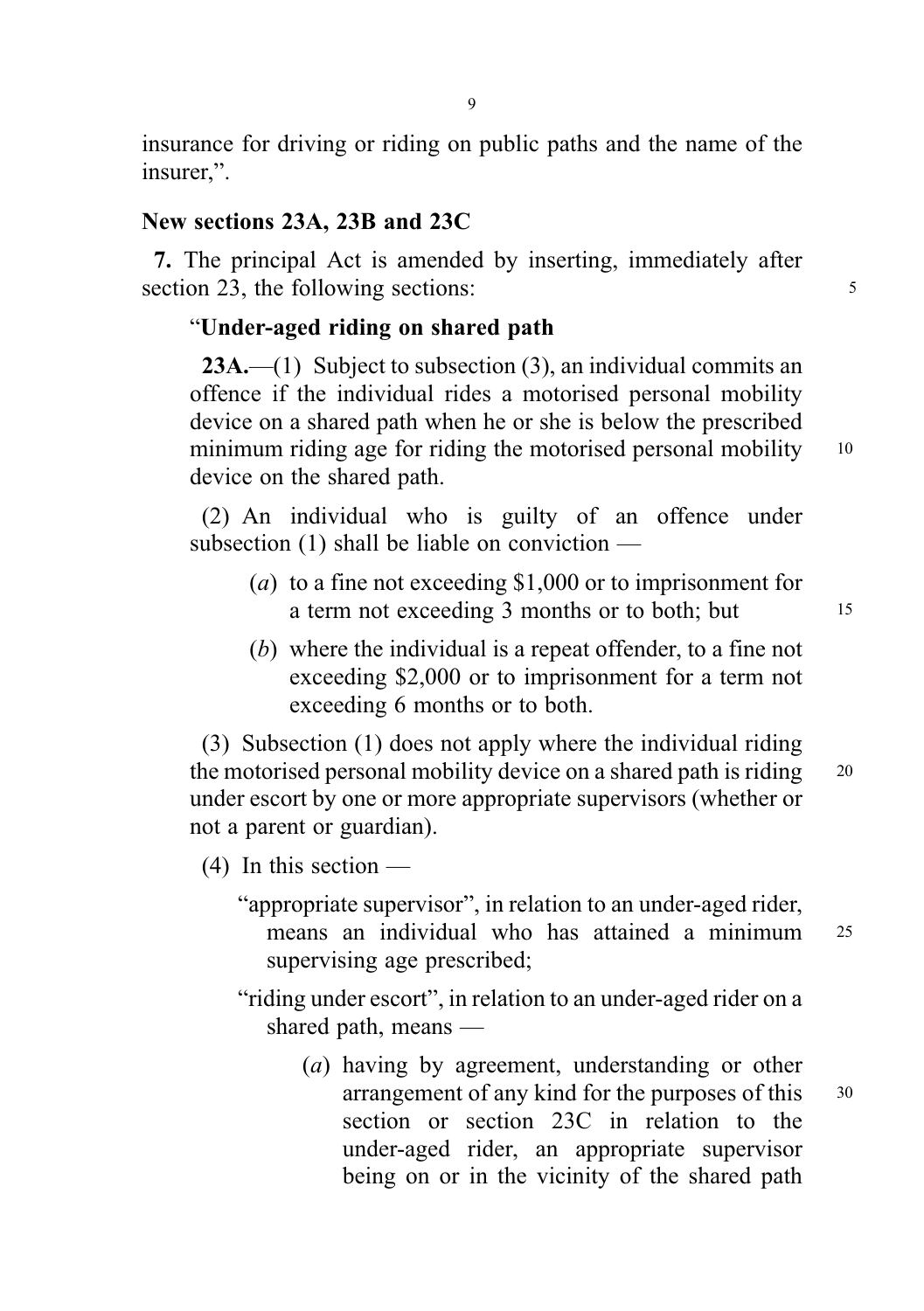when the under-aged rider is riding on the shared path; and

- (b) riding in such a way that the appropriate supervisor has a clear and unobstructed line of <sup>5</sup> sight of the under-aged rider when the under-aged rider is riding on the shared path.
	- (5) Regulations may be made prescribing —

10

- (a) different minimum riding ages for different classes or description of motorised personal mobility devices; <sup>10</sup> and
	- (b) different minimum supervising ages for different classes or description of motorised personal mobility devices.

# Facilitating under-aged riding

<sup>15</sup> 23B.—(1) Subject to subsections (3) and (4), a person commits an offence if —

- (a) the person invites, allows or facilitates an individual to ride a motorised personal mobility device on a shared path when the individual is below the <sup>20</sup> prescribed minimum riding age for riding the motorised personal mobility device on the shared path;
	- (b) the person knows that, or is negligent as to whether, both the following circumstances apply:
- <sup>25</sup> (i) the individual is below the prescribed minimum riding age for riding the motorised personal mobility device on that shared path;
- (ii) the individual is not escorted or to be escorted while so riding, by an appropriate supervisor <sup>30</sup> (whether or not a parent or guardian) who has the prescribed qualifications; and
	- (c) the individual does ride a motorised personal mobility device on a shared path when an under-aged rider.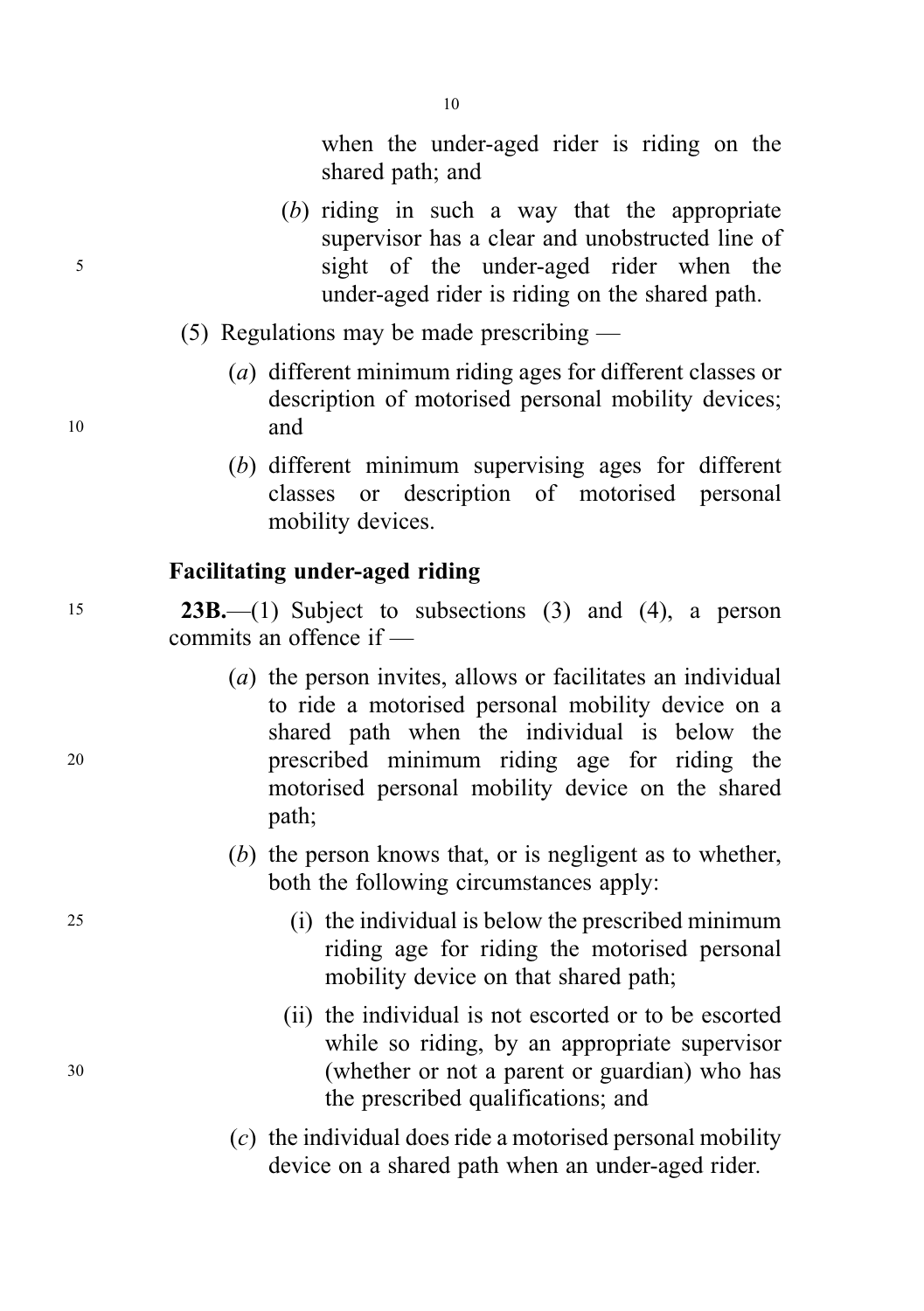(2) A person who is guilty of an offence under subsection (1) shall be liable on conviction —

- (a) to a fine not exceeding \$1,000 or to imprisonment for a term not exceeding 3 months or to both; but
- (b) where the person is a repeat offender, to a fine not  $\frac{5}{5}$ exceeding \$2,000 or to imprisonment for a term not exceeding 6 months or to both.

(3) In any proceedings for an offence under subsection (1), it is a defence for the accused to prove, on a balance of probabilities, that the accused —  $\qquad \qquad$  10

- (a) had reasonable grounds to believe and did make reasonable inquiries to ascertain that the individual riding or about to ride a motorised personal mobility device on a shared path was not an under-aged rider;  $or$  15
- (b) had received from the individual riding or about to ride a motorised personal mobility device on a shared path, evidence purporting to show that that individual was not an under-aged rider, and that it was reasonable to and the accused did accept that <sup>20</sup> evidence as correct.

(4) In this section, "facilitate", in relation to an individual riding a motorised personal mobility device on a shared path, means any conduct by a person that enables or aids the individual to ride the motorised personal mobility device on a <sup>25</sup> shared path where either the person —

- (a) intends that the conduct would enable or aid the individual to ride the motorised personal mobility device on a shared path; or
- (b) is reckless as to whether or not the conduct would 30 enable or aid the individual to ride the motorised personal mobility device on a shared path,

but excludes mere advertising and selling (but not letting for hire) a motorised personal mobility device.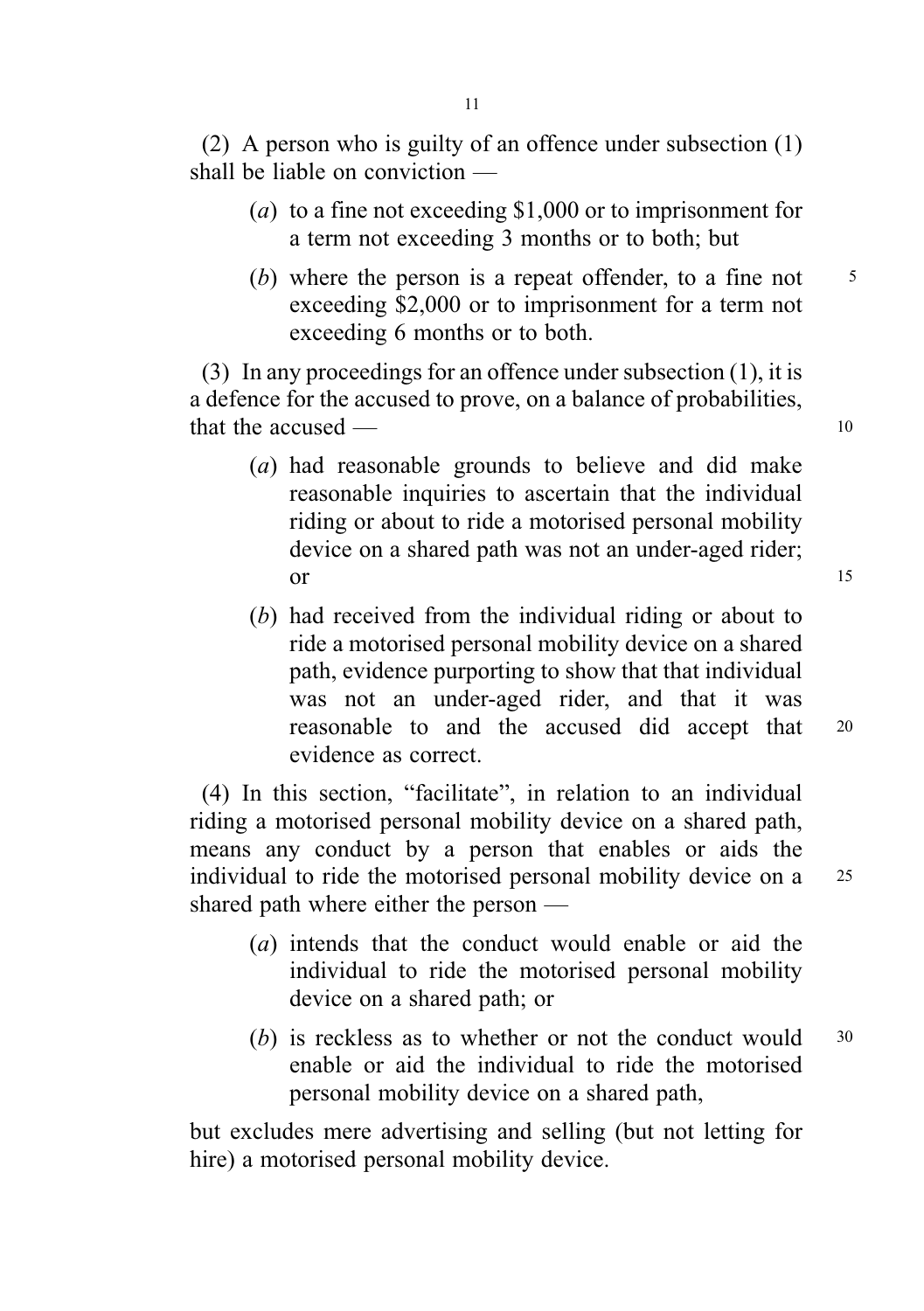(5) To avoid doubt, subsection (1) does not limit the term "abetment" under the Penal Code (Cap. 224).

# Appropriate supervisor's duties for under-aged riding

 $23C$ —(1) Subject to this Act, an appropriate supervisor with  $5$  prescribed qualifications referred to in section  $23B(1)(b)(ii)$ commits an offence if —

- (a) he or she is, by agreement, understanding or other arrangement of any kind with an under-aged rider, the appropriate supervisor for the purposes of this section <sup>10</sup> or section 23A to escort the under-aged rider when riding a motorised personal mobility device on a shared path; and
	- (b) he or she fails to take, so far as is reasonable and practicable, such measures as are necessary —
- <sup>15</sup> (i) to ensure that the under-aged rider does not ride in contravention of this Part and Part 3A, and in a manner that is dangerous to people or property; and
- (ii) to carry out any other duties where prescribed in <sup>20</sup> relation to the appropriate supervisor or the motorised personal mobility device.

(2) Where in any proceedings for an offence under subsection (1), it is alleged that an appropriate supervisor failed to do something so far as is reasonable and practicable in 25 relation to a requirement in subsection  $(1)(b)$ , it is for the accused to prove, on a balance of probabilities, that —

- (a) it was not reasonable or not practicable to do more than what was in fact done to satisfy that requirement; and
- <sup>30</sup> (b) there was no better practicable means than was in fact used to satisfy that requirement.

(3) A person who is guilty of an offence under subsection (1) shall be liable on conviction —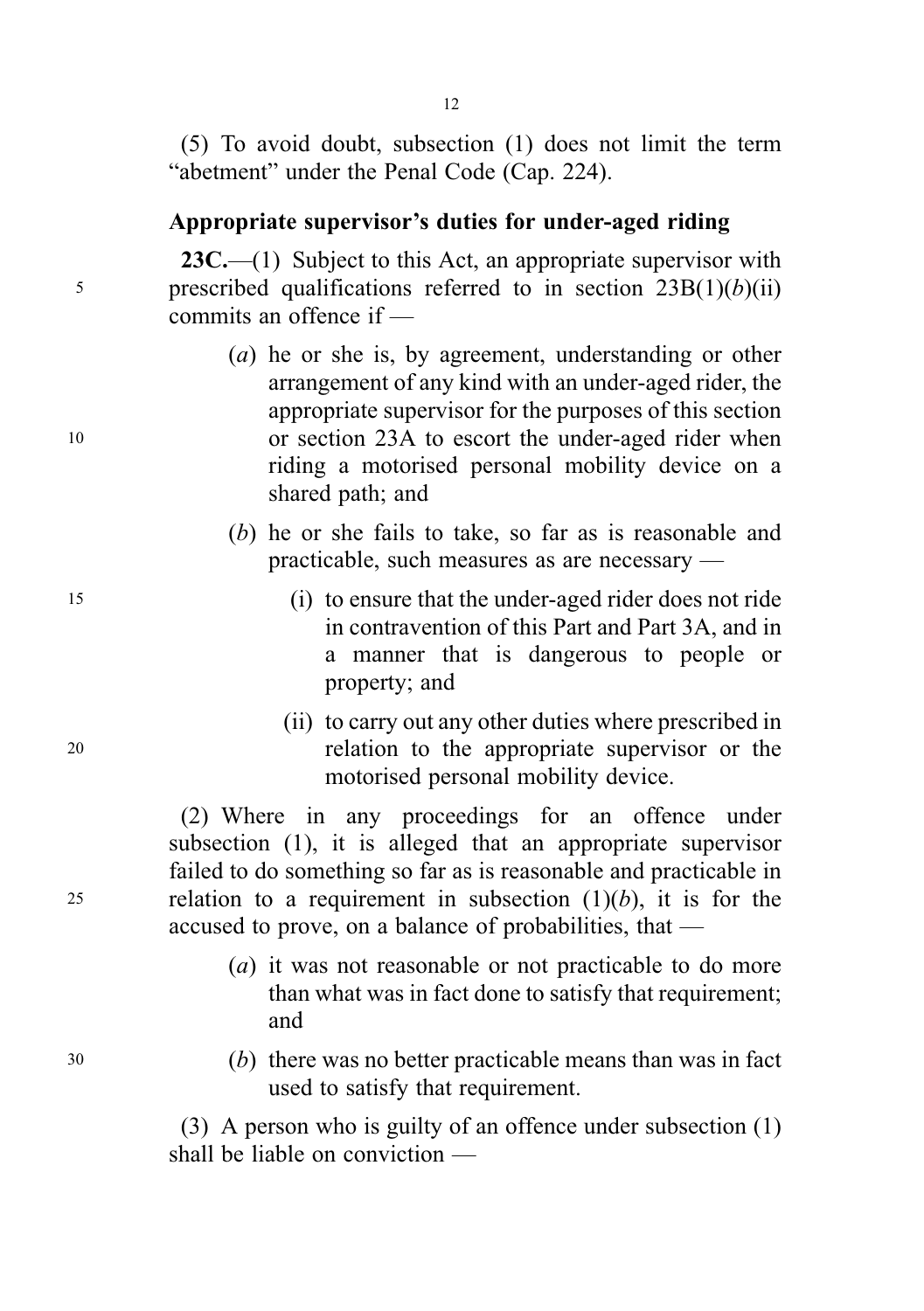- (a) to a fine not exceeding \$1,000 or to imprisonment for a term not exceeding 3 months or to both; but
- (b) where the person is a repeat offender, to a fine not exceeding \$2,000 or to imprisonment for a term not exceeding 6 months or to both.".

# New Division 2A of Part 3

8. The principal Act, as amended by section 7, is amended by inserting, immediately after section 23C, the following Division:

"Division 
$$
2A
$$
 — *Competency test for riding, etc.*,  
on public paths

# Unauthorised riding of test-needed-to-drive vehicles

23D.—(1) An individual commits an offence if the individual —

- (a) drives or rides on a public path a test-needed-to-drive vehicle of a class or description; 15
- (b) is not granted a competency test certificate from a test authority for that class or description of test-needed-to-drive vehicle certifying that the individual has passed the prescribed test of competence for that class or description of vehicle; <sup>20</sup> and
- (c) is not excluded under subsection (2) or not exempted from this provision under section 66.
- (2) Subsection (1) does not apply to  $-$ 
	- (a) an under-aged rider riding a test-needed-to-drive 25 vehicle of a class or description on a public path; or
	- (b) an individual (but not an under-aged rider) riding a test-needed-to-drive vehicle in circumstances prescribed in regulations.

(3) An individual who is guilty of an offence under <sup>30</sup> subsection (1) shall be liable on conviction —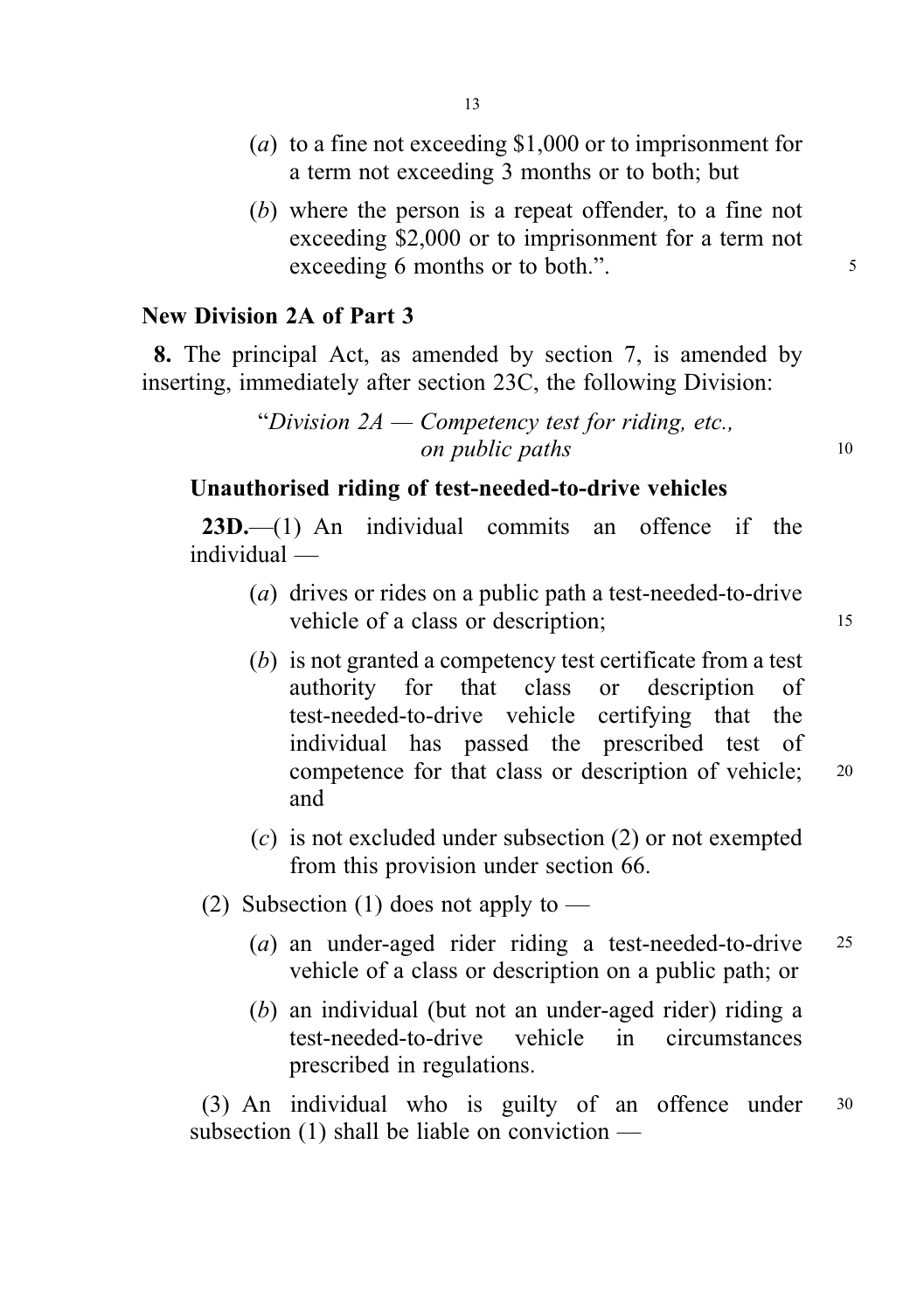- (a) to a fine not exceeding \$2,000 or to imprisonment for a term not exceeding 6 months or to both; but
- (b) where the individual is a repeat offender, to a fine not exceeding \$5,000 or to imprisonment for a term not <sup>5</sup> exceeding 12 months or to both.

# Employing, etc., untested rider, etc., on public path

 $23E$ .—(1) Subject to this Act, a person commits an offence  $if -$ 

- (a) the person employs, or intentionally or negligently <sup>10</sup> allows, an individual to drive or ride a test-needed-to-drive vehicle of a class or description on a public path;
- (b) the individual in paragraph  $(a)$  is not granted a competency test certificate for that class or <sup>15</sup> description of test-needed-to-drive vehicle and is not excluded under section 23D(2); and
- (c) the person knows that, or is negligent as to whether, the individual is not granted a competency test certificate for that class or description of <sup>20</sup> test-needed-to-drive vehicle.

(2) To avoid doubt, subsection (1) does not apply to a person who carries on at any premises a business of selling test-needed-to-drive vehicles allowing, in the course of that business and for the purpose of selling the vehicle, a customer of <sup>25</sup> the business concerned at the customer's request to drive or ride a test-needed-to-drive vehicle within any part of those premises not comprising a public path.

> (3) A person who is guilty of an offence under subsection (1) shall be liable on conviction —

- <sup>30</sup> (a) to a fine not exceeding \$2,000 or to imprisonment for a term not exceeding 6 months or to both; but
	- (b) where the person is a repeat offender, to a fine not exceeding \$5,000 or to imprisonment for a term not exceeding 12 months or to both.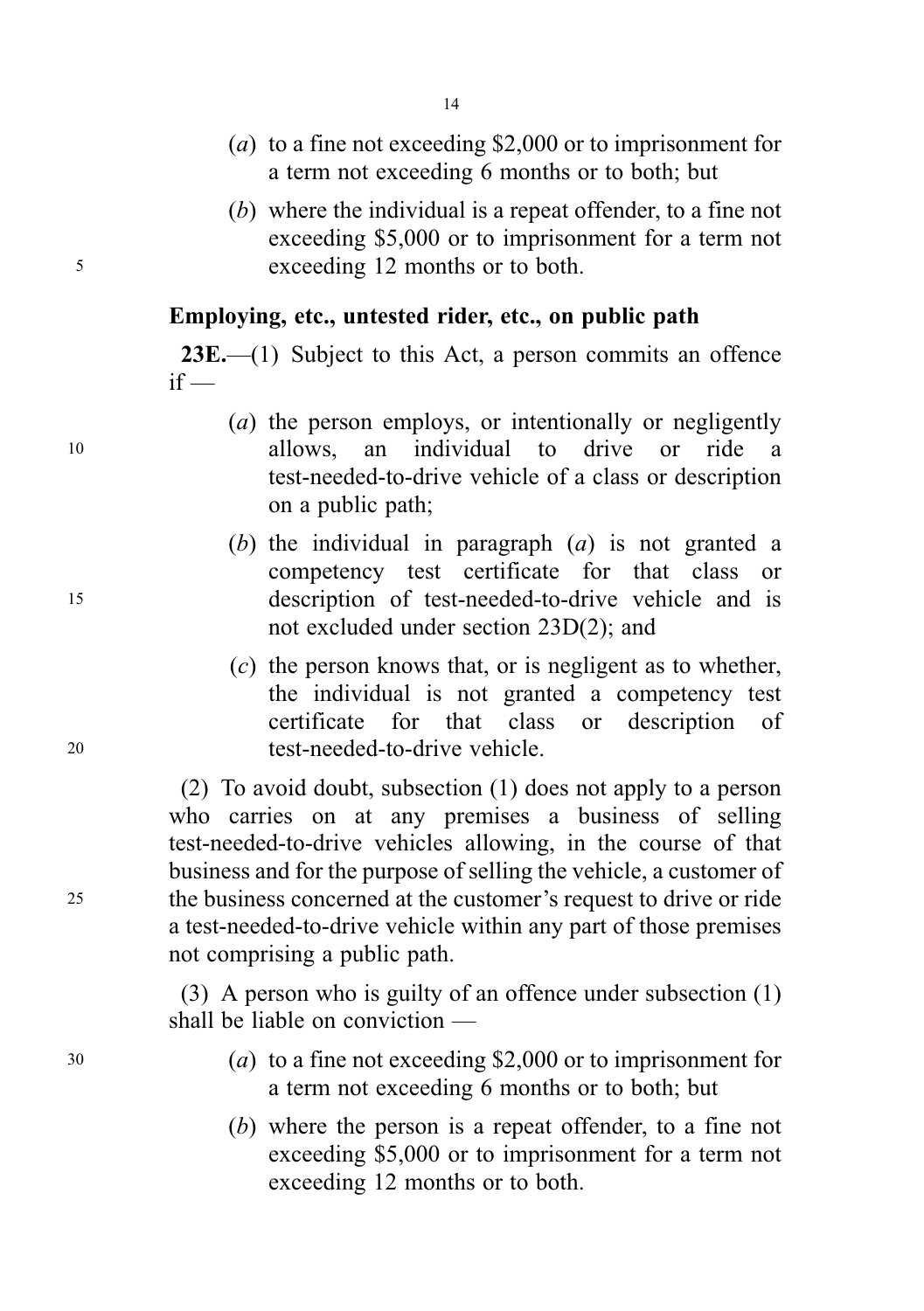#### Grant by test authority of competency test certificate

 $23F$ .—(1) The test authority for a class or description of a test-needed-to-drive vehicle may, on the application under subsection (2) by an individual, grant the individual a competency test certificate certifying that the individual has  $5$ passed the prescribed test of competence for that class or description of vehicle if, and only if, the test authority is satisfied that the individual —

- (a) has attended and successfully completed, not earlier than a prescribed time before that application is made, 10 a prescribed test of competence relating to the class or description of test-needed-to-drive vehicle which is the subject of the application; and
- (b) is not below the prescribed minimum riding age, if applicable, relating to that test-needed-to-drive <sup>15</sup> vehicle which is a motorised personal mobility device.

#### (2) An application for a competency test certificate must —

- (a) be in the form and manner the relevant test authority requires; 20
- (b) be accompanied by an application fee, if prescribed;
- (c) state the class or description of test-needed-to-drive vehicle that is the subject of the application; and
- (d) contain an undertaking to take, or a declaration that the applicant has attended and successfully completed 25 (as the case may be) a prescribed test of competence to drive or ride the class or description of test-needed-to-drive vehicle which is the subject of the application.

(3) A test authority may refuse to consider an application <sup>30</sup> under subsection (2) that is incomplete or not made in accordance with this section.

(4) To avoid doubt, a competency test certificate may be granted in a digital form, consisting of evidence of the grant of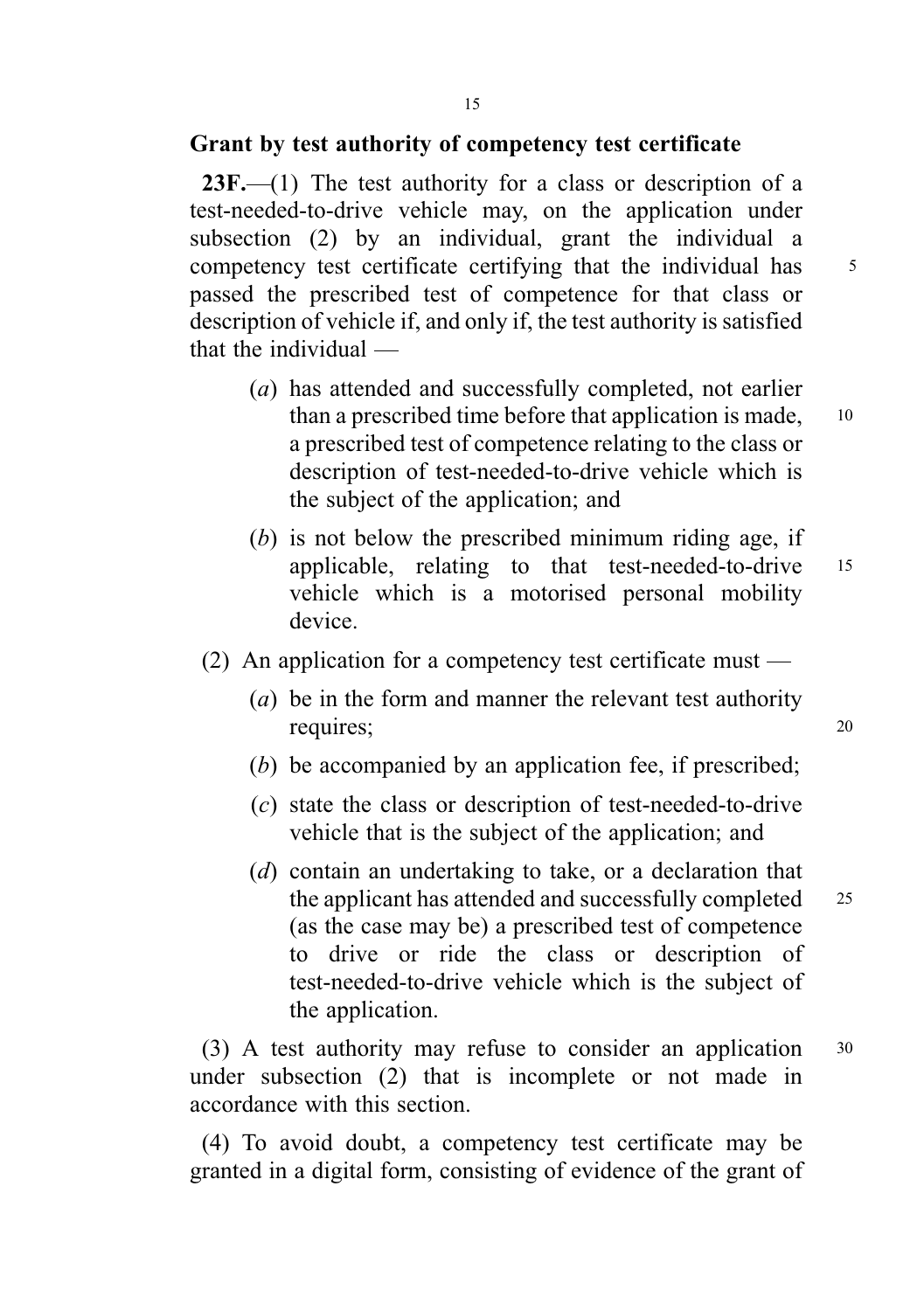the competency test certificate using information relating to the individual granted the competency test certificate that is displayed on a mobile communication device or other electronic device.

<sup>5</sup> Validity of competency test certificate

 $23G$ —(1) Subject to this section, every competency test certificate granted to an individual for a class or description of test-needed-to-drive vehicle remains in force —

- (a) for the period specified in the competency test <sup>10</sup> certificate; or
	- (b) for the natural life of the individual if no period in paragraph  $(a)$  is specified.

(2) A test authority may cancel a competency test certificate granted to an individual for a class or description of <sup>15</sup> test-needed-to-drive vehicle if —

- (a) the test authority is satisfied that the competency test certificate had been obtained by the individual by fraud or misrepresentation; or
- (b) the prescribed test of competence for the same class or <sup>20</sup> description of test-needed-to-drive vehicle has so materially changed after the grant of the competency test certificate as to affect the assessment of the individual's continued competency to drive or ride the test-needed-to-drive vehicle.

<sup>25</sup> (3) A competency test certificate granted to an individual may be cancelled by a test authority under subsection (2) by the test authority giving notice to the individual concerned of the cancellation.

(4) A competency test certificate that is cancelled under <sup>30</sup> subsection (2) is void from the date of cancellation specified in the notice under subsection (3).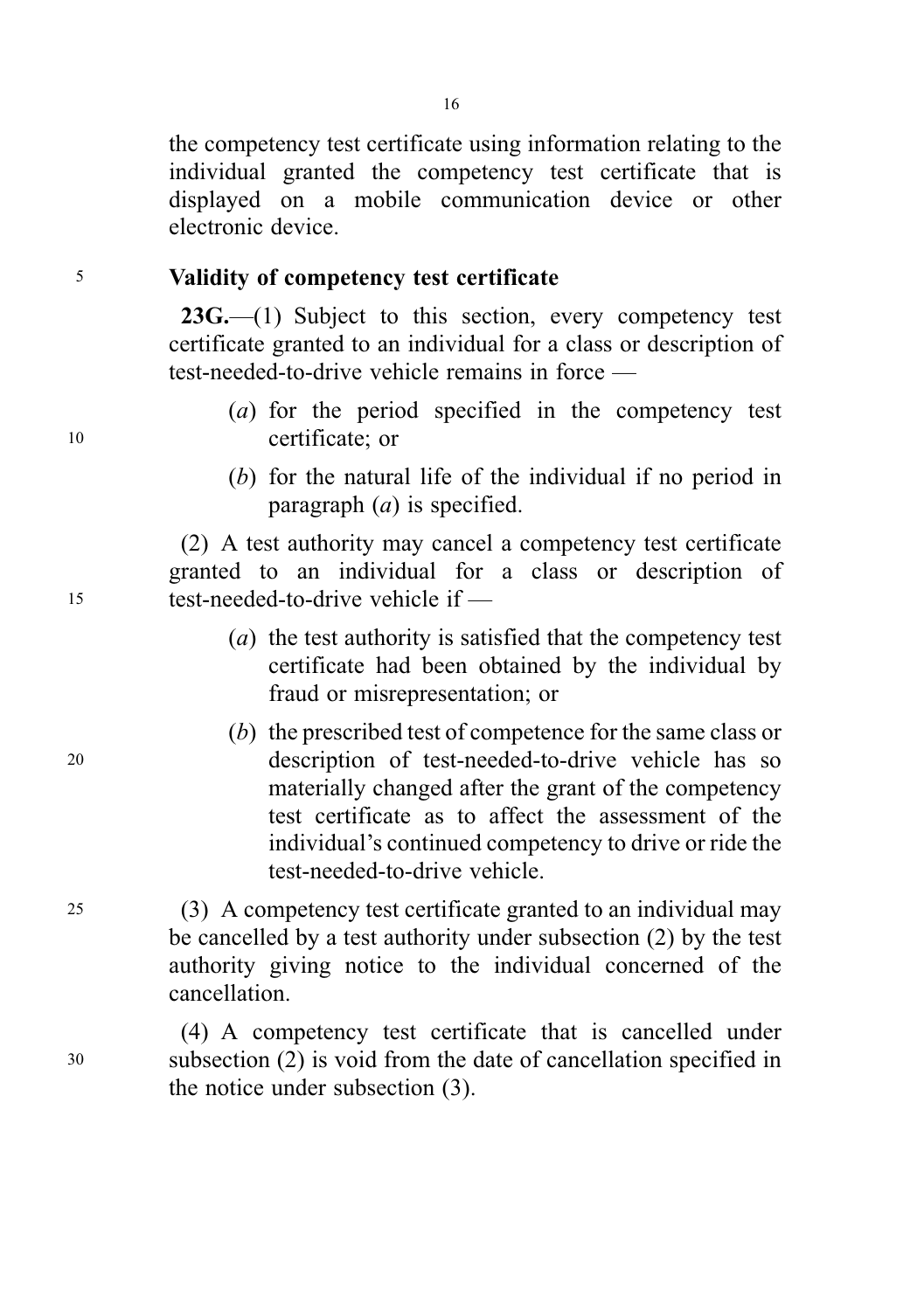### Unlawful use of competency test certificate

 $23H$ ,—(1) A person commits an offence if the person —

- (a) has in the person's possession, without lawful authority or a reasonable excuse an article so resembling a competency test certificate as to be 5 calculated to deceive;
- (b) alters a competency test certificate in a way that is calculated to deceive;
- (c) dishonestly alters or uses a competency test certificate; or 10
- (d) dishonestly lends, or allows another person to use, a competency test certificate.

(2) A person who is guilty of an offence under subsection (1) shall be liable on conviction to a fine not exceeding \$5,000 or to imprisonment for a term not exceeding 12 months or to both.". 15

# Amendment of section 27

9. Section 27 of the principal Act is amended by inserting, immediately after subsection (8), the following subsection:

"(9) In this section, "repair" includes repainting or re-marking a sign that is painted or marked on a wall or floor.". <sup>20</sup>

# Amendment of section 28C

10. Section 28C(2) of the principal Act is amended by deleting the word "unique" in paragraphs  $(a)$  and  $(b)$ .

#### Amendment of section 28D

11. Section 28D of the principal Act is amended — 25

- (a) by deleting the word "or" at the end of paragraph  $(b)$ ; and
- (b) by deleting the full-stop at the end of paragraph  $(c)$  and substituting a semi-colon, and by inserting immediately thereafter the following paragraphs: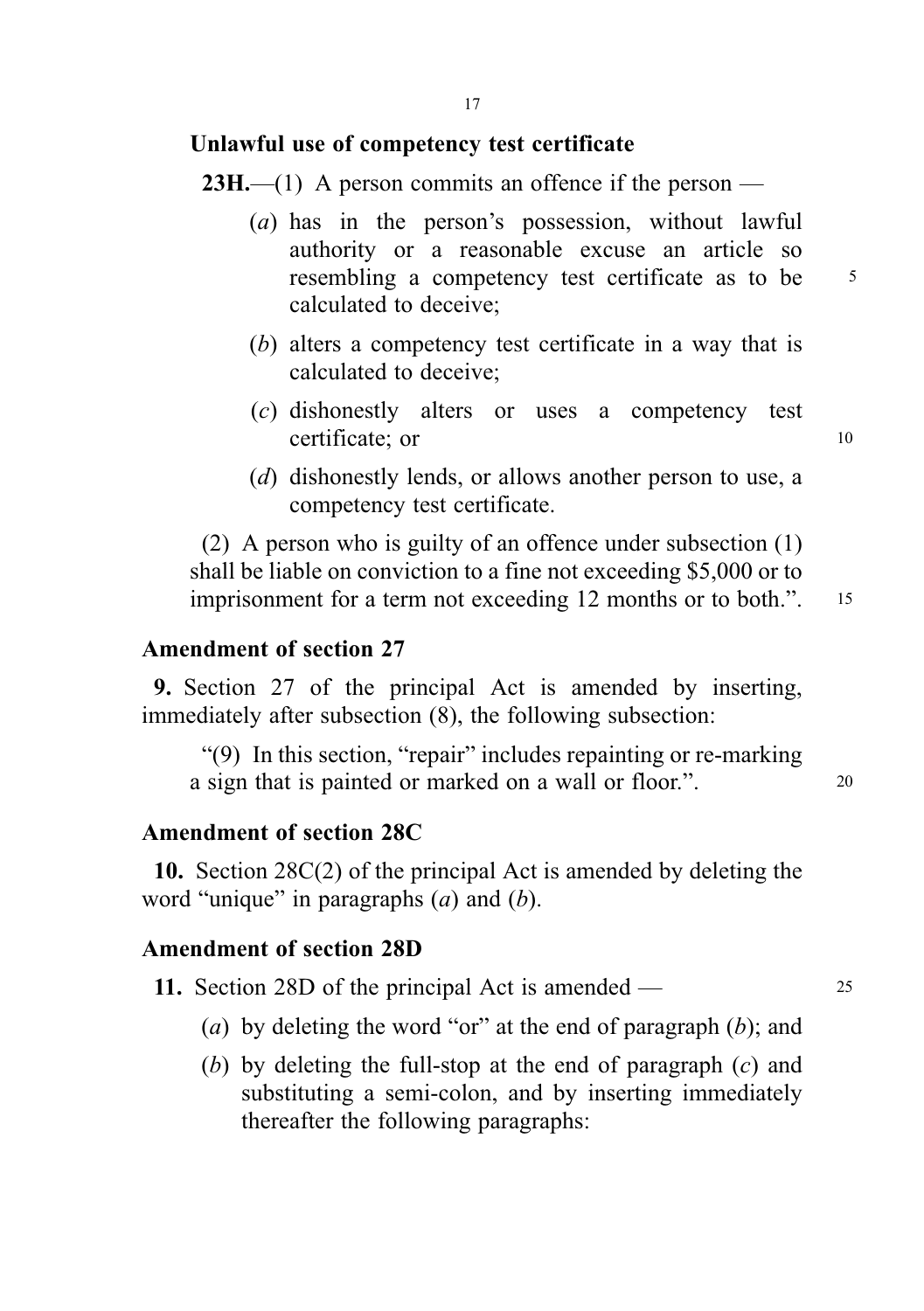- " $(d)$  the registered responsible person for the registrable personal mobility device refuses or neglects to comply with any order given to the registered responsible  $5$  person under section  $47(1)(b)$ , whether or not that person is convicted of an offence; or
- (e) the Authority is satisfied that a condition of registration of the registrable personal <sup>10</sup> mobility device has been contravened or is being contravened.".

## New Division heading of Part 4

12. Part 4 of the principal Act is amended by inserting, immediately above section 29, the following Division heading:

<sup>15</sup> "Division 1 — Dealing and advertisements".

## Amendment of section 30

13. Section 30 of the principal Act is amended —

- (a) by deleting the words "or non-compliant mobility vehicle" in subsection (1) and substituting the words <sup>20</sup> ", non-compliant mobility vehicle or uncertified vehicle";
	- (b) by inserting, immediately after the words "it is non-compliant" in subsection  $(1)(b)$ , the words "or uncertified, as the case may be";
- $(c)$  by deleting the words "or non-compliant mobility vehicle" <sup>25</sup> in subsection (2) and substituting the words ", non-compliant mobility vehicle or uncertified vehicle";
- (d) by deleting the words "or non-compliant mobility vehicles" in subsection (3) and substituting the words ", non-compliant mobility vehicles or uncertified <sup>30</sup> vehicles";
	- (e) by deleting paragraphs  $(a)$  and  $(b)$  of subsection  $(4)$  and substituting the following paragraphs: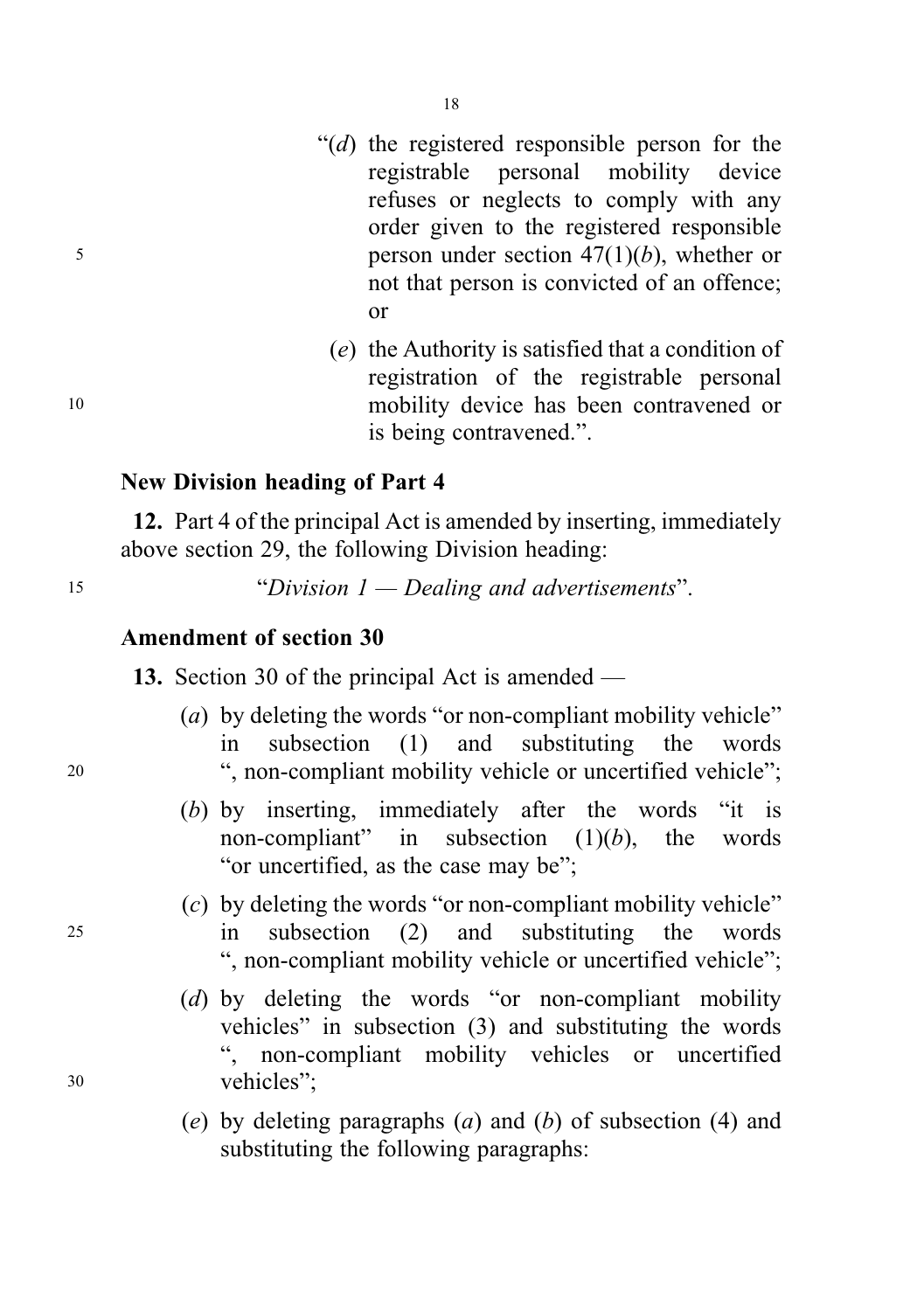- "(*a*) where the person is an individual
	- (i) to a fine not exceeding \$10,000 or to imprisonment for a term not exceeding 12 months or to both; but
	- (ii) where the individual is a repeat  $\frac{5}{1}$ offender, to a fine not exceeding \$20,000 or to imprisonment for a term not exceeding 24 months or to both; or
	- (b) in any other case  $\frac{10}{2}$ 
		- (i) to a fine not exceeding \$20,000; but
		- (ii) where the person is a repeat offender, to a fine not exceeding \$40,000."; and
- (f) by inserting, immediately after subsection (4), the <sup>15</sup> following subsection:

"(5) In relation to an offence under subsection (4), "repeat offender" extends to include a person who —

- (a) is convicted, or found guilty, of such an offence (called the current offence); and <sup>20</sup>
- (b) has been convicted or found guilty, on at least one other earlier occasion within the period of 5 years immediately before the date on which the person is convicted or found guilty of the current offence, of  $\frac{25}{25}$ 
	- (i) the same offence; or
	- (ii) an offence under subsection (4) as in force immediately before the date of commencement of section 13 of the Active Mobility (Amendment) <sup>30</sup> Act 2020.".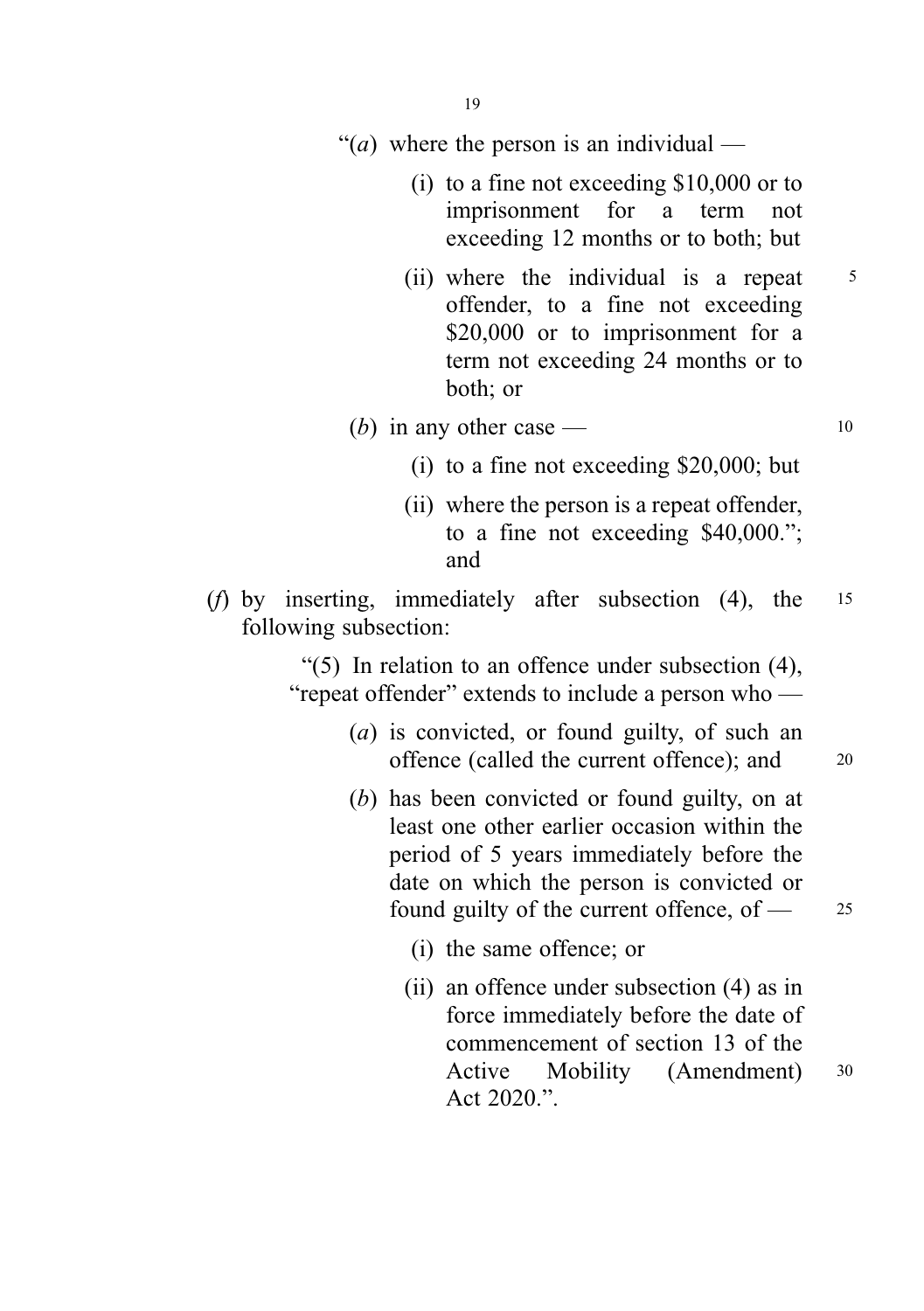### Amendment of section 31

|  |  |  |  |  |  |  | <b>14.</b> Section 31 of the principal Act is amended — |
|--|--|--|--|--|--|--|---------------------------------------------------------|
|--|--|--|--|--|--|--|---------------------------------------------------------|

(a) by deleting paragraphs (a) and (b) of subsection (2) and substituting the following paragraphs:

|  |  |  |  |  | "( <i>a</i> ) where the person is an individual — |
|--|--|--|--|--|---------------------------------------------------|
|--|--|--|--|--|---------------------------------------------------|

- (i) to a fine not exceeding \$5,000 or to imprisonment for a term not exceeding 6 months or to both; but
- (ii) where the individual is a repeat 10 offender, to a fine not exceeding \$10,000 or to imprisonment for a term not exceeding 12 months or to both; or

(b) in any other case  $-$ 

- 15 (i) to a fine not exceeding \$10,000; but
	- (ii) where the person is a repeat offender, to a fine not exceeding \$20,000.";
	- (b) by inserting, immediately after sub-paragraph (i) of subsection  $(3)(a)$ , the following sub-paragraph:
- <sup>20</sup> "(ia) the riding of motorised personal mobility devices on any footpath is unlawful;"; and
	- (c) by inserting, immediately after subsection (3), the following subsection:

<sup>25</sup> "(4) In relation to an offence under subsection (2), "repeat offender" extends to include a person who —

- (a) is convicted, or found guilty, of such an offence (called the current offence); and
- (b) has been convicted or found guilty, on at <sup>30</sup> least one other earlier occasion within the period of 5 years immediately before the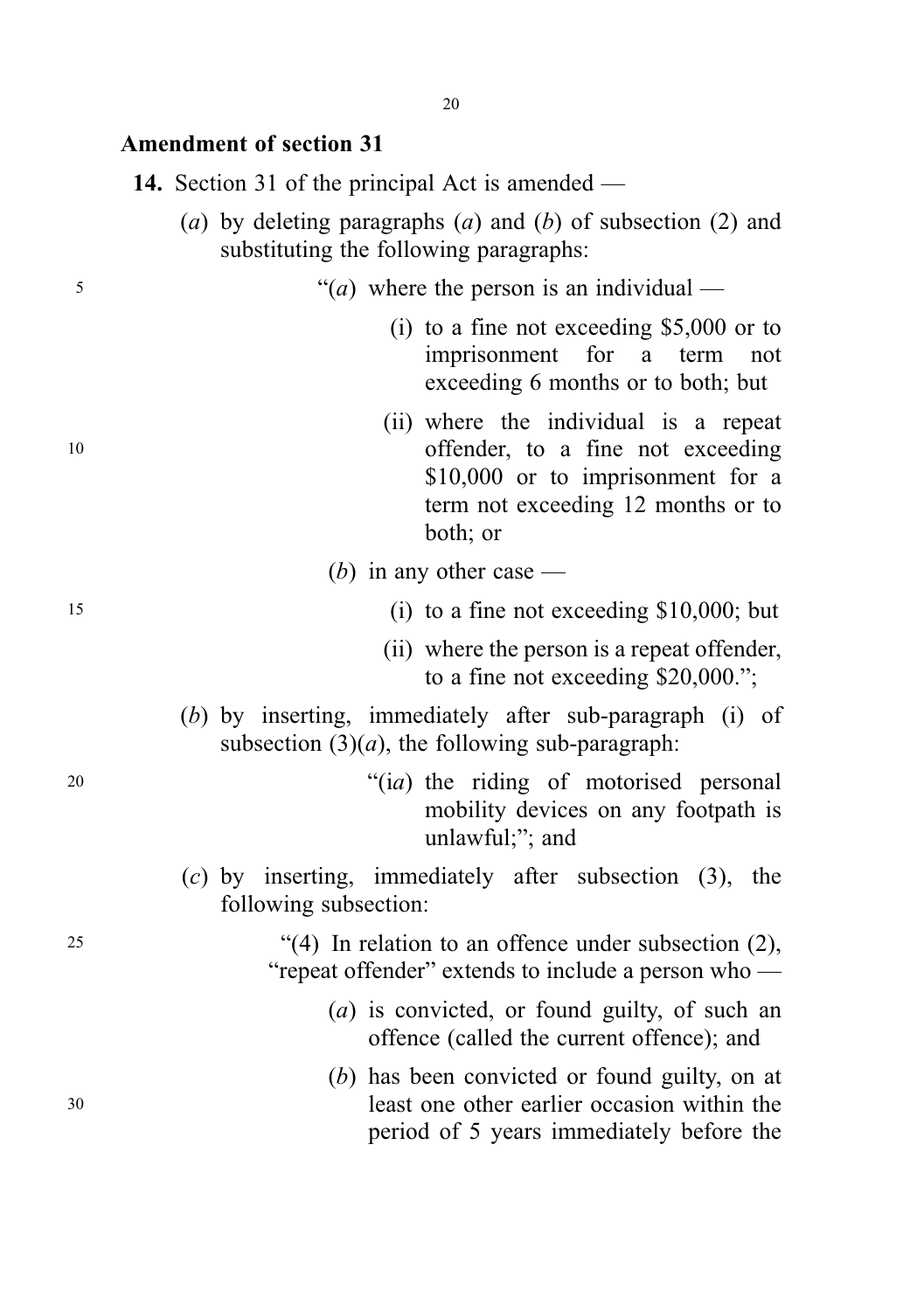21

date on which the person is convicted or found guilty of the current offence, of —

- (i) the same offence; or
- (ii) an offence under subsection (2) as in force immediately before the date of  $5^{\circ}$ commencement of section 14 of the Active Mobility (Amendment) Act 2020.".

# Amendment of section 32

- 15. Section 32 of the principal Act is amended 10
	- (a) by deleting the words "or a non-compliant mobility vehicle advertisement" in subsections  $(1)(a)$  and  $(b)$  and  $(3)$  and substituting in each case the words ", a non-compliant mobility vehicle advertisement or an uncertified vehicle advertisement": 15
	- (b) by deleting paragraphs  $(a)$  and  $(b)$  of subsection  $(2)$  and substituting the following paragraphs:

"(*a*) where the person is an individual —

- (i) to a fine not exceeding \$10,000 or to imprisonment for a term not <sup>20</sup> exceeding 12 months or to both; but
- (ii) where the individual is a repeat offender, to a fine not exceeding \$20,000 or to imprisonment for a term not exceeding 24 months or to 25 both; or
- (b) in any other case  $-$ 
	- (i) to a fine not exceeding \$20,000; but
	- (ii) where the person is a repeat offender, to a fine not exceeding \$40,000."; 30 and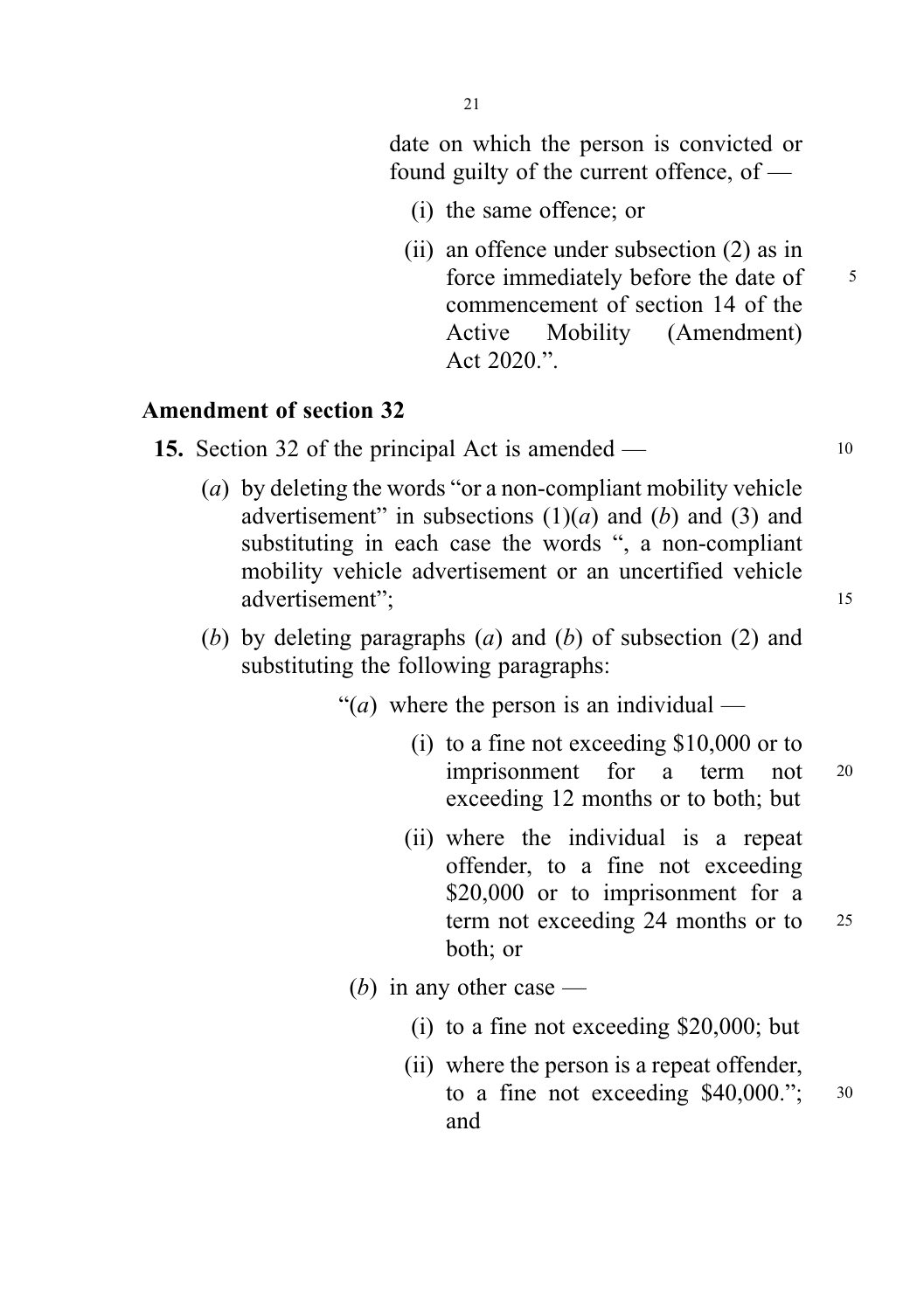(c) by inserting, immediately after subsection (3), the following subsection:

> "(4) In relation to an offence under subsection (2), "repeat offender" extends to include a person who —

- <sup>5</sup> (a) is convicted, or found guilty, of such an offence (called the current offence); and
- (b) has been convicted or found guilty, on at least one other earlier occasion within the period of 5 years immediately before the <sup>10</sup> date on which the person is convicted or found guilty of the current offence, of —
	- (i) the same offence; or
- (ii) an offence under subsection (2) as in force immediately before the date of <sup>15</sup> commencement of section 15 of the Active Mobility (Amendment) Act 2020.".

#### Amendment of section 33

16. Section 33(2) of the principal Act is amended by deleting 20 paragraphs  $(a)$  and  $(b)$  and substituting the following paragraphs:

"(*a*) where the person is an individual —

- (i) to a fine not exceeding \$10,000 or to imprisonment for a term not exceeding 12 months or to both; but
- <sup>25</sup> (ii) where the individual is a repeat offender, to a fine not exceeding \$20,000 or to imprisonment for a term not exceeding 24 months or to both; or
	- (b) in any other case  $-$
- <sup>30</sup> (i) to a fine not exceeding \$20,000; but
	- (ii) where the person is a repeat offender, to a fine not exceeding \$40,000.".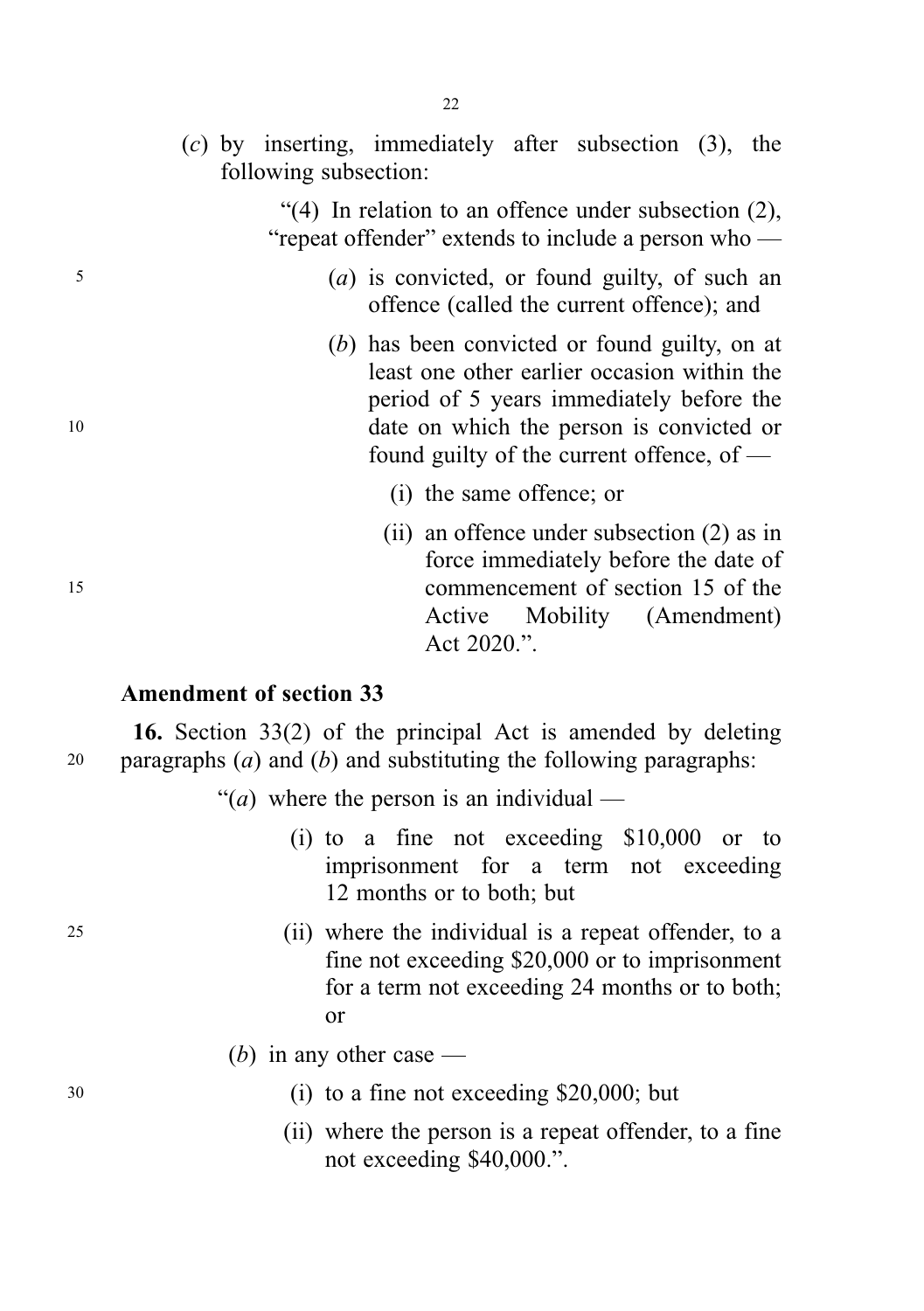# Amendment of section 34

- 17. Section 34 of the principal Act is amended
	- (a) by deleting the words "or non-compliant bicycle" in subsection  $(1)(b)$  and  $(c)$  and substituting in each case the words ", non-compliant bicycle or uncertified vehicle";  $\frac{5}{5}$
	- (b) by inserting, immediately after the words "non-compliant mobility vehicle" in subsection  $(1A)(b)$ , the words "or an uncertified vehicle";
	- (c) by inserting, immediately after subsection (4), the following subsection: 10

" $(4A)$  Subsections  $(3)$  and  $(4)$  apply in relation to an uncertified vehicle as they apply to a non-compliant personal mobility device; and any reference in those subsections to a non-compliant personal mobility device includes a reference to an uncertified 15 vehicle.";

- (d) by inserting, immediately after the words "excepted" non-compliant vehicle" wherever they appear in subsections (5) and (6), the words "or excepted uncertified vehicle": 20
- (e) by deleting paragraphs  $(a)$  and  $(b)$  of subsection  $(7)$  and substituting the following paragraphs:
	- "(*a*) where the person is an individual
		- (i) to a fine not exceeding \$20,000 or to imprisonment for a term not <sup>25</sup> exceeding 24 months or to both; but
		- (ii) where the individual is a repeat offender, to a fine not exceeding \$40,000 or to imprisonment for a term not exceeding 48 months or to 30 both; or
		- (*b*) in any other case
			- (i) to a fine not exceeding \$40,000; but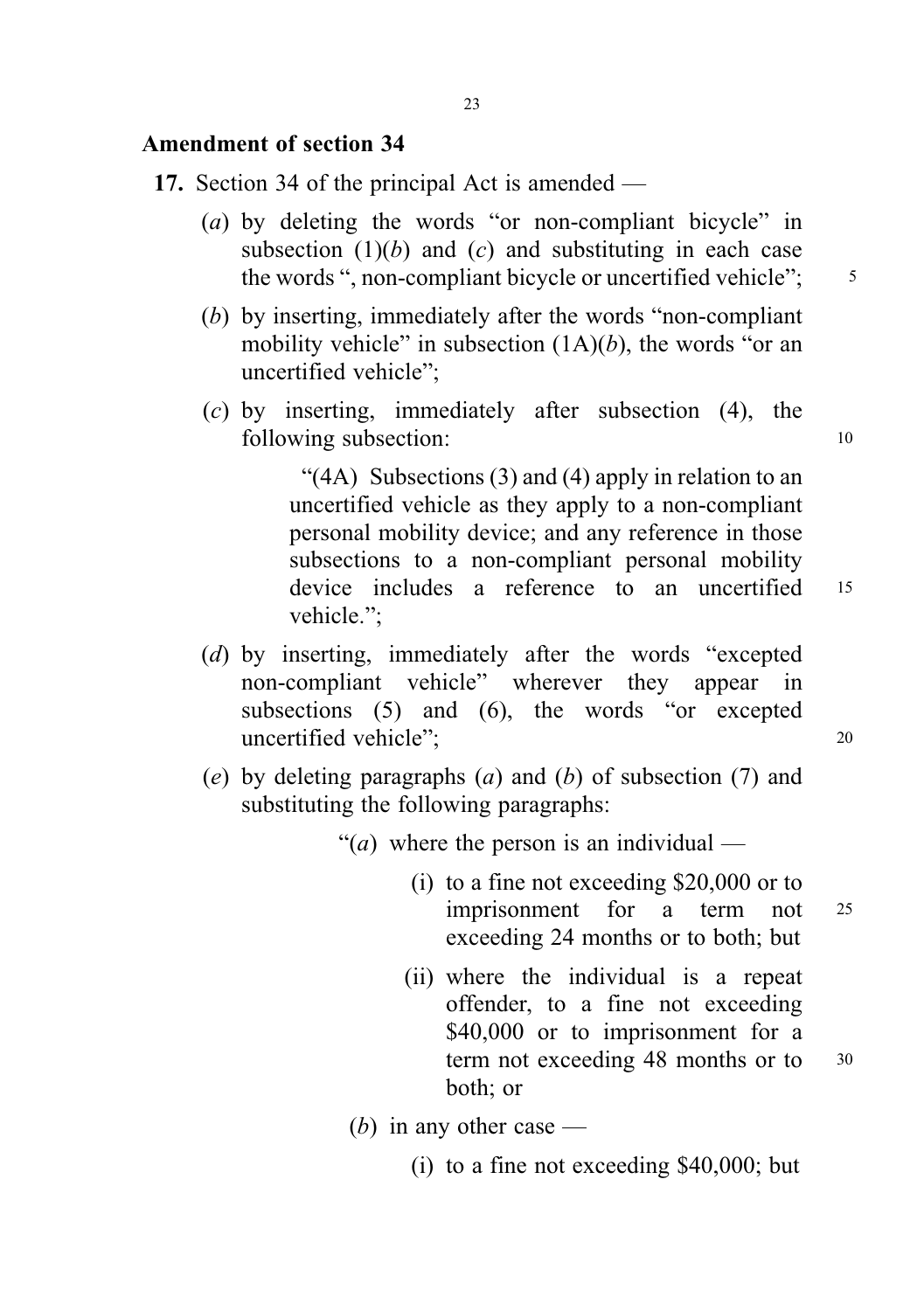|    | (ii) where the person is a repeat offender,<br>to a fine not exceeding \$80,000.";                                                                                                                                                  |
|----|-------------------------------------------------------------------------------------------------------------------------------------------------------------------------------------------------------------------------------------|
| 5  | (f) by deleting the word "and" at the end of paragraph $(a)$ of<br>subsection $(8)$ , and by inserting immediately thereafter the<br>following paragraph:                                                                           |
|    | "( <i>aa</i> ) reference to an excepted uncertified vehicle<br>is a reference to an uncertified vehicle of a<br>prescribed model or description; and"; and                                                                          |
| 10 | $(g)$ by inserting, immediately after subsection $(9)$ , the<br>following subsection:                                                                                                                                               |
|    | "(10) In relation to an offence under subsection $(1)$ ,<br>$(1A)$ or $(6)$ , "repeat offender" extends to include a<br>$person who$ —                                                                                              |
| 15 | (a) is convicted, or found guilty, of such an<br>offence (called the current offence); and                                                                                                                                          |
| 20 | (b) has been convicted or found guilty, on at<br>least one other earlier occasion within the<br>period of 5 years immediately before the<br>date on which the person is convicted or<br>found guilty of the current offence, of $-$ |
|    | (i) the same offence; or                                                                                                                                                                                                            |
| 25 | (ii) an offence under subsection $(1)$ , $(1A)$<br>or $(6)$ as in force immediately before<br>date<br>of commencement of<br>the<br>section 17 of the Active Mobility<br>(Amendment) Act 2020.".                                     |
|    | <b>Amendment of section 35</b>                                                                                                                                                                                                      |
|    | <b>18.</b> Section 35 of the principal Act is amended —                                                                                                                                                                             |
|    | $\overline{a}$ and $\overline{a}$ and $\overline{a}$ and $\overline{a}$ and $\overline{a}$ and $\overline{a}$ and $\overline{a}$ and $\overline{a}$                                                                                 |

- (a) by deleting the words "and in the course of business" in  $30$  subsection  $(1)(a)$ ;
	- (b) by deleting the words "belonging to another person (called in this section the owner)" in subsection  $(1)(a)$  and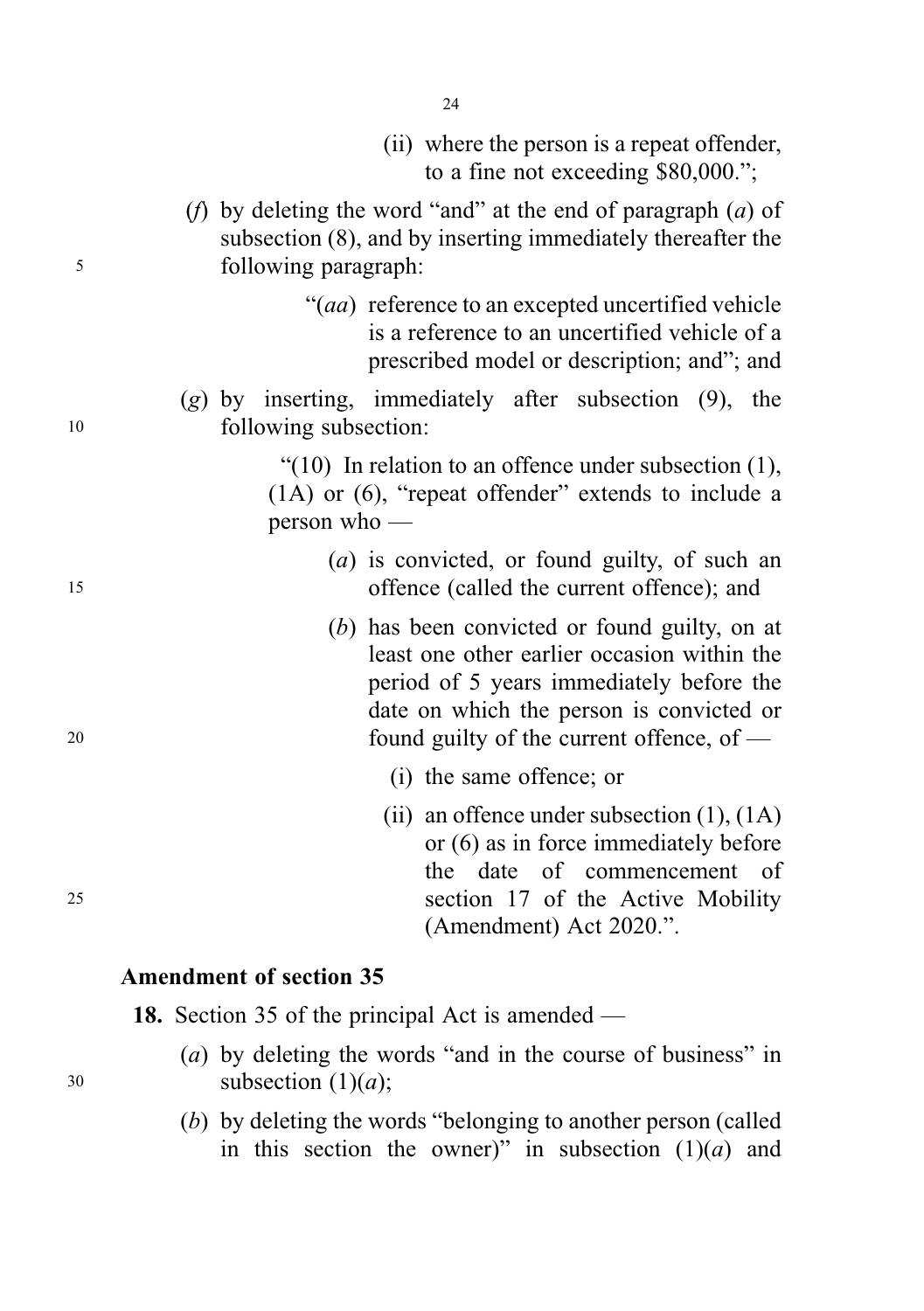substituting the words "belonging to the person or to another person";

- (c) by deleting the words "owner of the" in subsection  $(1)(b)$ and substituting the word "altered";
- (d) by deleting the words "intends to ride the altered personal  $\frac{5}{5}$ mobility device, PAB or bicycle or to drive the altered mobility scooter or motorised wheelchair" in subsection  $(1)(b)$  and substituting the words "is likely to be ridden or driven";
- (e) by deleting paragraphs (a) and (b) of subsection (2) and  $10$ substituting the following paragraphs:

"(*a*) where the person is an individual —

- (i) to a fine not exceeding \$20,000 or to imprisonment for a term not exceeding 24 months or to both; but 15
- (ii) where the individual is a repeat offender, to a fine not exceeding \$40,000 or to imprisonment for a term not exceeding 48 months or to both; or 20
- (*b*) in any other case
	- (i) to a fine not exceeding \$40,000; but
	- (ii) where the person is a repeat offender, to a fine not exceeding \$80,000."; and 25
- (f) by inserting, immediately after subsection (5), the following subsection:

"(5A) In relation to an offence under subsection (2), "repeat offender" extends to include a person who —

- (*a*) is convicted, or found guilty, of such an  $30$ offence (called the current offence); and
- (b) has been convicted or found guilty, on at least one other earlier occasion within the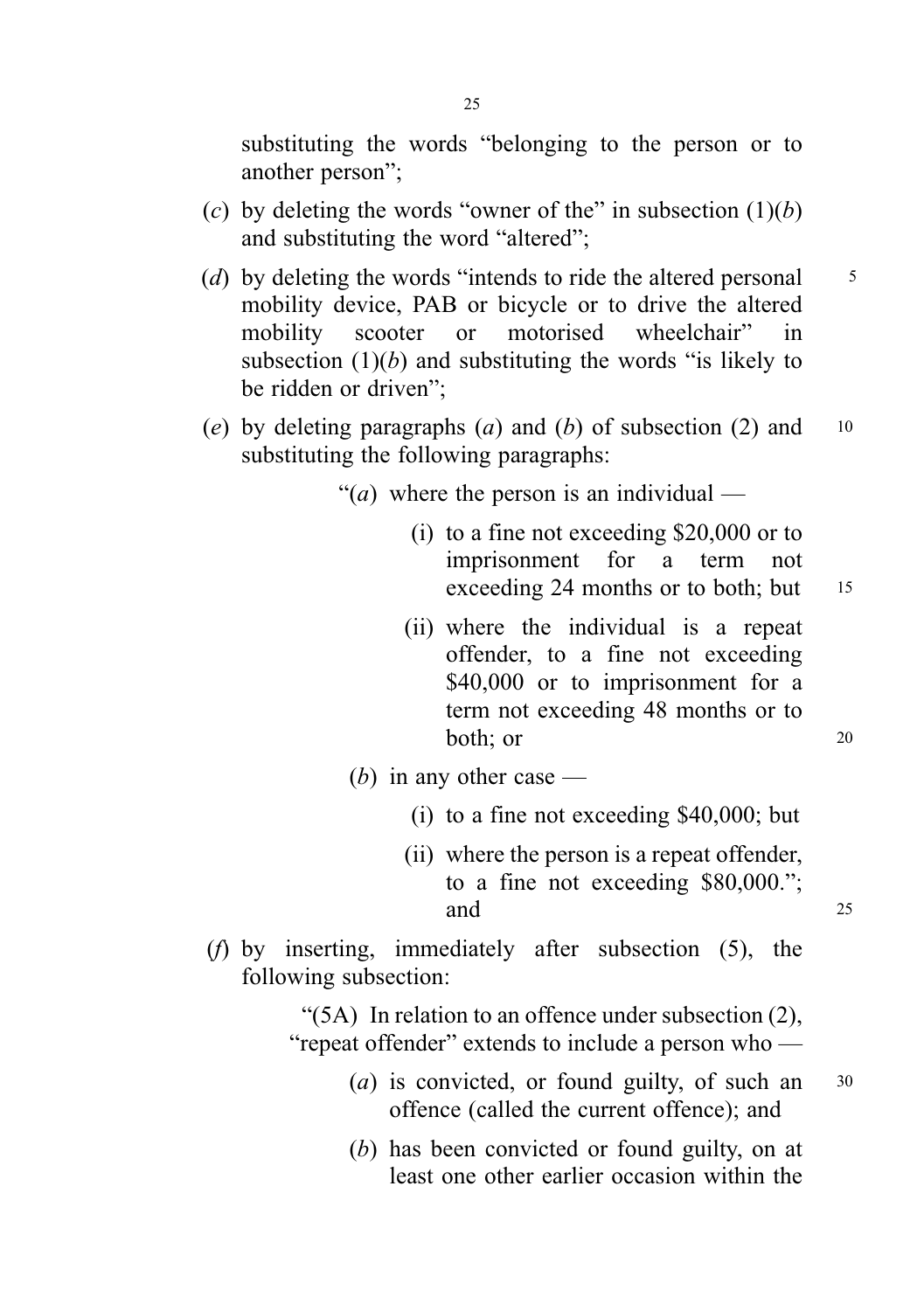period of 5 years immediately before the date on which the person is convicted or found guilty of the current offence, of —

- (i) the same offence; or
- <sup>5</sup> (ii) an offence under subsection (2) as in force immediately before the date of commencement of section 18 of the Active Mobility (Amendment) Act 2020.".

# <sup>10</sup> New Division 2 of Part 4

19. The principal Act is amended by inserting, immediately after section 35, the following Division:

#### "Division 2 — Mandatory testing

#### Order by Minister requiring inspection

15 35A.—(1) The Minister may, by order in the Gazette, provide that with effect from a date specified in the order, an inspection is or periodic inspections are required for or in respect of every bicycle, personal mobility device, motorised wheelchair or mobility scooter in a class or description of bicycle, personal <sup>20</sup> mobility device, motorised wheelchair or mobility scooter specified in the order, so as to maintain compliance with the prescribed requirements relating to the construction and condition of and registration marks applicable to the bicycle, personal mobility device, motorised wheelchair or mobility <sup>25</sup> scooter, as the case may be.

- (2) An order under subsection (1) must specify —
- (a) the class or description of bicycle, personal mobility device, motorised wheelchair or mobility scooter in respect of an inspection is required under this <sup>30</sup> Division; and
	- (b) whether that inspection is periodic and if so, the intervals that the inspection must be carried out.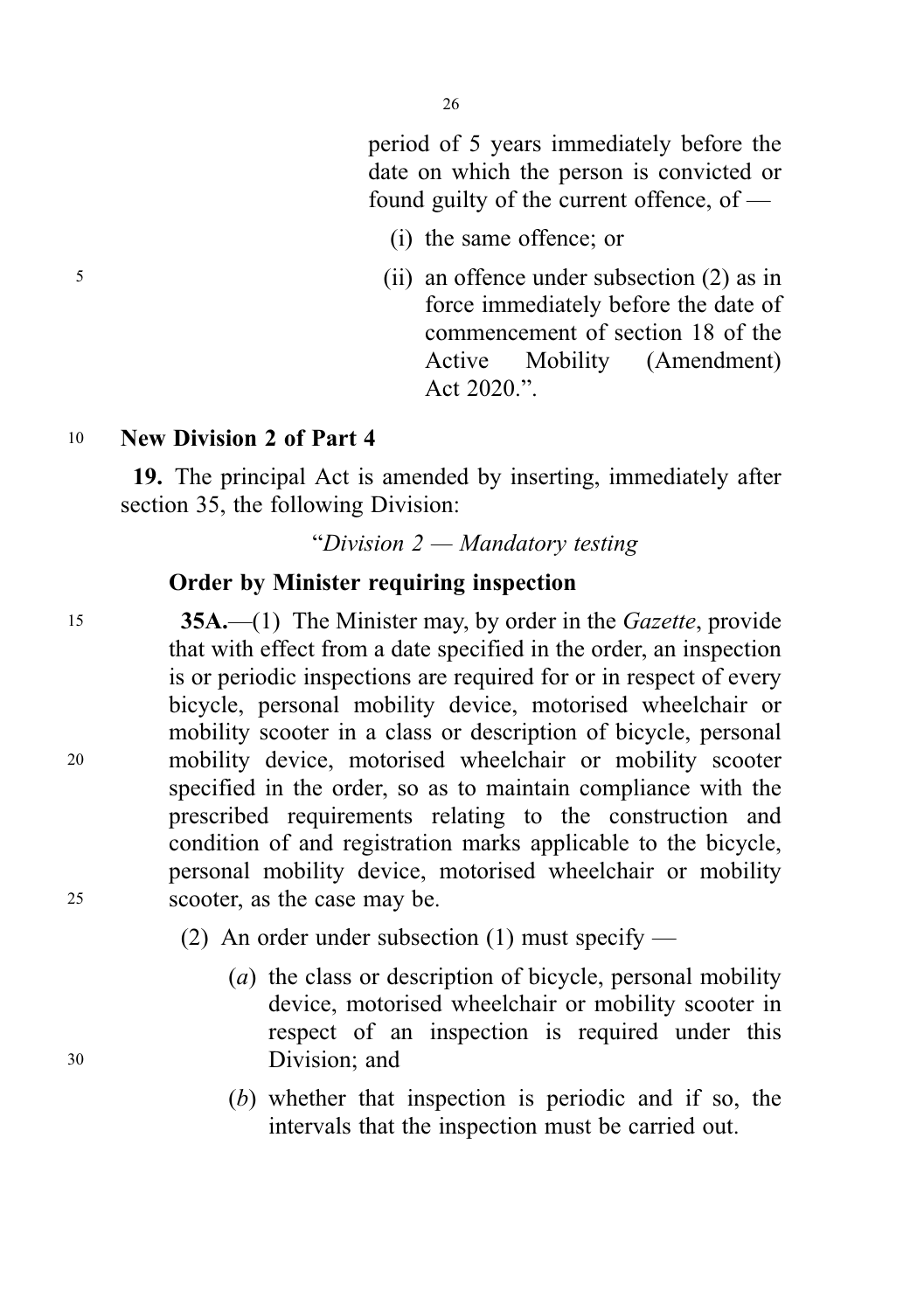#### Inspections by designated examiner

35B.—(1) An inspection for the purposes of an order under section 35A(1) must be carried out by the Authority or a person authorised by the Authority (called in this Act a designated examiner). 5

(2) A designated examiner must —

- (a) conduct an examination or assessment of a vehicle that is the subject of an order under section 35A(1) in the prescribed manner;
- (b) on completion of the examination or assessment, 10 prepare and sign a report of the result of the examination or assessment; and
- (c) give a copy of the report to the Authority without delay.

(3) A designated examiner commits an offence if he or she <sup>15</sup> intentionally prepares or signs a report of the result of an examination or assessment —

- (a) relating to a bicycle, personal mobility device, motorised wheelchair or mobility scooter that the designated examiner did not examine or assess; or 20
- (b) that is calculated to deceive.

(4) A designated examiner who is guilty of an offence under subsection  $(3)$  shall be liable on conviction —

- (a) to a fine not exceeding \$1,000 or to imprisonment for a term not exceeding 3 months or to both; but 25
- (b) where the designated examiner is a repeat offender, to a fine not exceeding \$2,000 or to imprisonment for a term not exceeding 6 months or to both.

## Certification of inspection

**35C.**—(1) The Authority may issue to the owner of a bicycle,  $30$ personal mobility device, motorised wheelchair or mobility scooter to which a report under section  $35B(2)(b)$  relates, a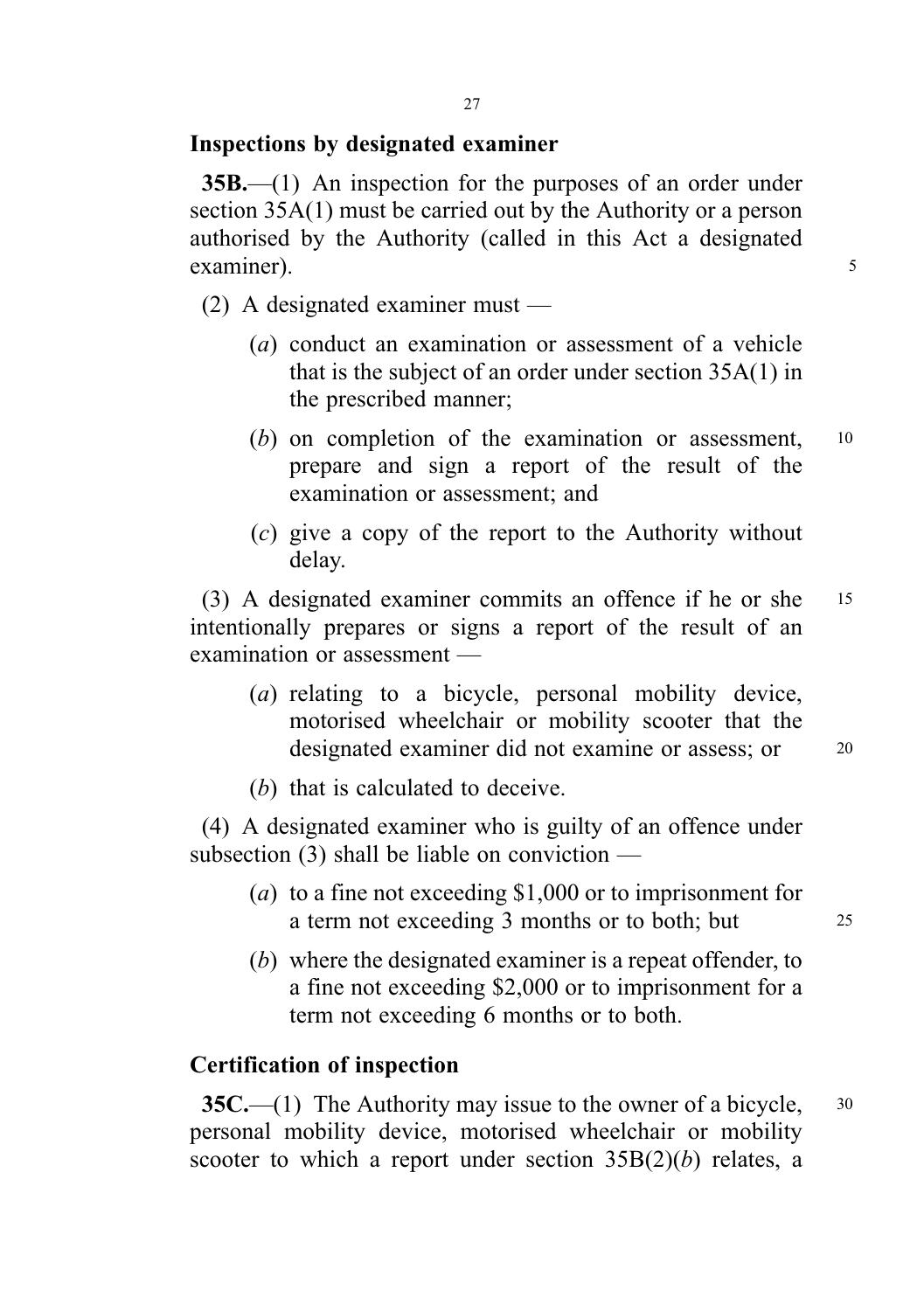certificate indicating that the bicycle, personal mobility device, motorised wheelchair or mobility scooter (as the case may be) has been inspected under this Division where —

- (a) the Authority receives from a designated examiner a  $5$  report mentioned in section  $35B(2)(b)$  in relation to that bicycle, personal mobility device, motorised wheelchair or mobility scooter;
- (b) the report states that the bicycle, personal mobility device, motorised wheelchair or mobility scooter <sup>10</sup> (as the case may be) is in compliance or continues to be in compliance with the prescribed requirements relating to its construction and condition and registration marks; and
- (c) the Authority is satisfied that the designated examiner <sup>15</sup> had carried out the examination and assessment of the bicycle, personal mobility device, motorised wheelchair or mobility scooter (as the case may be) in accordance with the regulations.

(2) A certificate issued under subsection (1) with respect to a <sup>20</sup> bicycle, personal mobility device, motorised wheelchair or mobility scooter is in force in respect of that bicycle, personal mobility device, motorised wheelchair or mobility scooter until the happening of the earlier of the following:

(*a*) the certificate is cancelled under subsection  $(3)$ ;

<sup>25</sup> (b) the date of expiry specified in the certificate, if any.

(3) The Authority may cancel any certificate issued under subsection (1) with respect to a bicycle, personal mobility device, motorised wheelchair or mobility scooter if the Authority —

- $(a)$  is satisfied that
	- (i) the bicycle, personal mobility device, motorised wheelchair or mobility scooter (as the case may be) has become wholly unfit for further use;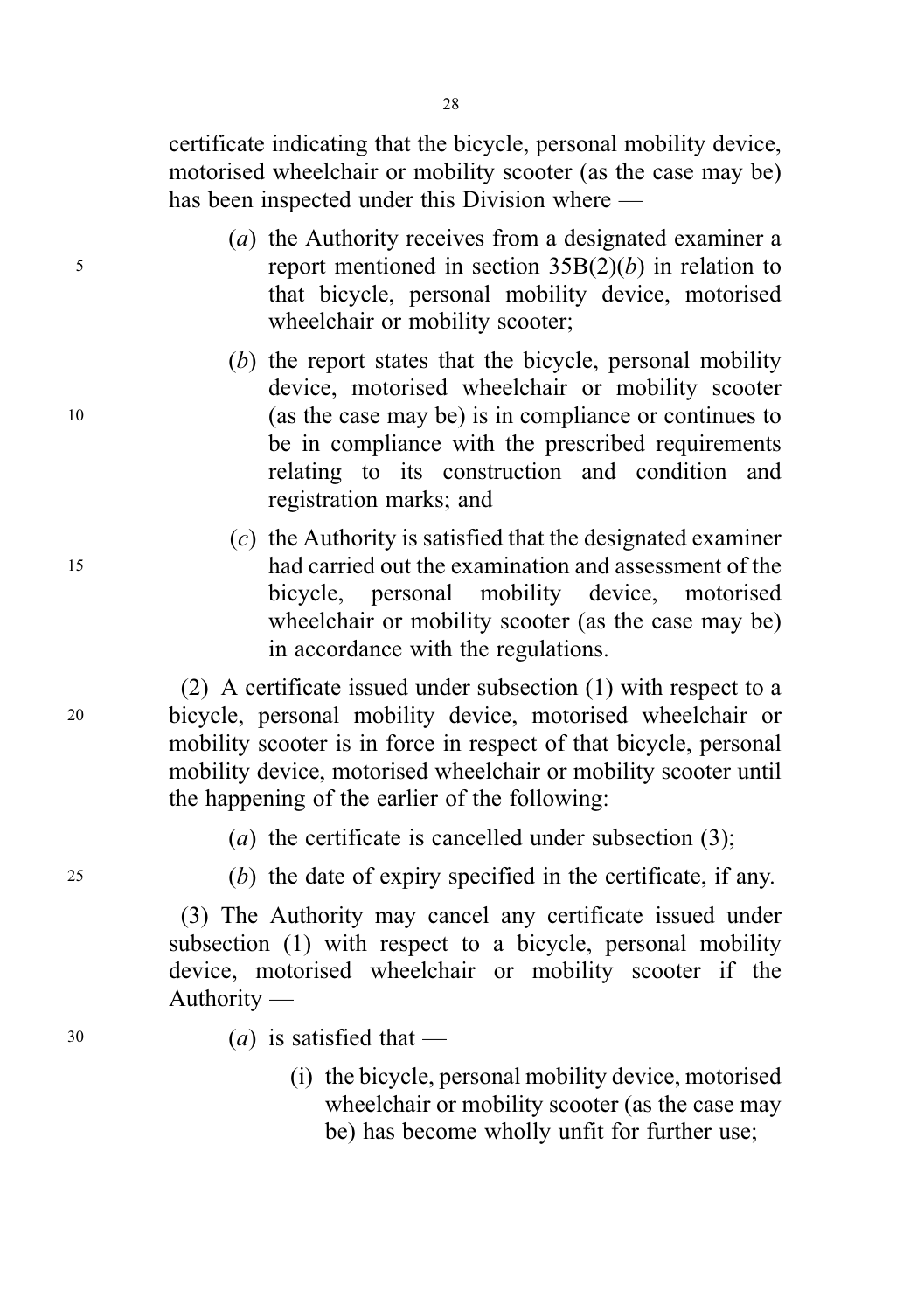29

- (ii) the bicycle, personal mobility device, motorised wheelchair or mobility scooter (as the case may be) has been forfeited pursuant to this Act or any written law;
- (iii) the bicycle, personal mobility device, motorised  $\frac{5}{5}$ wheelchair or mobility scooter (as the case may be) is unclaimed for the purposes of section 53 and is disposed of in accordance with that section;
- (iv) the bicycle, personal mobility device, motorised  $10$ wheelchair or mobility scooter (as the case may be) is or has become a non-compliant personal mobility device, a non-compliant bicycle or a non-compliant mobility vehicle; or
- (v) the person given an order under <sup>15</sup> section  $47(1)(b)$ , in relation to the bicycle, personal mobility device, motorised wheelchair or mobility scooter (as the case may be) refuses or neglects to comply with the order given to the person, whether or not the person is convicted <sup>20</sup> of an offence; or
- (b) becomes aware of a circumstance that would have required or permitted the Authority to refuse to issue a certificate under subsection (1) with respect to the bicycle, personal mobility device, motorised <sup>25</sup> wheelchair or mobility scooter (as the case may be) had the Authority been aware of the circumstance immediately before issuing the certificate.

Division 3 — Presumptions and evidence".

# New section 36A 30

20. The principal Act is amended by inserting, immediately after section 36, the following section: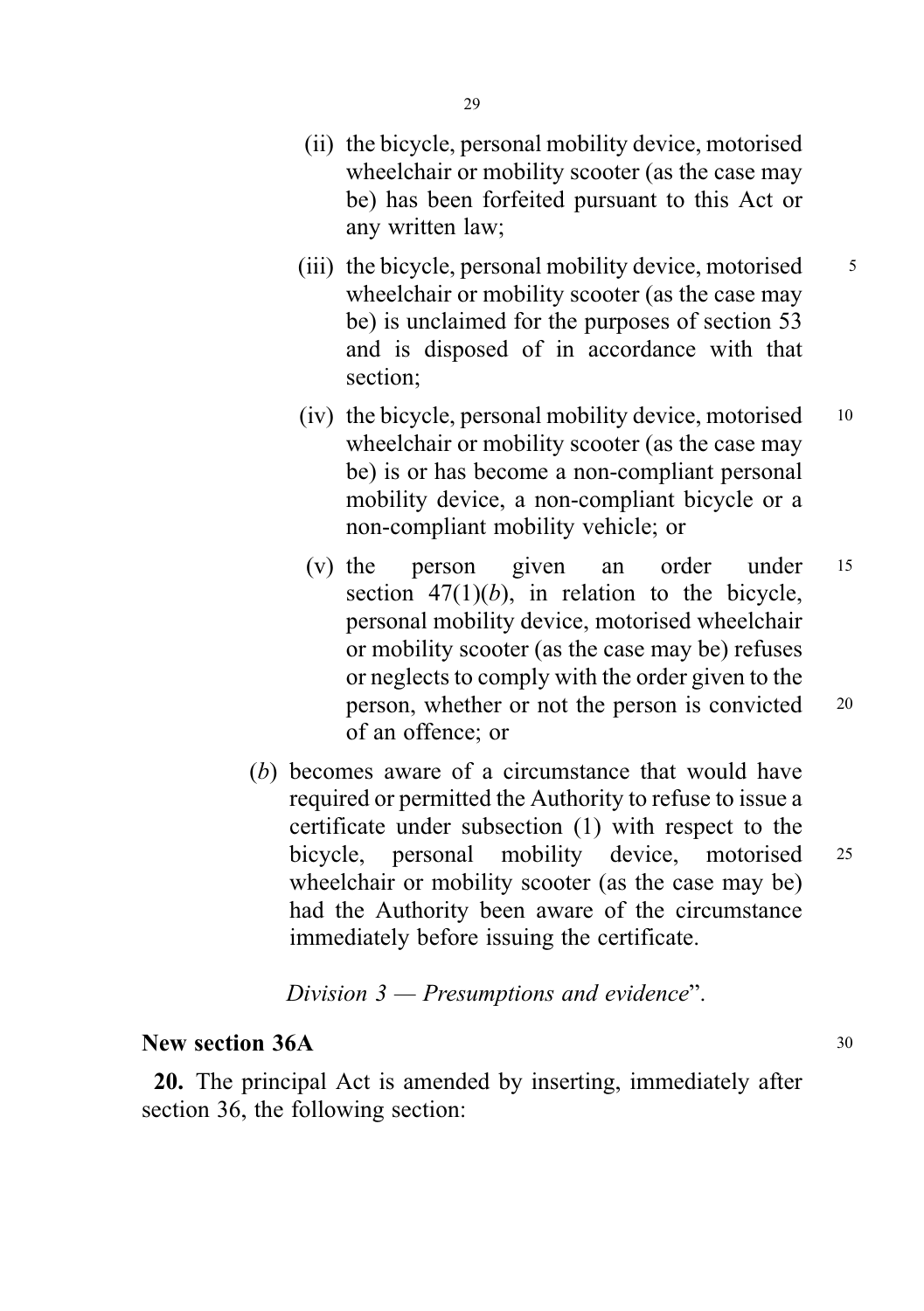# "Presumption concerning vehicle owner for section 35 offence

36A. Without limiting section 36, in proceedings for an offence under section 35, it is presumed, until the contrary is <sup>5</sup> proved, that the person who is the owner of the vehicle in respect of which the offence is committed had altered or caused to be altered (whether in the course of repair or otherwise) the vehicle so as to render it a non-compliant personal mobility device, non-compliant PAB, non-compliant bicycle or non-compliant <sup>10</sup> mobility vehicle (as the case may be) if it is proved that —

- (a) a certificate was issued under section 35C in respect of the vehicle; and
- (b) the person was the owner of the vehicle when the certificate under section 35C was issued.".

## <sup>15</sup> Amendment of section 44

21. Section 44(2) of the principal Act is amended by deleting the words "by retail, or altering any bicycle, PAB or personal mobility device" in paragraph  $(a)$  and substituting the words "by retail any bicycle, PAB, personal mobility device, mobility scooter or <sup>20</sup> motorised wheelchair, or used for altering any bicycle, PAB, personal mobility device, mobility scooter or motorised wheelchair".

### Amendment of section 47

22. Section 47 of the principal Act is amended —

- (a) by inserting, immediately after the words "may be used" in <sup>25</sup> subsection (1), the words ", or that any person driving or riding a vehicle,";
	- (b) by deleting the word "or" at the end of subsection  $(1)(a)$ ;
	- $(c)$  by inserting, immediately after paragraph  $(a)$  of subsection (1), the following paragraph:
- <sup>30</sup> "(aa) order the driver or rider of the vehicle to produce his or her competency test certificate for examination or other identity documents so as to enable the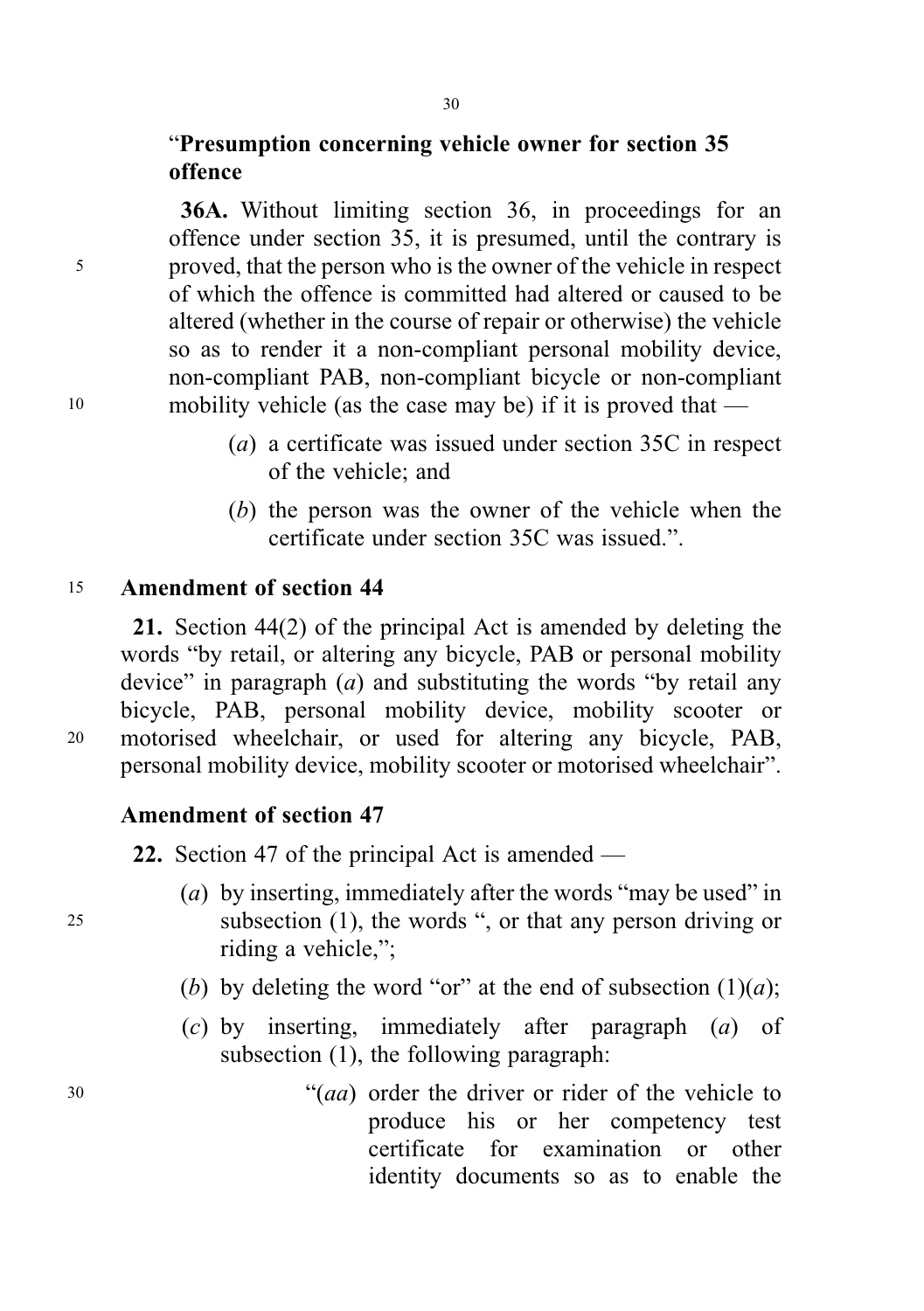authorised officer, public path warden or outsourced enforcement officer (as the case may be) to ascertain the identity of the driver or rider and the authority by which any competency test certificate was  $5$ granted; or";

(d) by inserting, immediately after subsection (1), the following subsection:

> "(1A) However, only an authorised officer may pursuant to an order under section  $35A(1)$  give an 10 order under subsection  $(1)(b)$  requiring a vehicle to be delivered for an inspection by a designated examiner.";

(e) by inserting, immediately after subsection (4), the following subsections: 15

> "(4A) An individual driving or riding a vehicle who, in purported compliance with any order given to him or her under subsection  $(1)(aa)$  by an authorised officer or outsourced enforcement officer or a public path warden — 20

- (a) produces to an authorised officer, an outsourced enforcement officer or a public path warden —
	- (i) a competency test certificate that is altered in a way that is calculated to <sup>25</sup> deceive (whether or not it was already a false document before the alteration or it was altered by the individual), knowing that it is so altered: 30
	- (ii) an article resembling a competency test certificate and calculated to deceive, knowing that the document is not a competency test certificate;  $or$   $35$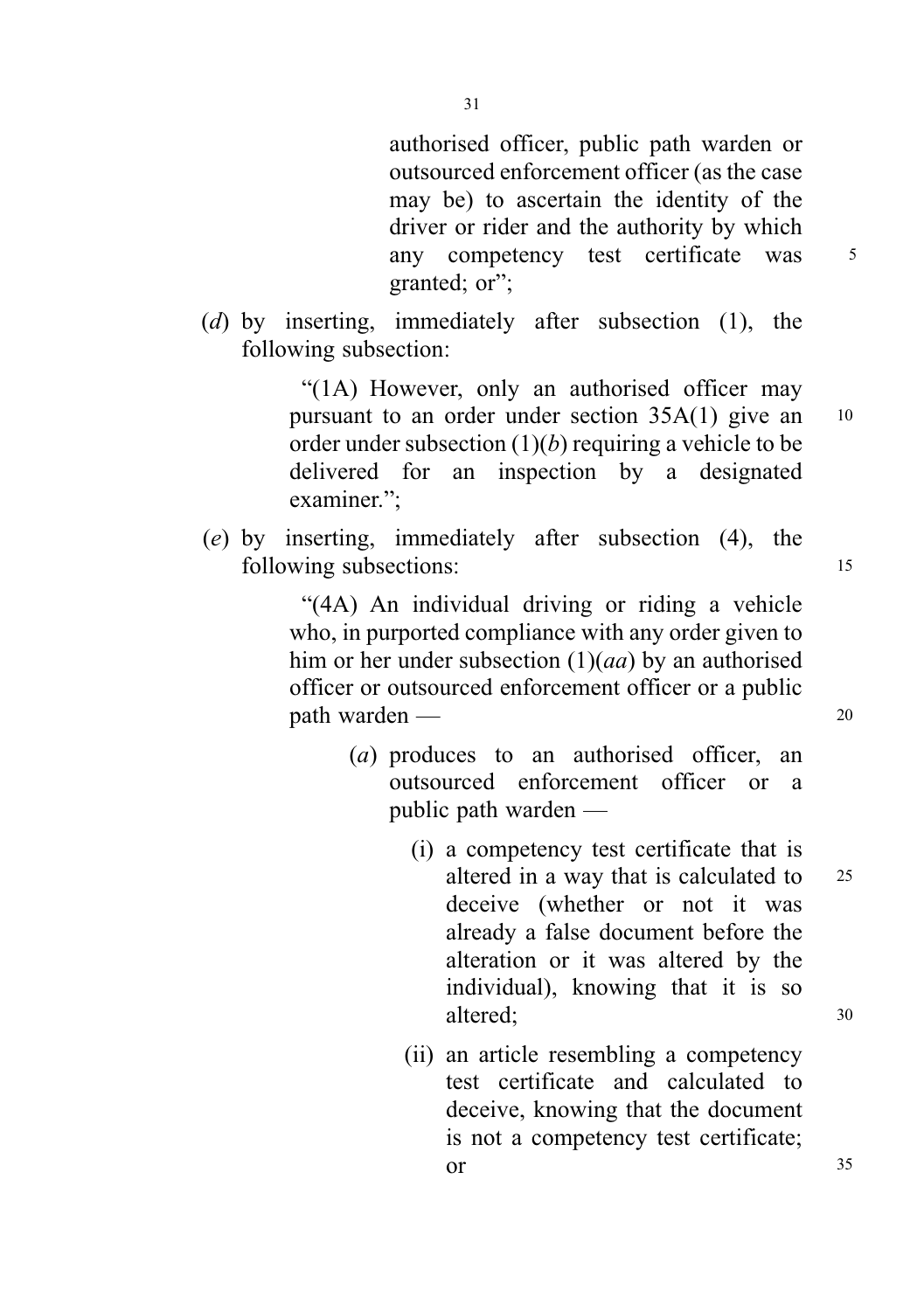- (iii) a competency test certificate that was not granted to the individual, knowing that it was not so granted to that individual; and
- <sup>5</sup> (b) with the intention of dishonestly inducing the authorised officer, outsourced enforcement officer or public path warden to accept it as genuine,

commits an offence and shall be liable on conviction <sup>10</sup> to a fine not exceeding \$5,000 or to imprisonment for a term not exceeding 12 months or to both.

(4B) A driver or rider of a vehicle to whom an order under subsection  $(1)(aa)$  is given who refuses or neglects to comply with the order commits an offence <sup>15</sup> and shall be liable on conviction —

- (a) to a fine not exceeding \$1,000 or to imprisonment for a term not exceeding 3 months or to both; but
- (b) where the individual is a repeat offender, to <sup>20</sup> a fine not exceeding \$2,000 or to imprisonment for a term not exceeding 6 months or to both.

(4C) However, subsection (4B) does not apply if within 48 hours after an order is given to a driver or 25 rider of a vehicle under subsection  $(1)(aa)$ , the driver or rider produces the competency test certificate in person at any of the offices of the Authority that is specified by the authorised officer, outsourced enforcement officer or public path warden at the <sup>30</sup> time the order was given.

(4D) An individual to whom a digital competency test certificate is granted who holds, or produces or carries a mobile communication device or other electronic device on which the digital competency <sup>35</sup> test certificate is displayed for the purpose of

32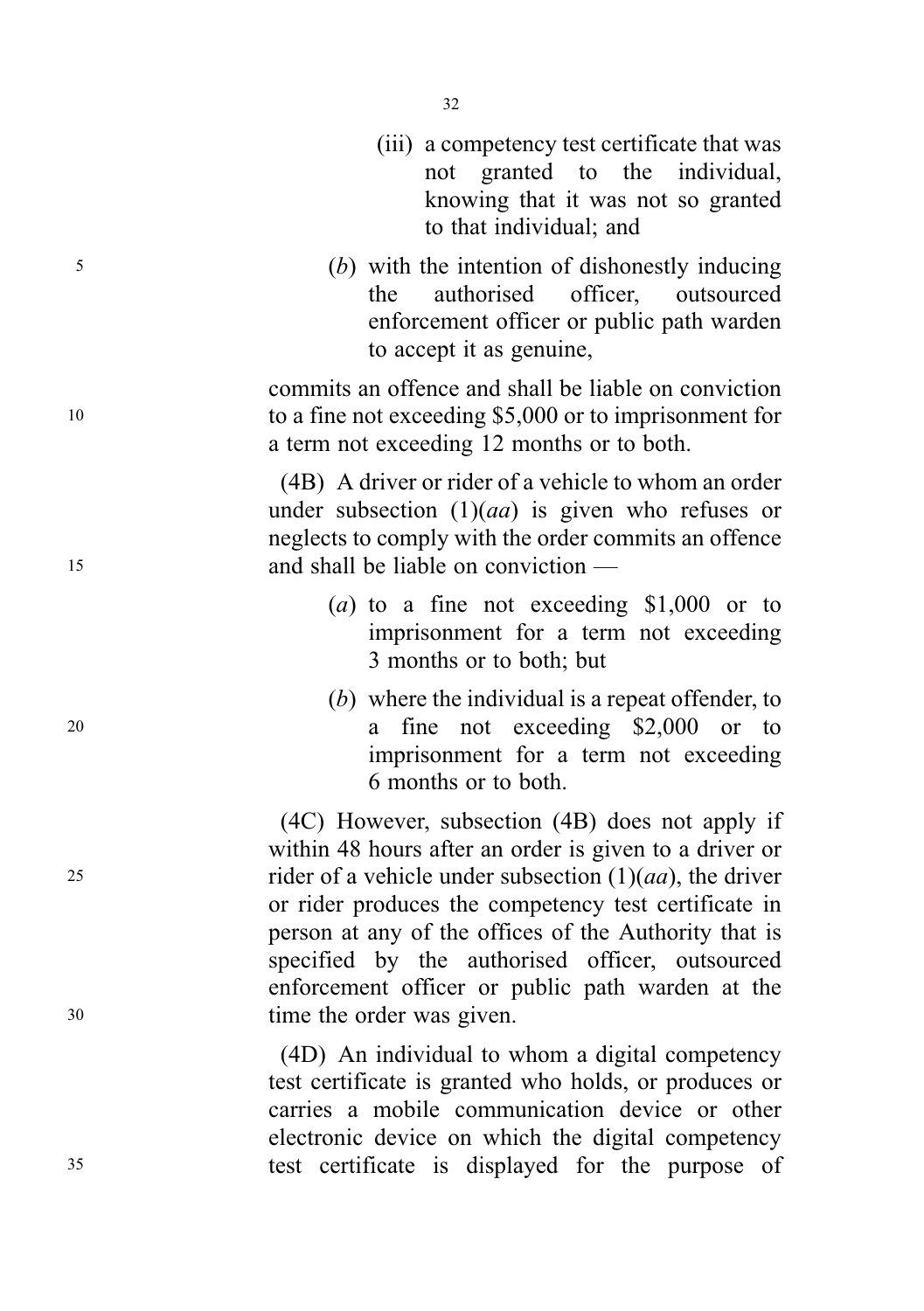complying with an order under subsection  $(1)(aa)$  to produce a competency test certificate is taken to have produced a competency test certificate for that purpose.

(4E) However, a digital competency test certificate <sup>5</sup> is not displayed for the purpose of complying with an order under subsection  $(1)(aa)$  to produce or carry a competency test certificate if —

- (a) the screen of the mobile communication device or other electronic device on which 10 it is purportedly displayed is unable to be read by the person to whom it is displayed due to cracking, dimming, dirt or any other fault, damage or obstruction;
- (b) the individual fails or refuses to comply 15 with a reasonable request by the person to whom it is purported to be displayed to facilitate the reading, copying or scanning of the whole or any part of the digital competency test certificate; or 20
- (c) the holder of the digital competency test certificate refuses to comply with a reasonable direction to refresh the display of the digital competency test certificate.

(4F) To avoid doubt, an individual who displays or <sup>25</sup> purports to display a digital competency test certificate is not required to give or hand over, to the person who is requiring the competency test certificate to be produced or handed over, the mobile communication device or other electronic device on <sup>30</sup> which the digital competency test certificate is displayed or purported to be displayed."; and

(f) by inserting, immediately after the words "weigh vehicle" in the section heading, the words "or produce competency test certificate". <sup>35</sup>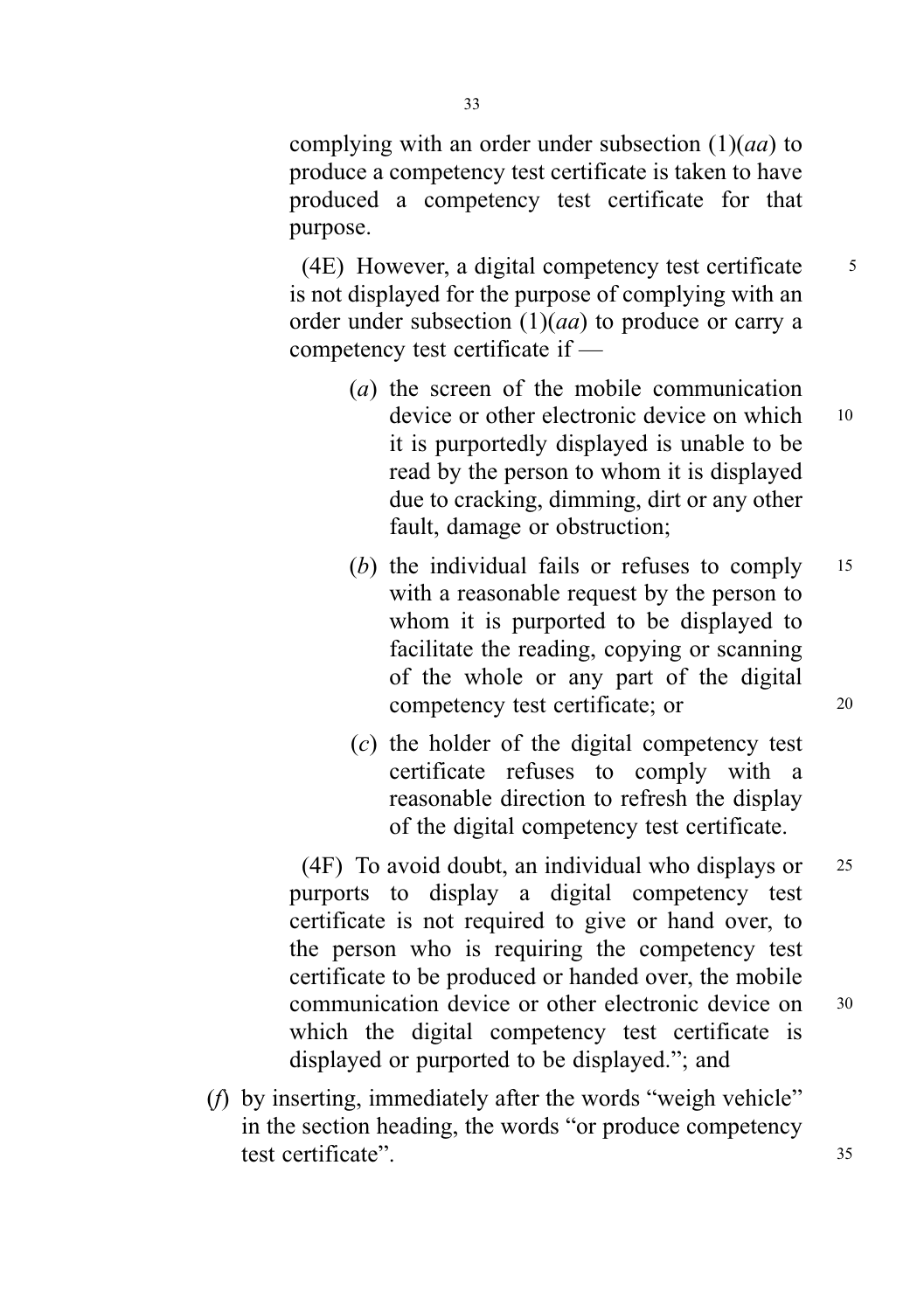#### Amendment of section 50

23. Section 50 of the principal Act is amended —

(a) by inserting, immediately after subsection (4), the following subsections:

<sup>5</sup> "(5) An authorised officer, an outsourced enforcement officer or a public path warden may, with no other authority than this section, seize a competency test certificate or an article resembling a competency test certificate if —

- <sup>10</sup> (a) the competency test certificate or article is produced to the authorised officer, outsourced enforcement officer or public path warden pursuant to an order under section  $47(1)(aa)$  or otherwise, by an <sup>15</sup> individual who represents it as a competency test certificate granted to that individual; and
- (b) the authorised officer, outsourced enforcement officer or public path warden <sup>20</sup> has reason to believe that —
	- (i) the competency test certificate is unlawfully in the possession of that individual who produced it; or
- (ii) the competency test certificate or <sup>25</sup> article is evidence of the commission of an offence under section 23H or 47(4A).

(6) Every competency test certificate seized under subsection (5) must be forwarded to the Authority, <sup>30</sup> and the Authority may —

> (a) return the competency test certificate to the individual who produced it, if the Authority is satisfied that the competency test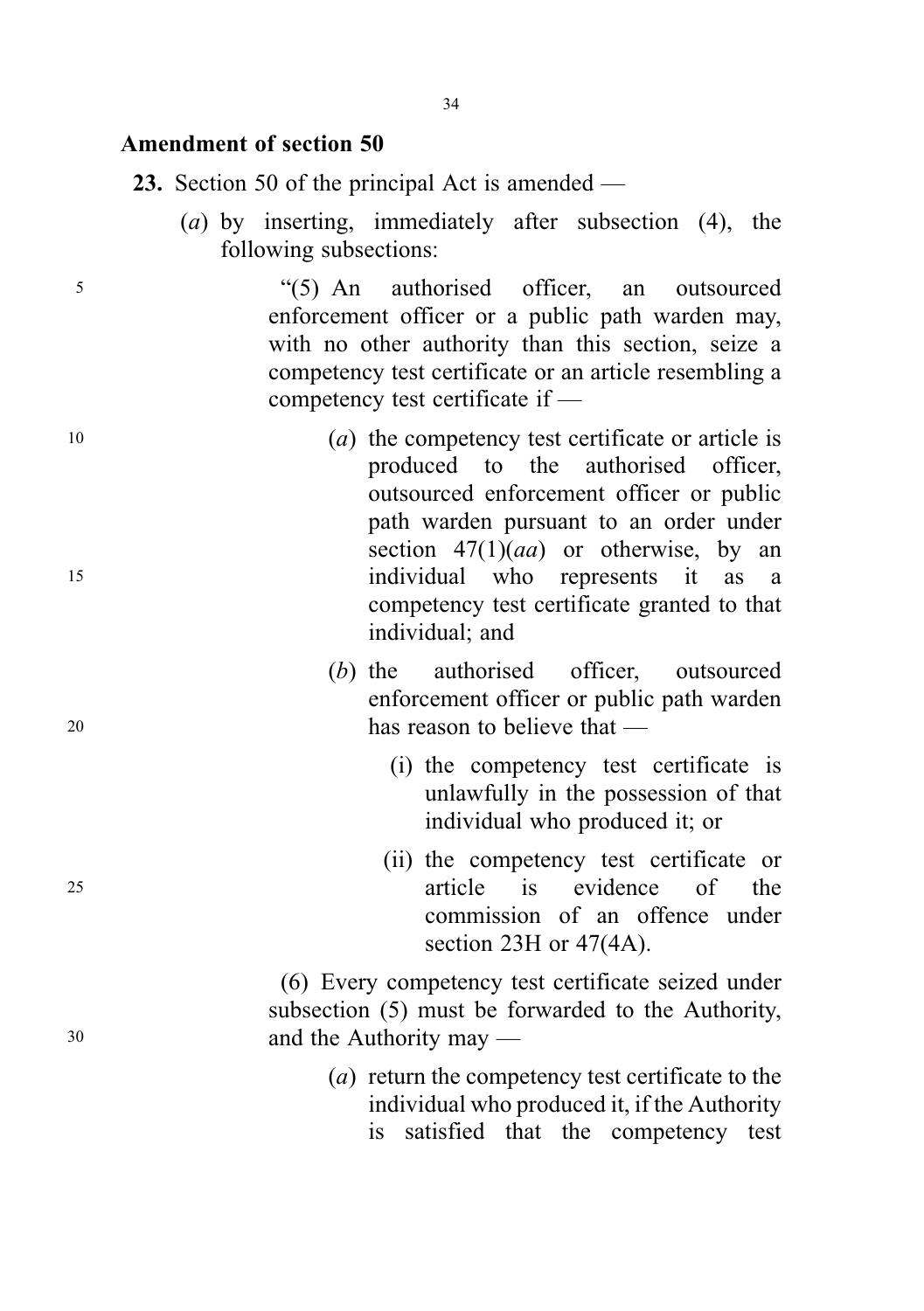certificate was lawfully in the possession of the individual who produced it; or

(b) in any other case, deal with it in such manner as the Authority thinks fit.

(7) However, the authority conferred by <sup>5</sup> subsection (5) to seize a competency test certificate or any article resembling a competency test certificate does not extend to a mobile communication device or other electronic device on which a digital competency test certificate is displayed."; and 10

(b) by inserting, immediately after the words "seize vehicles" in the section heading, the words "or competency test certificates".

## Amendment of section 57

**24.** Section 57(1) of the principal Act is amended by deleting the  $15$ words "in connection with the registration of a registrable personal mobility device under Part 3A" in paragraph  $(d)(i)$  and substituting the words "under this Act".

#### New sections 58A, 58B and 58C

25. The principal Act is amended by inserting, immediately after 20 section 58, the following sections:

#### "Employer to ensure employee, etc., riders are insured

 $58A$ .—(1) Every —

- (a) licensee or class licensee under the Shared Mobility Enterprises (Control and Licensing) Act 2020 who <sup>25</sup> makes available for hire by any individual any bicycle, personal mobility device, power-assisted bicycle, motorised wheelchair or mobility scooter to drive or ride wholly or partly on any public path; or
- (b) person who, in the course of a prescribed business  $\frac{30}{2}$ 
	- (i) provides any bicycle, personal mobility device, power-assisted bicycle, motorised wheelchair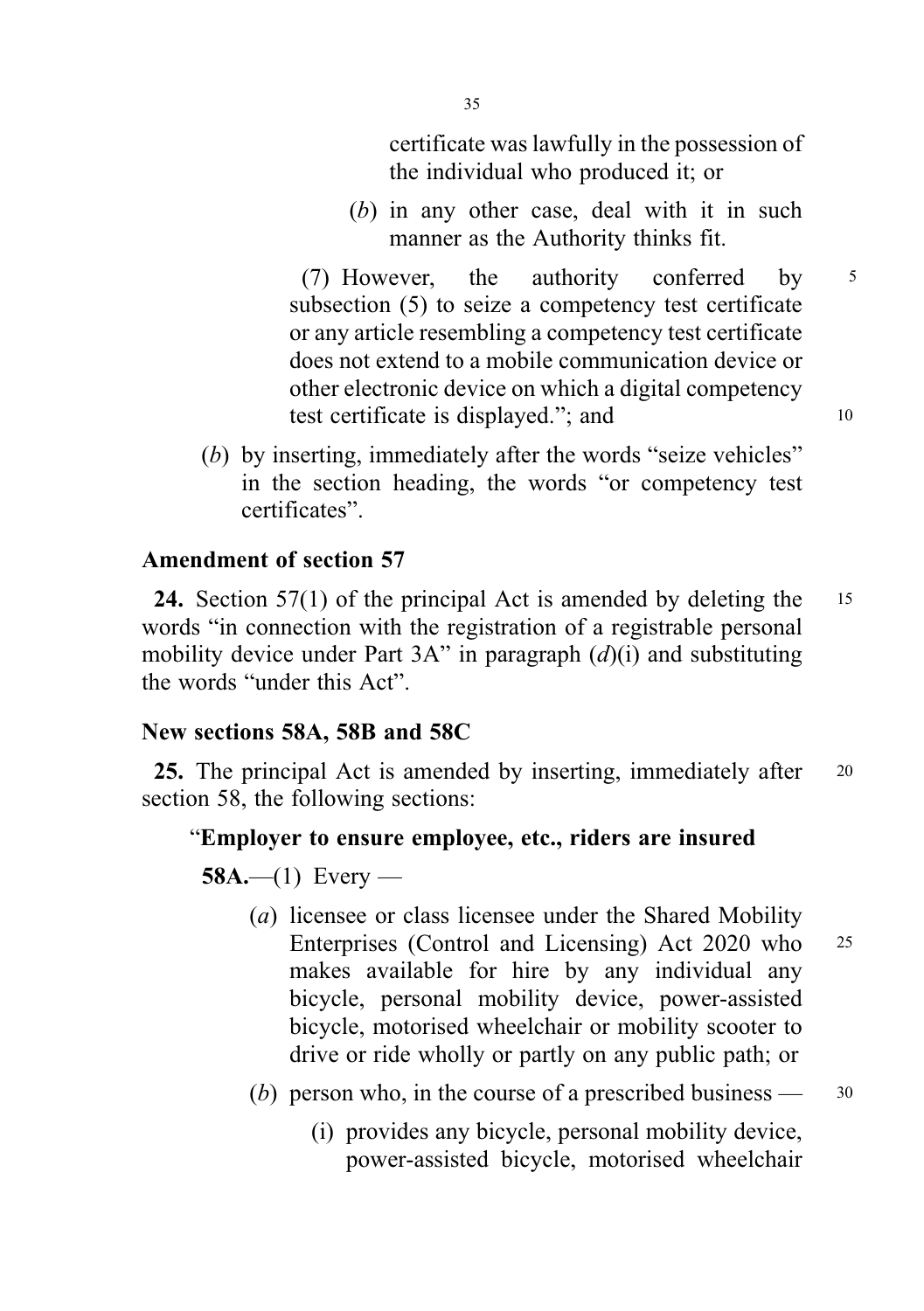or mobility scooter for hire or use by an individual who —

- (A) is the person's employee or outworker; and
- <sup>5</sup> (B) drives or rides on any public path in the performance of duties in the course of employment or under an outwork arrangement with that person; or
- (ii) engages an individual under a contract of <sup>10</sup> employment or an outwork arrangement to perform duties or carry out work involving driving or riding on any public path any bicycle, personal mobility device, power-assisted bicycle, motorised wheelchair or mobility <sup>15</sup> scooter owned or provided by the individual,

must take all reasonable and practicable measures to ensure that the individual is insured and maintains insurance for a prescribed minimum amount under one or more approved policies with an insurer within the meaning of the Insurance Act <sup>20</sup> (Cap. 142) against third-party liabilities for death or personal injury which the individual may incur with respect to driving or riding the bicycle, personal mobility device, power-assisted bicycle, motorised wheelchair or mobility scooter (as the case may be) on public paths during the hiring from the licensee or <sup>25</sup> class licensee or the individual's employment or outwork arrangement with that person, as the case may be.

> (2) A person who contravenes subsection (1) shall be guilty of an offence and shall be liable on conviction —

- (a) where the person is an individual to a fine not <sup>30</sup> exceeding \$10,000 or to imprisonment for a term not exceeding 12 months or to both; or
	- (b) in any other case to a fine not exceeding  $$20,000$ .

(3) Where in any proceedings for an offence under subsection (1), it is alleged that a person failed to do <sup>35</sup> something so far as is reasonable and practicable in relation to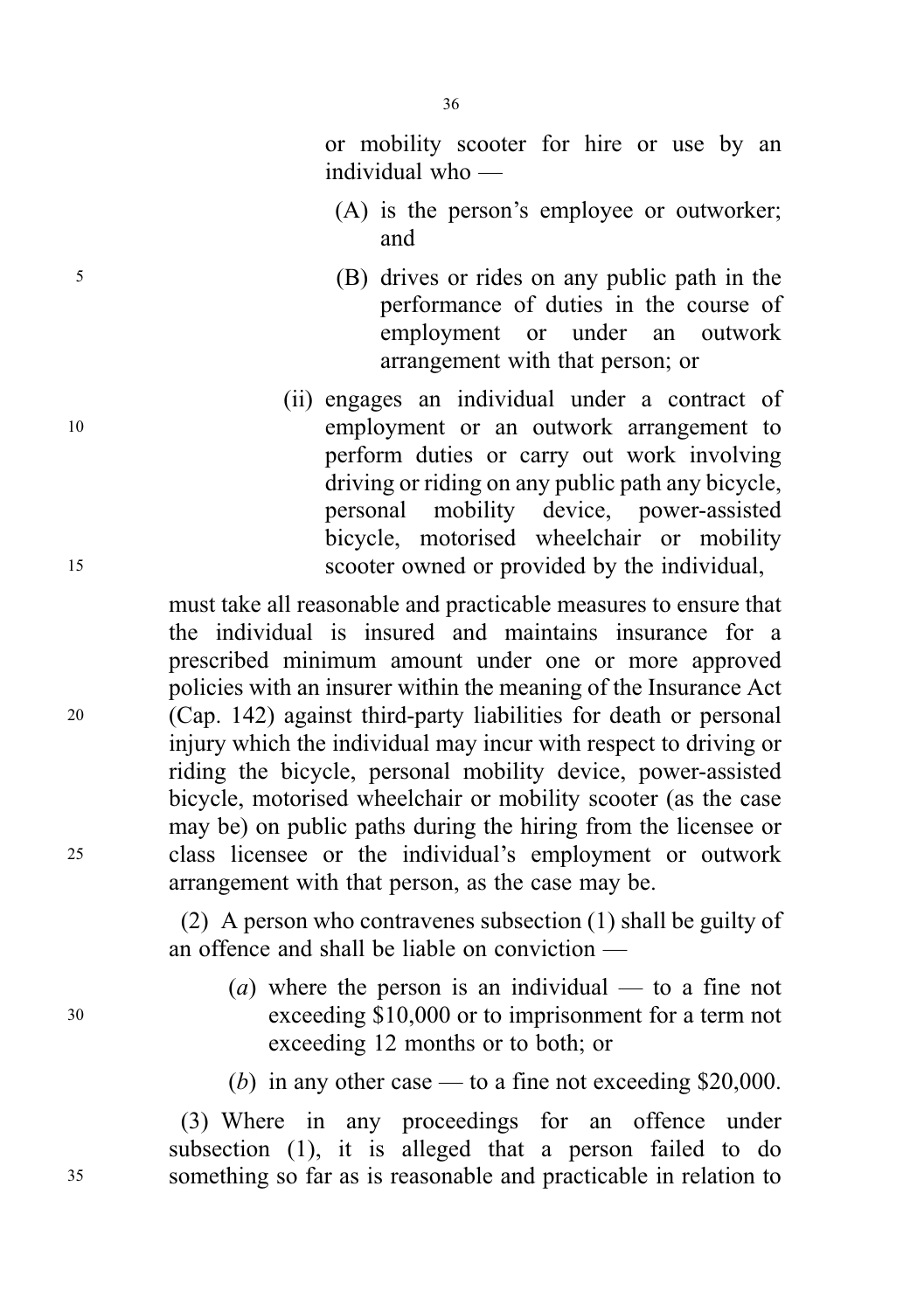a requirement in that subsection, it is for the accused to prove, on a balance of probabilities, that —

- (a) it was not reasonable or not practicable to do more than what was in fact done to satisfy that requirement; and 5
- (b) there was no better practicable means than was in fact used to satisfy that requirement.
- $(4)$  In this section
	- "approved policy" means a policy of insurance not subject to any conditions, exclusions or exceptions prohibited 10 by regulations;
	- "outwork arrangement" means a contract, an agreement, understanding or other arrangement of any kind (whether written or unwritten) with a contractor —
		- (a) under which an individual (whether or not in the  $15$ course of business or providing other services) performs work contracted to be performed under that contract, agreement, understanding or other arrangement for the contractor; and
		- (b) that is not a contract of employment; 20
	- "outworker" means an individual who performs work under an outwork arrangement.

# Court may order undergoing course

58B.—(1) Where —

- (a) an individual (called in this section the offender), is  $25$ convicted of an offence in Division 2 or 2A of Part 3;
- (b) at the time of the commission of the offence, the offender was the driver of a motorised wheelchair or a mechanised sweeper, or the rider of a bicycle, personal mobility device, PAB or mobility scooter; <sup>30</sup> and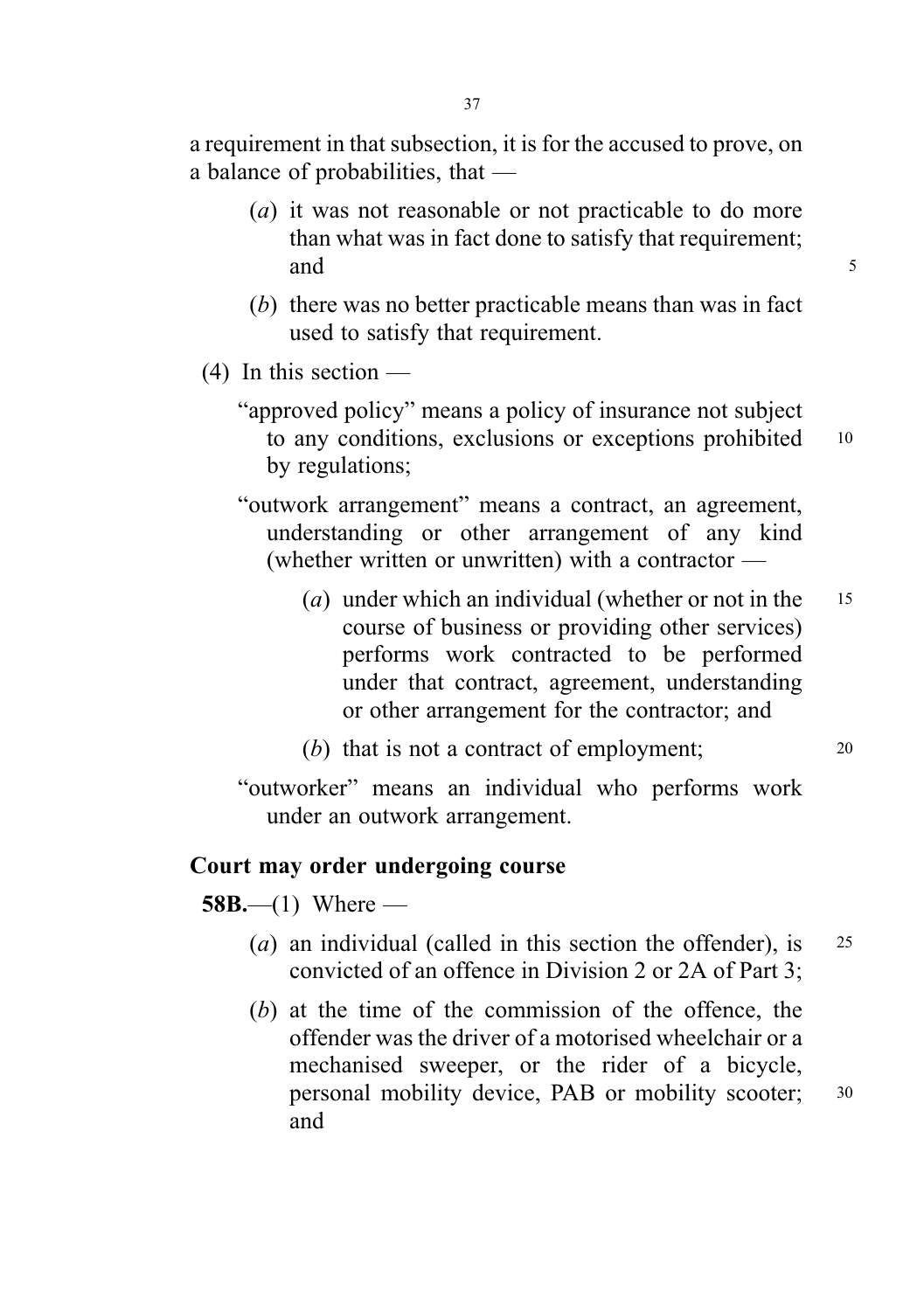$(c)$  the court convicting the offender of the offence is, having regard to the circumstances of the commission of the offence and the character and conduct of the offender, of the opinion that to prevent another <sup>5</sup> commission of an offence under Part 3, the offender should undergo training on safe driving or riding on public paths,

the court may, in addition to imposing on the offender the punishment provided for the offence under this Act, make an <sup>10</sup> order requiring him or her to attend and complete, at the offender's own expense, a course designed to increase knowledge of, and to encourage, safe driving and riding behaviour on public paths as the court specifies.

(2) An offender may appeal against an order of a court under <sup>15</sup> subsection (1) in the same manner as against a conviction, and the court may if it thinks fit, pending the appeal, suspend the operation of the order.

## Immaterial that more than one offence committed

58C. To avoid doubt, in any proceedings for an offence under <sup>20</sup> any provision in Division 2 or 2A of Part 3 or Part 3A involving an accused driving or riding on a public path, it is immaterial that the accused is riding or driving —

- (a) a class or description of vehicle the riding of which on that public path is otherwise unlawful under any other <sup>25</sup> provision in Part 3; and
	- (b) in a manner that also constitutes an offence under any other provision in Part 3 or 3A.".

# Amendment of section 67

26. Section 67(2) of the principal Act is amended by deleting the  $30$  full-stop at the end of paragraph  $(m)$  and substituting a semi-colon, and by inserting immediately thereafter the following paragraphs:

> " $(n)$  the nature of tests of competence to drive or ride on public paths test-needed-to-drive vehicles, the administration of the tests of competence, and

38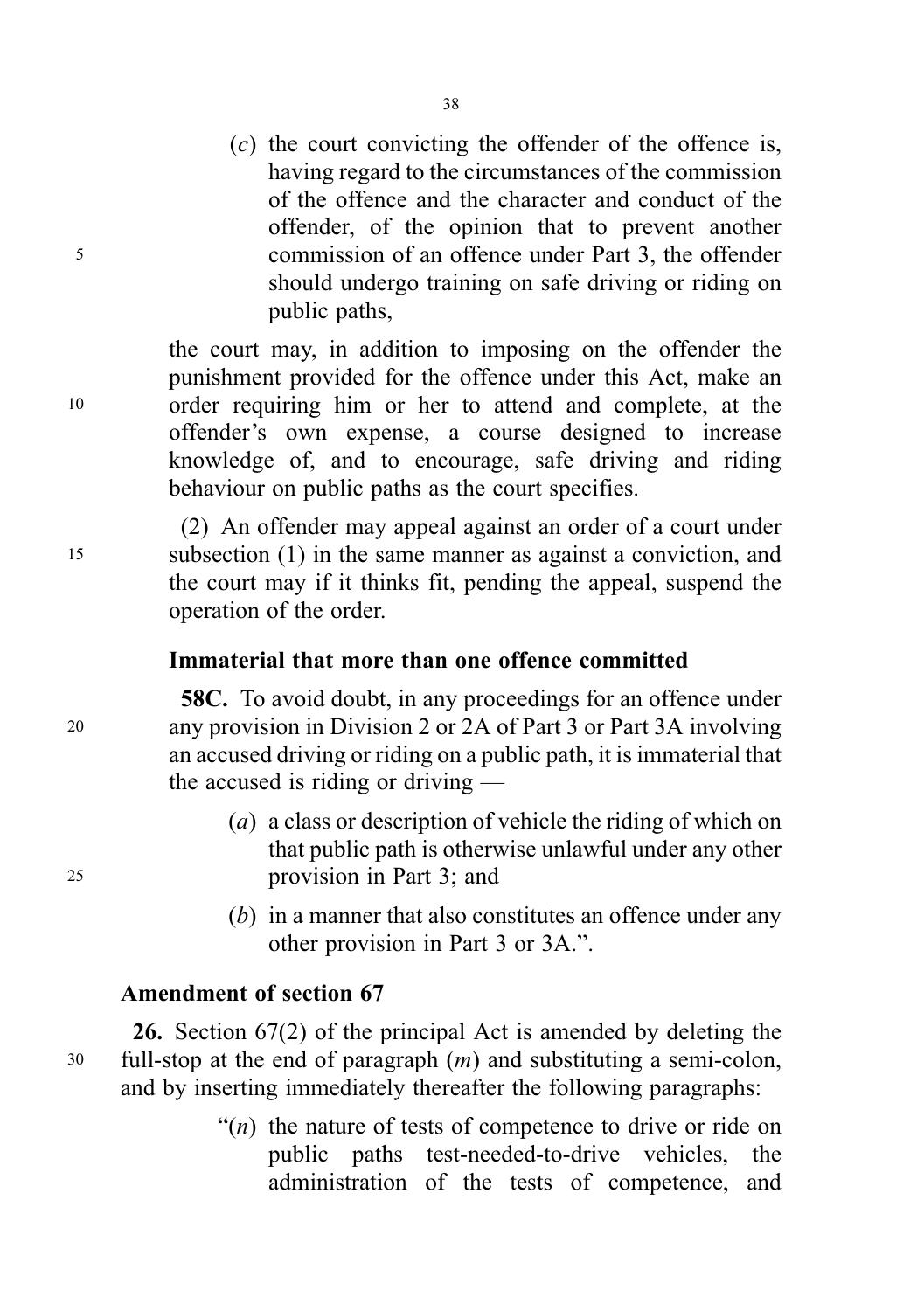evidence of the result of attending and successfully completing any such test;

- (o) the conduct of examinations and assessments of vehicles under Division 2 of Part 4 and the process of applying for the issue of a certificate under 5 section 35C, including —
	- (i) the specification of standards of design, construction, manufacture, maintenance, processing, testing, supply, approval, and identification of such vehicle and products <sup>10</sup> used in connection with these vehicles;
	- (ii) the tests to be conducted;
	- (iii) the format of reports of examinations and assessments by designated examiners, including the specification of information <sup>15</sup> required in all reports of designated examiners for the purposes of Division 2 of Part 4; and
	- (iv) the keeping of records for, and provision of information to, the Authority of examinations and assessments carried out for the purposes of 20 Division 2 of Part 4;
- (p) the records that are to be kept by any person to whom section 58A applies, about employees and outworkers whom the person engages or employs to drive or ride on any public path, and the insurance policies relating 25 to these employees or outworkers which are required by that section.".

### Miscellaneous amendments to penalties, etc.

 $27.$ —(1) The sections of the principal Act specified in the first column of the Schedule to this Act are amended by deleting the fine 30 or term of imprisonment or both specified in the second column of the Schedule opposite that section and substituting in each case the fine or term of imprisonment or both (as the case may be) specified in the third column of that Schedule.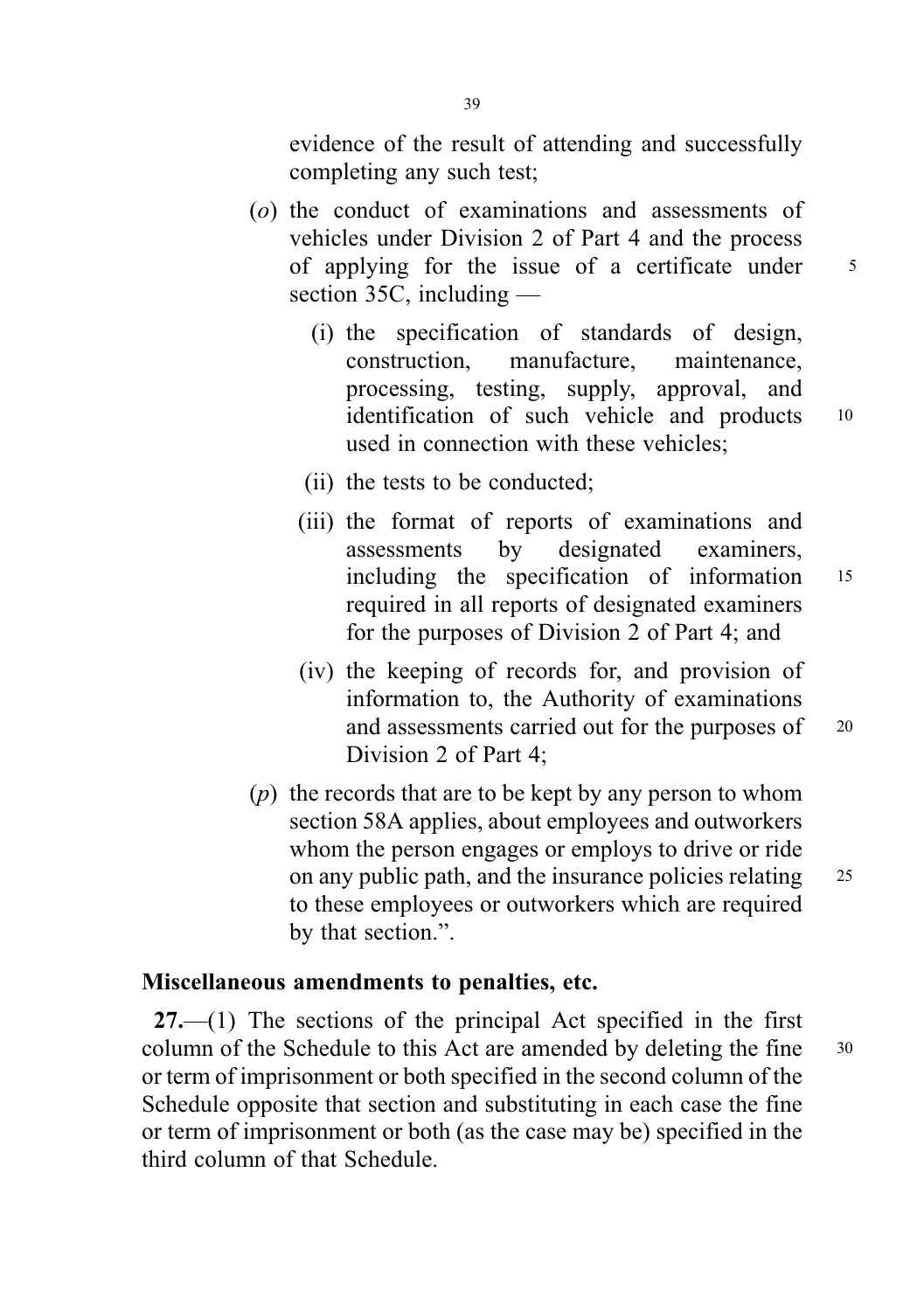(2) Sections 15(3) and 17(2) of the principal Act are amended by deleting the words "or operating".

(3) Section 22(1) of the principal Act is amended by deleting the words "or operate" in paragraph  $(c)$ .

<sup>5</sup> (4) Section 41 of the principal Act is amended by deleting subsection  $(7)$ .

(5) Section 59A of the principal Act is amended by deleting subsection (2).

# Related amendments to Road Traffic Act

- <sup>10</sup> 28.—(1) Section 5 of the Road Traffic Act (Cap. 276) is amended —
	- (a) by inserting, immediately after subsection (7), the following subsection:

"(7AA) Despite subsection (7), where the vehicle <sup>15</sup> involved in an offence is a power-assisted bicycle, then a person who is guilty of an offence under subsection (5) or (6) shall be liable on conviction —

(*a*) where the person is an individual —

- (i) to a fine not exceeding \$20,000 or to <sup>20</sup> imprisonment for a term not exceeding 24 months or to both; but
- (ii) where the individual is a repeat offender, to a fine not exceeding \$40,000 or to imprisonment for a <sup>25</sup> term not exceeding 48 months or to both; or
	- (b) in any other case  $-$ 
		- (i) to a fine not exceeding \$40,000; but
- (ii) where the person is a repeat offender, <sup>30</sup> to a fine not exceeding \$80,000."; and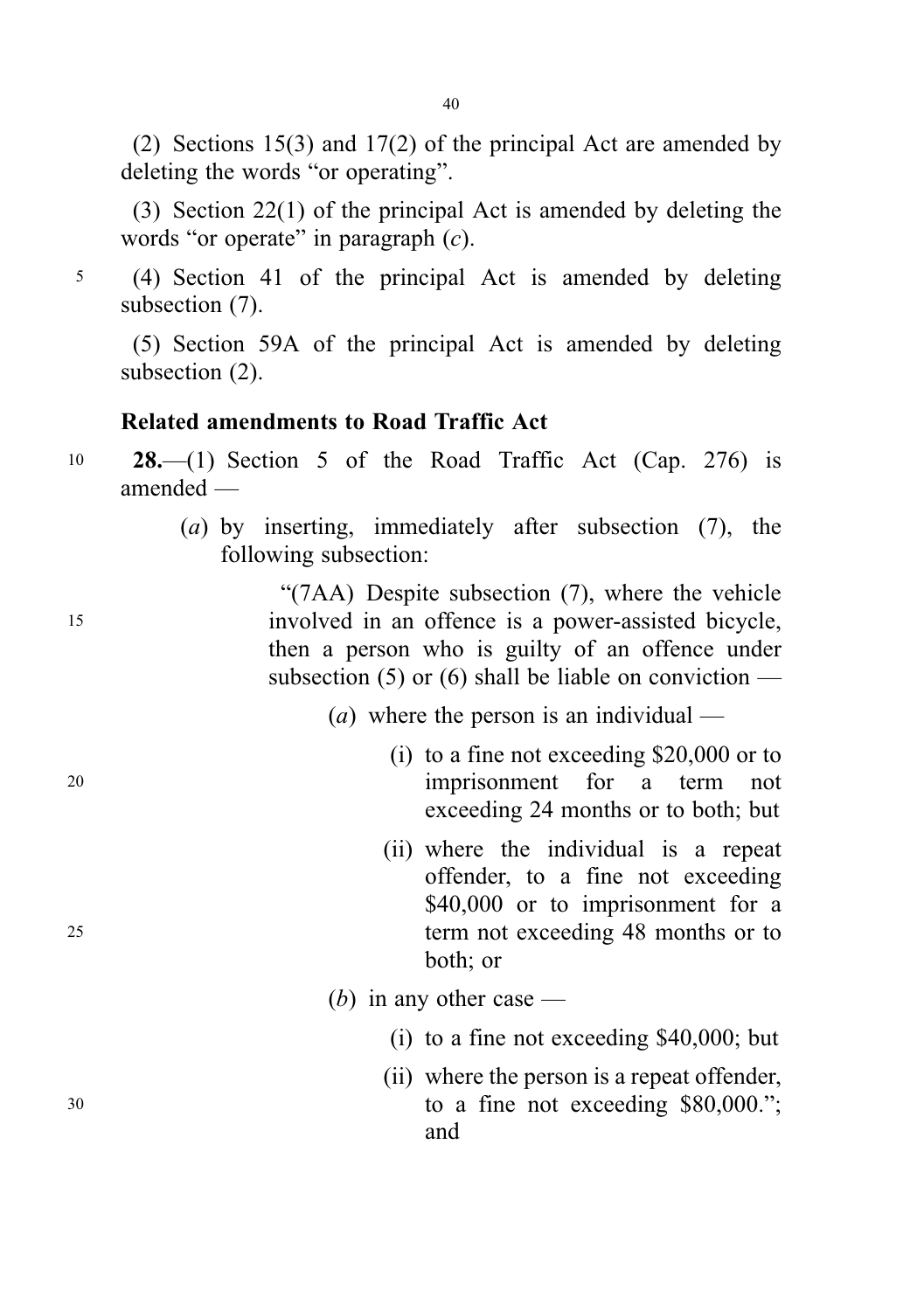- (b) by deleting the full-stop at the end of the definition of "non-compliant vehicle or trailer" in subsection (10) and substituting a semi-colon, and by inserting immediately thereafter the following definition:
	- " "repeat offender", for an offence under 5 subsection (5) or (6) involving a power-assisted bicycle read with subsection (7AA), means a person who —
		- (*a*) is convicted, or found guilty, of such an offence (called the current <sup>10</sup> offence); and
		- (b) has been convicted or found guilty (whether before, on or after the date of commencement of section 28(1) of the Active Mobility (Amendment) <sup>15</sup> Act 2020) of an offence under subsection (5) or (6) (whether involving a power-assisted bicycle) on at least one other earlier occasion within the period of 5 years 20 immediately before the date on which the person is convicted or found guilty of the current offence.".

(2) Section 34 of the Road Traffic Act is amended by inserting, immediately after subsection (1), the following subsection: <sup>25</sup>

"(2) Rules made under this section for the purposes of subsection  $(1)(da)$  or  $(db)$  may provide that any contravention of any provision of the rules involving a power-assisted bicycle shall be an offence and the offender may be liable on conviction — 30

- (a) where the person is an individual to a fine not exceeding \$20,000 or to imprisonment for a term not exceeding 24 months or to both; or
- (b) in any other case to a fine not exceeding  $$40,000$ .".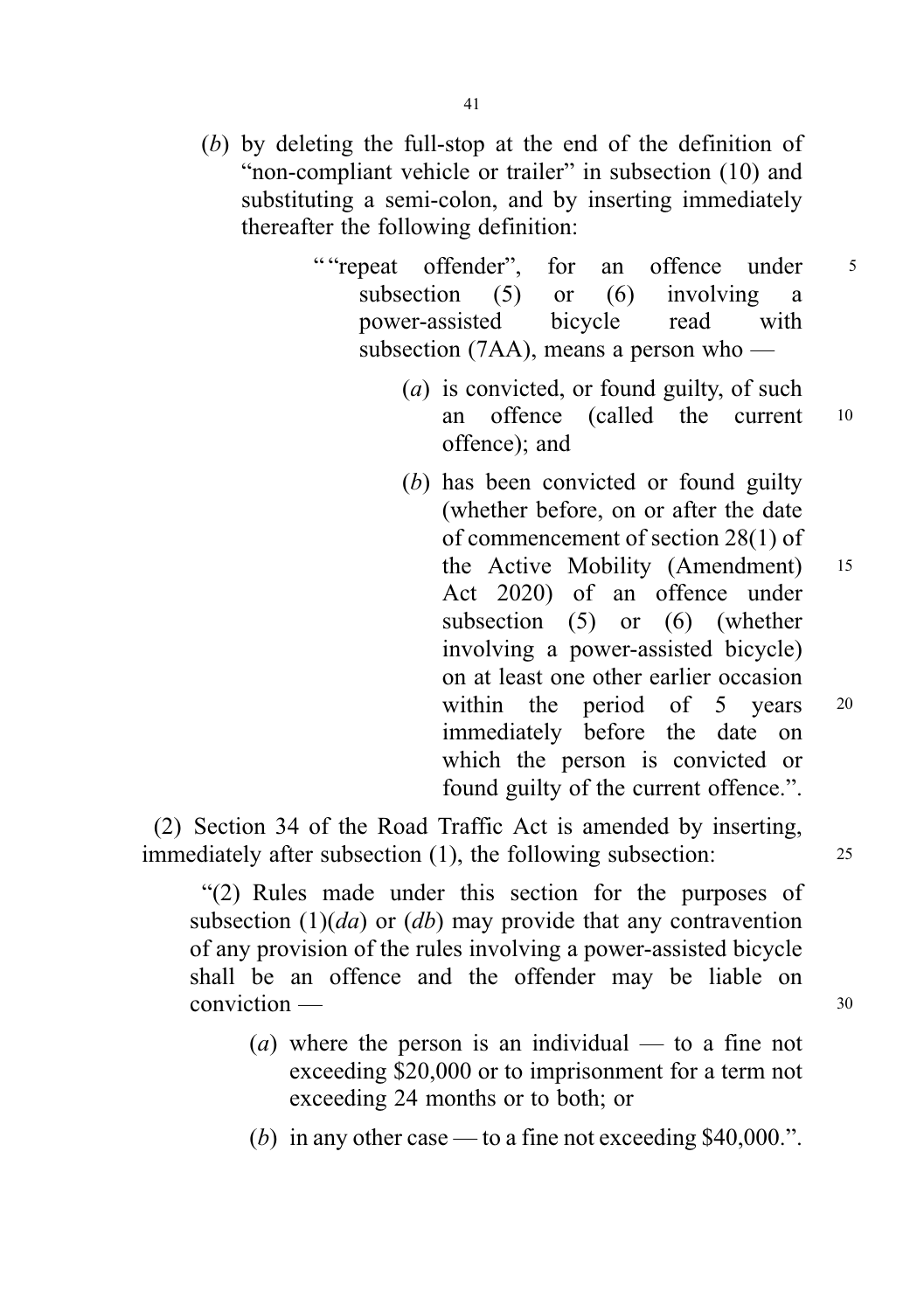- 42
- (3) Section 65B of the Road Traffic Act is amended —
- (a) by deleting the words "motor vehicle who uses a mobile communication device while the motor vehicle" in subsection (1) and substituting the words "vehicle who <sup>5</sup> holds in his hand a mobile communication device and operates any of its communicative or other functions, while the vehicle";
	- (b) by inserting, immediately after subsection (1), the following subsection:

<sup>10</sup> "(1A) To avoid doubt, subsection (1) does not apply to a mobile communication device that is a wearable device (such as a smart watch), when it is worn by the driver or rider in the manner intended by the manufacturer of the wearable device.";

<sup>15</sup> (c) by inserting, immediately after the words "oral or written messages" in paragraph (a) of the definition of "communicative function" in subsection (3), the words ", audio phone calls or video calls";

(d) by deleting the definition of "mobile communication <sup>20</sup> device" in subsection (3) and substituting the following definition:

" "mobile communication device" means —

- (a) a mobile phone; or
- (b) any wireless handheld device (such as <sup>25</sup> a tablet computer) or wearable device (such as a smart watch) designed or capable of being used for a communicative function;";
- (e) by deleting the word "or" at the end of paragraph  $(a)$  of the <sup>30</sup> definition of "repeat offender" in subsection (3);
	- (f) by deleting the comma at the end of paragraph  $(b)$  of the definition of "repeat offender" in subsection (3) and substituting the word "; or", and by inserting immediately thereafter the following paragraph: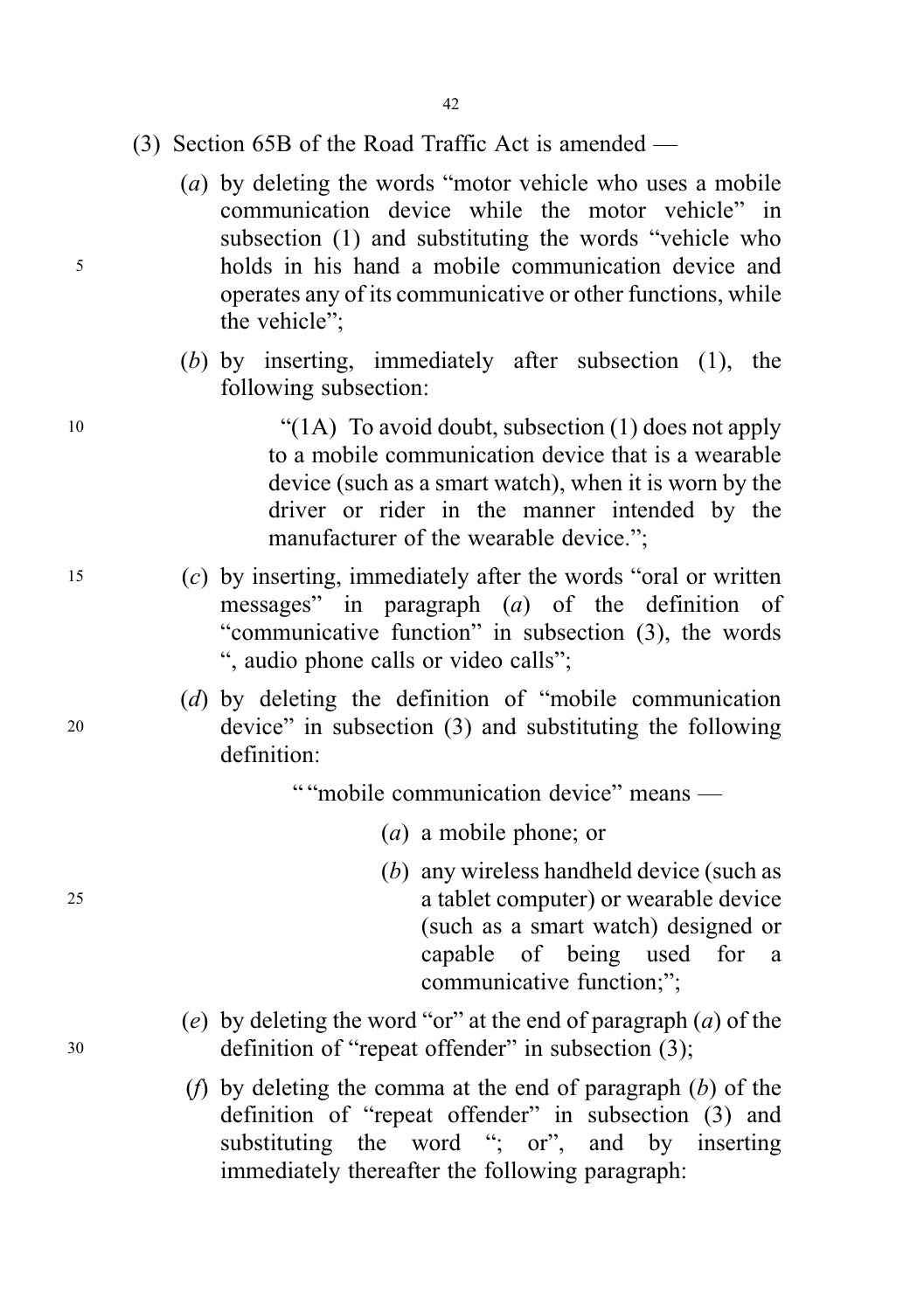- " $(c)$  an offence under section 65B as in force" immediately before the date of commencement of section 28(3) of the Active Mobility (Amendment) Act 2020,";
- (g) by deleting the semi-colon at the end of the definition of  $\frac{5}{5}$ "repeat offender" in subsection (3) and substituting a full-stop; and
- (*h*) by deleting the definition of "use" in subsection  $(3)$ .

# Saving and transitional provision

- **29.**—(1) Section 11(b) does not apply to or in relation to  $10$ 
	- (a) any refusal or non-compliance with an order given under section  $47(1)(b)$  of the principal Act before the date of commencement of section  $11(b)$ ; and
	- (b) any contravention of any condition of registration of a registrable personal mobility device, being a contravention <sup>15</sup> which occurred before the date of commencement of section  $11(b)$ .

(2) For a period of 2 years after the date of commencement of any provision of this Act, the Minister may, by regulations, prescribe such additional provisions of a saving or transitional nature consequent on <sup>20</sup> the enactment of that provision as the Minister may consider necessary or expedient.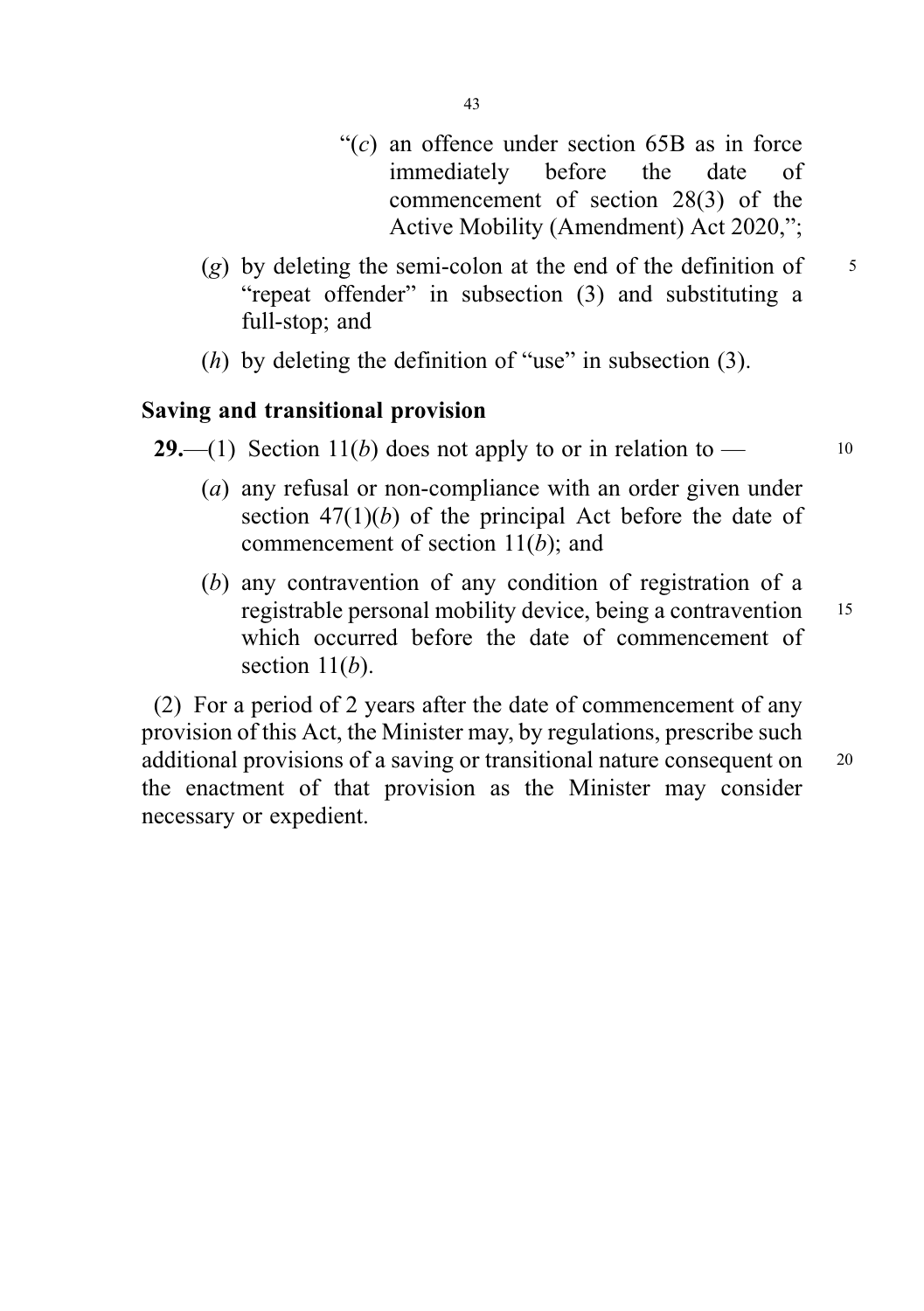# THE SCHEDULE

Section 27(1)

### MISCELLANEOUS AMENDMENTS TO PENALTIES

|    | First column       | Second column            | Third column              |
|----|--------------------|--------------------------|---------------------------|
| 5  | <b>Section</b>     | Old Penalty              | New Penalty               |
|    | Section $15(4)(a)$ | Fine $- $1,000$          | Fine $-$ \$2,000          |
|    | Section $15(4)(b)$ | Fine $-$ \$2,000         | Fine $-$ \$5,000          |
|    | Section $17(3)(a)$ | Fine $- $1,000$          | Fine $-$ \$2,000          |
|    | Section $17(3)(b)$ | Fine $-$ \$2,000         | Fine $-$ \$5,000          |
| 10 | Section $19(2)(a)$ | Fine $-$ \$5,000         | Fine $-$ \$10,000         |
|    |                    | Imprisonment $-3$ months | Imprisonment $-6$ months  |
|    | Section $19(2)(b)$ | Fine $-$ \$10,000        | Fine $-$ \$20,000         |
|    |                    | Imprisonment $-6$ months | Imprisonment $-12$ months |
|    | Section $20(2)(a)$ | Fine $-$ \$2,000         | Fine $-$ \$10,000         |
| 15 |                    | Imprisonment $-3$ months | Imprisonment $-6$ months  |
|    | Section $20(2)(b)$ | Fine $-$ \$5,000         | Fine $-$ \$20,000         |
|    |                    | Imprisonment $-6$ months | Imprisonment $-12$ months |
|    | Section $21(3)(a)$ | Fine $- $1,000$          | Fine $-$ \$2,000          |
|    |                    | Imprisonment $-3$ months | Imprisonment $-6$ months  |
| 20 | Section 21(3)(b)   | Fine $-$ \$2,000         | Fine $-$ \$5,000          |
|    |                    | Imprisonment $-6$ months | Imprisonment $-12$ months |
|    | Section 22(2)      | Fine $-$ \$5,000         | Fine $-$ \$10,000         |
|    |                    | Imprisonment $-6$ months | Imprisonment $-12$ months |
|    |                    |                          |                           |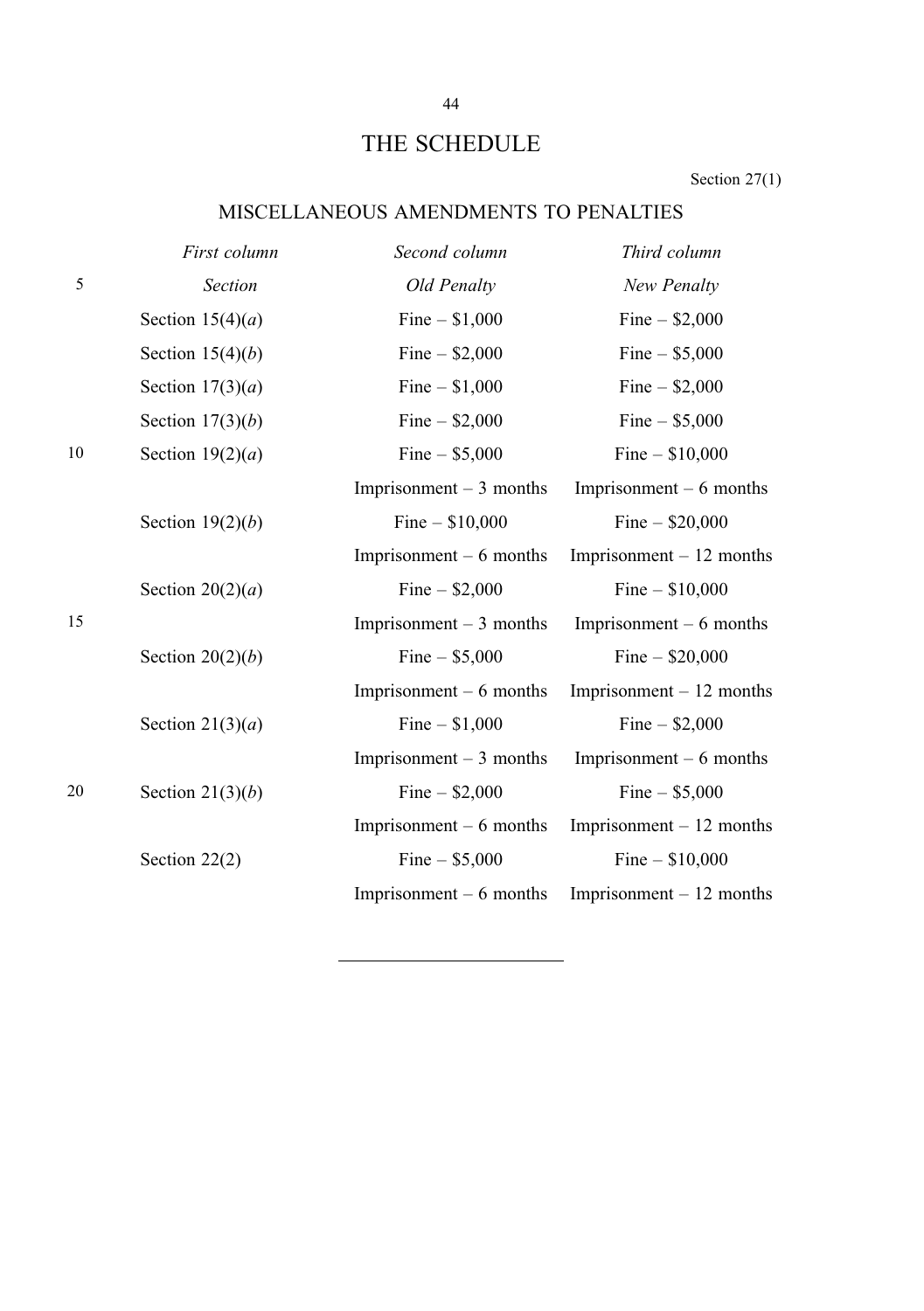## EXPLANATORY STATEMENT

This Bill seeks to amend the Active Mobility Act 2017 (Act 3 of 2017) for the following main purposes:

- (a) to ban riding of all types of motorised personal mobility devices on footpaths;
- (b) to require riders of certain types of vehicle on public paths to undergo a test of competence and be granted a competency test certificate before riding the vehicle on public paths;
- (c) to deal with under-aged riding of motorised personal mobility devices on shared paths;
- (d) to make unlawful the use of mobile communication devices when driving or riding on public paths;
- (e) to introduce mandatory inspections of vehicles which may be used on public paths;
- (f) to require certain businesses to ensure that drivers and riders of bicycles, personal mobility devices, power-assisted bicycles, motorised wheelchairs or mobility scooters whom the businesses employ or engage under outwork arrangements have third-party insurance;
- (g) to raise penalties for offences under the Act.

The Bill also makes related amendments to the Road Traffic Act (Cap. 276).

Clause 1 relates to the short title and commencement.

Clause 2 amends section 2(1) to introduce new definitions to support amendments elsewhere in the Bill.

In particular, a new definition of "install" is introduced. The term covers painting or marking on a surface in an indelible way. This will extend the prohibitions in section 26 against incompatible wayfinding directional signs and the duty under section 27 to maintain wayfinding directional signs to signs which are painted or marked, such as on the ground or on walls.

A new definition of "motor vehicle" is introduced to include driverless vehicles, such as an automatic detection device that has wheels, a motor and is constructed to drive itself (like the Multi-purpose All Terrain Autonomous Robot used by the Singapore Police Force), a robotic machine designed to move and operate independently of human control when the computer that controls it is programmed (such as robotic cleaning devices) and any motor vehicle that is constructed to drive itself. A motor vehicle is constructed to drive itself if its construction enables it to operate in a mode in which it is not being controlled and does not need to be monitored by an individual in or on the vehicle.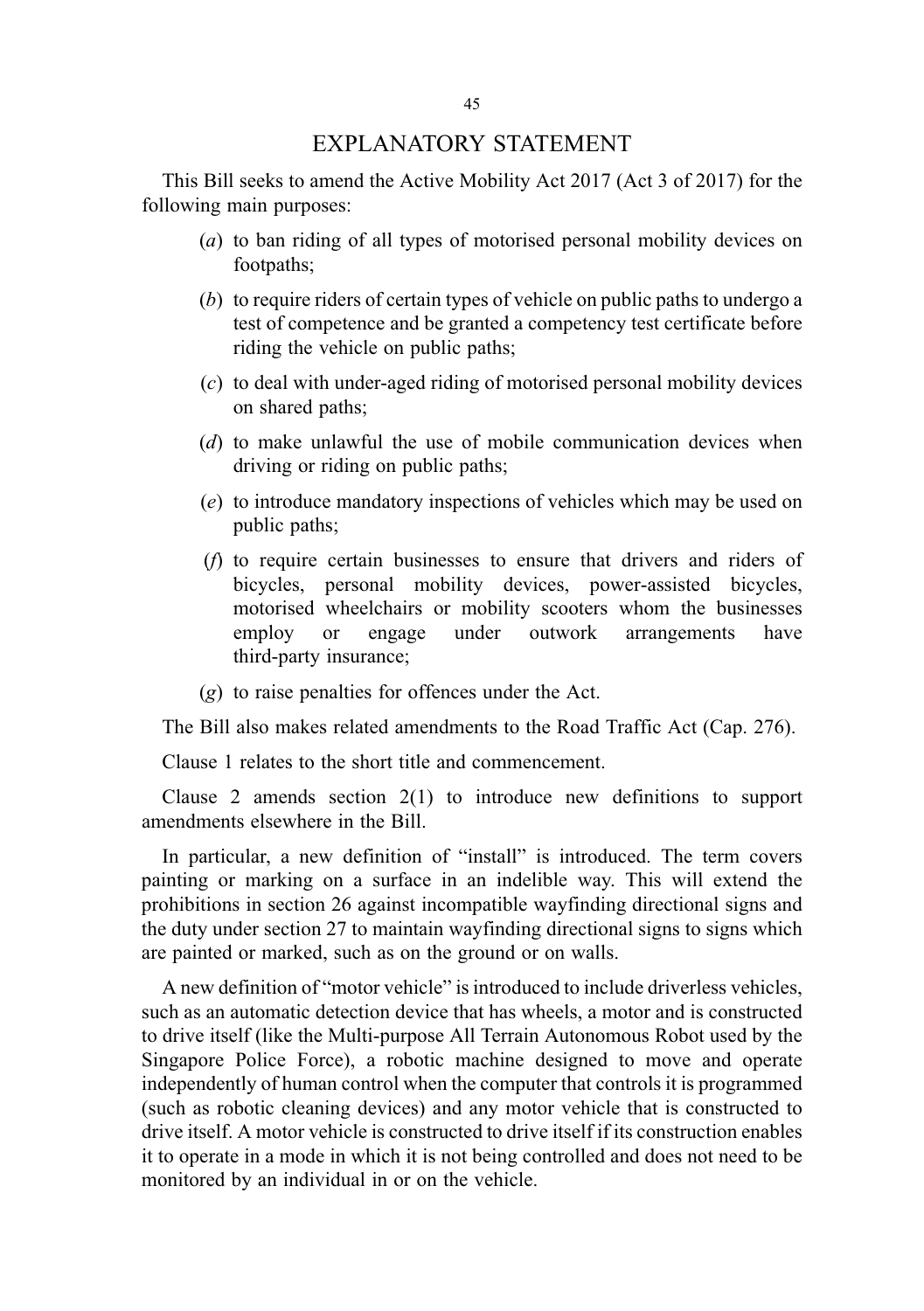A new definition of "ride" is further introduced just for driverless vehicles. This is to cover a person who is remotely operating a driverless vehicle as well as the person who programmes a driverless vehicle to start on its own. Together, these definitions have the effect of extending a ban on riding of certain vehicles on public paths in sections 15, 16, 17 and 18 to operating of driverless vehicles.

The definition of "mechanised sweeper" is amended to make it clear that the term refers to a mechanised sweeper that cannot drive itself.

Finally, the definition of "repeat offender" is amended to support the introduction of penalties in clauses 13, 14, 15, 16, 17 and 18, that differentiate between individual offenders and offenders which are entities such as corporations and associations.

Clause 2 also defines a motorised personal mobility device and non-motorised personal mobility device. The definition of "personal mobility device" in the Act will encompass both motorised and non-motorised personal mobility devices unless the text differentiates between them expressly.

Clause 3 amends section 16 to make it unlawful for a person to ride a motorised personal mobility device on a footpath. The penalty for the offence of riding a power-assisted bicycle or a motorised personal mobility device on a footpath is also raised.

By reason of an amendment in clause 25 which introduces a new section 58C, an offender under section 16 for riding a motorised personal mobility device on a footpath may be charged for an offence under the section even though he or she is also liable to be charged separately for an offence under other sections in Part 3, like speeding or using a mobile communication device.

Clause 4 amends section 18 as a consequence of the amendments in clause 3 relating to motorised personal mobility devices on footpaths. The clause also raises the penalty for the offence of riding or driving on a shared path or footpath a bicycle, a PAB, a non-motorised personal mobility device, a mobility scooter or a motorised wheelchair which, by reason of its construction, weight or equipment, is prescribed as banned for use on that public path or on all shared paths generally.

By reason of an amendment in clause 25 which introduces a new section 58C, an offender under section 18 for riding or driving on a shared path or footpath a bicycle, a PAB, a personal mobility device, a mobility scooter or a motorised wheelchair which, by reason of its construction, weight or equipment, is prescribed as banned for use on that public path or on all shared paths generally may be charged for an offence under the section even though he or she is also liable to be charged separately for an offence under other sections in Part 3, like speeding or using a mobile communication device.

Clause 5 introduces a new section 22A which makes it unlawful to use a mobile communication device while riding or driving a bicycle, personal mobility device,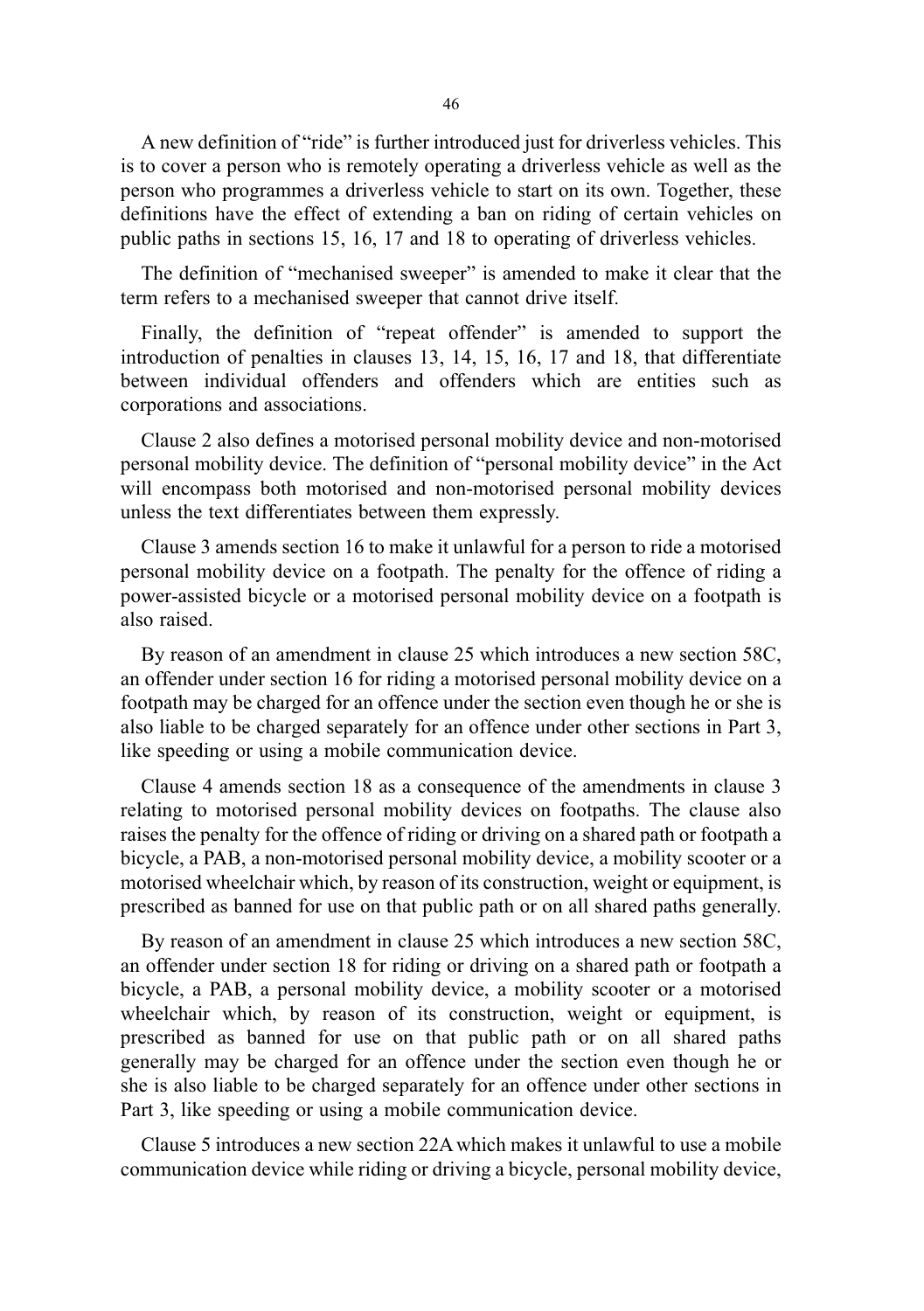power-assisted bicycle, motorised wheelchair, mobility scooter or mechanised sweeper on a public path and the vehicle is moving on the public path. This is similar to that in section 65B of the Road Traffic Act.

It is therefore not an offence under the new section 22A to use a mobile communication device when the bicycle, personal mobility device, power-assisted bicycle, motorised wheelchair, mobility scooter or mechanised sweeper is stationary but not parked.

The penalty is a fine not exceeding \$1,000 or imprisonment for a term not exceeding 3 months or both, but where the driver or rider is a repeat offender, the penalty is raised to a fine not exceeding \$2,000 or imprisonment for a term not exceeding 6 months or both.

A driver or rider of a bicycle, personal mobility device, power-assisted bicycle, motorised wheelchair, mobility scooter or mechanised sweeper uses a mobile communication device where the driver or rider holds the device in the driver's or rider's hand to operate any of the functions of the device; the functions are not limited to communication functions.

For example, it is permissible to use a mobile communication device to rely on a navigational aid stored in the mobile communication device or to make or receive an audio or a video call using Bluetooth wireless technology, if the device is secured in a mounting affixed to the bicycle, personal mobility device, power-assisted bicycle, motorised wheelchair, mobility scooter or mechanised sweeper while in motion riding on a public path. This is not an offence so long as there is no need for the driver or rider to use his or her hand to hold the mobile communication device to operate the device.

It is also permissible to use a mobile communication device that is wearable, such as a smart watch, so long as it is worn by the driver or rider in the manner intended by the manufacturer of the wearable device. The driver or rider is not prohibited from operating the device so long as he or she does not hold the device in his or her hand.

While the driver or rider is not committing an offence under the new section 22A if he or she, while driving or riding on a public path, presses anything on the body of a mounted mobile communication device or otherwise manipulates any part of the wearable communication device to operate it, the circumstances of doing so may constitute an offence under section 22 of riding recklessly, or in a manner which is dangerous to the public. The new section 22A does not affect section 22.

Clause 6 amends section  $23(1)(c)$  to request a driver or rider involved in an accident on a public path to also state to the other party whether he or she is covered by third-party liability insurance for driving or riding on public paths and to give the name of the insurer to the other party.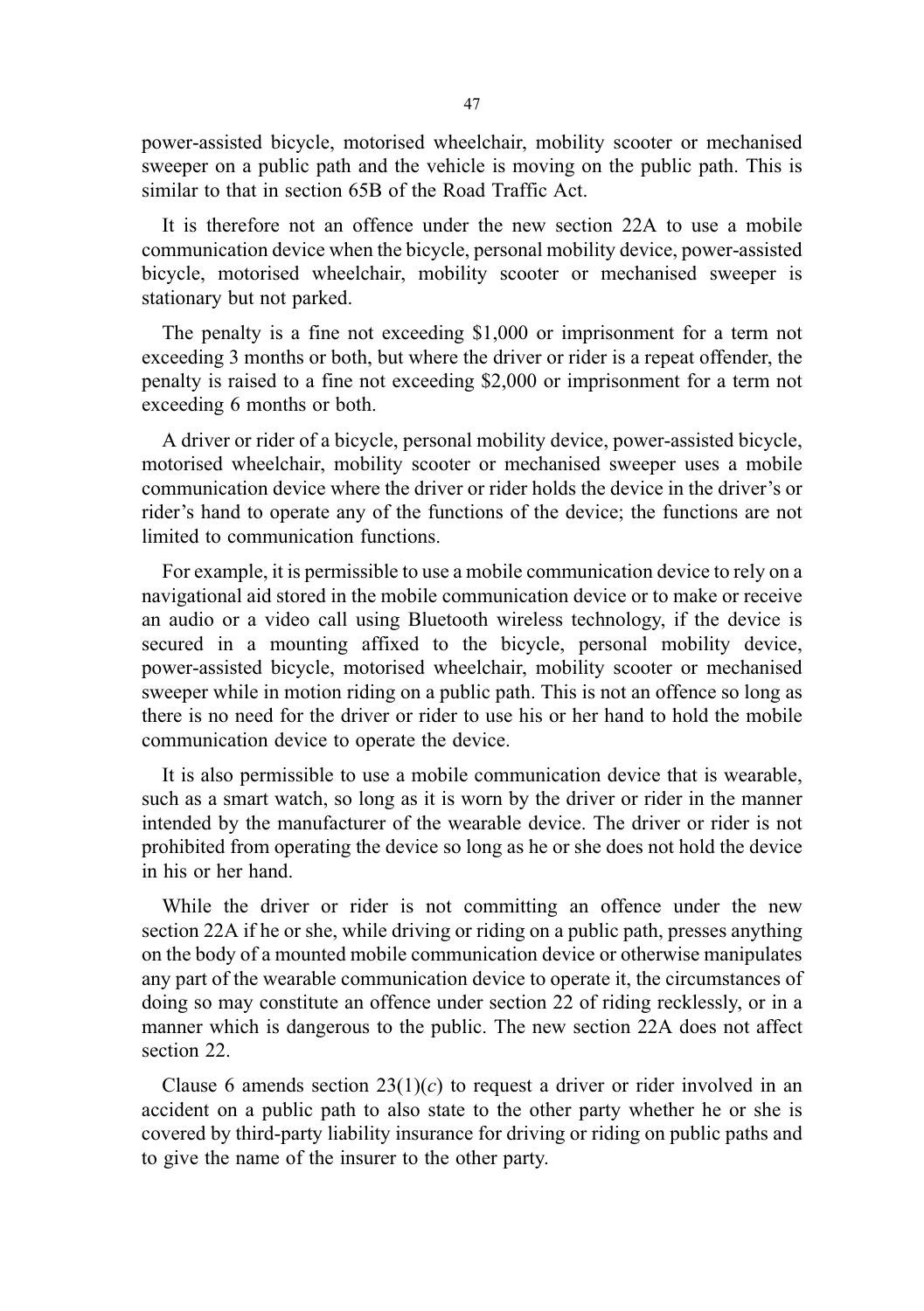Clause 7 introduces 3 new sections dealing with under-aged riders of motorised personal mobility devices on shared paths.

The new section 23A makes it an offence for an individual to ride a motorised personal mobility device on a shared path when he or she is below the prescribed minimum riding age for riding the motorised personal mobility device on the shared path.

The penalty is a fine not exceeding \$1,000 or imprisonment for a term not exceeding 3 months or both. However, where the individual is a repeat offender, the penalty is raised to a fine not exceeding \$2,000 or imprisonment for a term not exceeding 6 months or both.

By clause 2, the Act uses the term under-aged rider to refer to an individual who is below the prescribed minimum riding age for riding a motorised PMD on a shared path.

However, the offences do not apply where the individual is riding under escort a motorised personal mobility device on a shared path by one or more appropriate supervisors (whether or not a parent or guardian).

An appropriate supervisor of an under-aged rider means an individual who has attained the prescribed minimum supervising age. The prescribed minimum supervising age will be specified by regulations.

The term "riding under escort" is defined to mean having an appropriate supervisor by agreement, understanding or other arrangement of any kind, in relation to the under-aged rider when the under-aged rider is riding on a shared path to be on or in the vicinity of the shared path, and riding in such a way that the appropriate supervisor of the under-aged rider has a clear and unobstructed line of sight of the under-aged rider when the under-aged rider is riding on the shared path.

For example, a child of 14 years of age will not be committing an offence under the new section 23A if he or she rides a motorised personal mobility device on a shared path during a school excursion so long as he or she rides within the line of unobstructed sight of any of the teachers in charge of the excursion who has attained the prescribed minimum supervising age.

Regulations may be made under section 67 prescribing different minimum riding ages and different minimum supervising ages for different classes or description of motorised personal mobility devices.

The new section 23B creates a separate offence for a person to invite, allow or facilitate an individual to ride a motorised PMD on a shared path when the individual is below the prescribed minimum riding age for the PMD, and the person knows that, or is negligent as to whether, the individual is under-aged and is not escorted or to be escorted while so riding, by an appropriate supervisor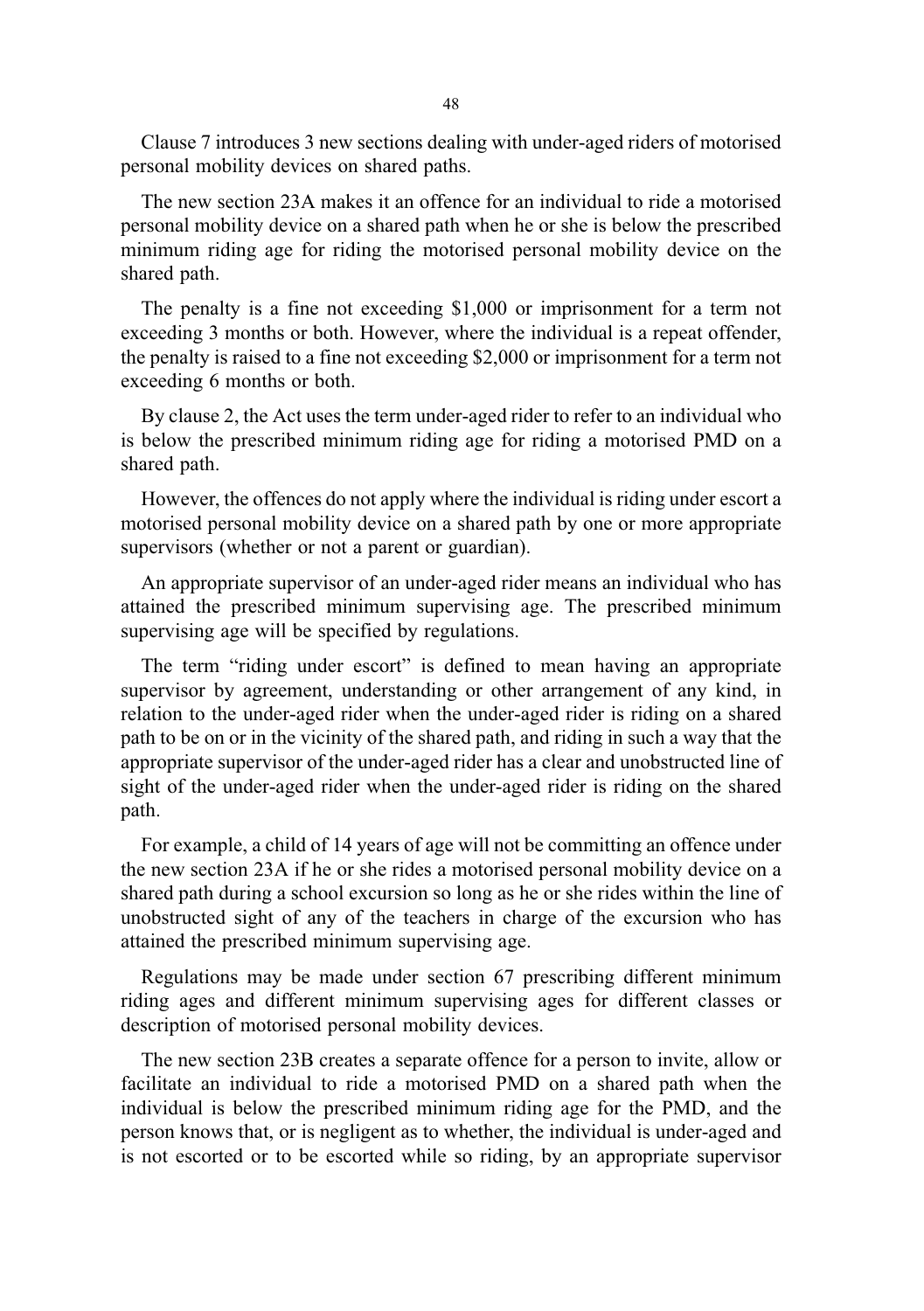(whether or not a parent or guardian) who has qualifications prescribed by regulations. Those qualifications may include passing a competency test.

The penalty is a fine not exceeding \$1,000 or imprisonment for a term not exceeding 3 months or both. However, where the person is a repeat offender, the penalty is raised to a fine not exceeding \$2,000 or imprisonment for a term not exceeding 6 months or both.

There is a defence provided to an accused who can prove, on a balance of probabilities, that the accused had reasonable grounds to believe and did make reasonable inquiries to ascertain that the individual riding or about to ride a motorised personal mobility device on a shared path was not an under-aged rider. Alternatively, the accused may prove that the accused had received from the individual riding or about to ride a motorised personal mobility device on a shared path, evidence purporting to show that that individual was not an under-aged rider, and that it was reasonable to and the accused did accept that evidence as correct. For instances, the under-aged rider produced a false identity document showing him or her to be older.

What constitutes facilitating is left to the ordinary meaning of the word. However, the Bill also extends facilitating to include any conduct that enables or aids the individual to ride the motorised personal mobility device on a shared path, intending that the conduct would enable or aid an under-aged individual to ride the motorised personal mobility device on a shared path, or being reckless as to whether or not the conduct would enable or aid the individual to ride the motorised personal mobility device on a shared path.

For example, a motorised PMD rental operator who does business in a park popular with youths and who does not put in place any measures to check the age of the customers hiring the PMDs to ride in the park may be considered as having facilitated under-aged riding.

However, the Bill excludes from the scope of facilitating conduct that is no more than advertising or selling the property or title in a motorised personal mobility device.

The new section 23C creates an offence which is applicable only to appropriate supervisors who have certain qualifications. Such an individual who is, by agreement, understanding or other arrangement of any kind, an appropriate supervisor of an under-aged rider riding a motorised personal mobility device commits an offence if the appropriate supervisor fails to take, so far as is reasonable and practicable, such measures as are necessary to ensure that the under-aged rider does not ride in contravention of Parts 3 and 3A and in a manner that is dangerous to people or property, or to carry out any other duties prescribed in relation to the appropriate supervisor or the motorised personal mobility device which the under-aged rider is riding.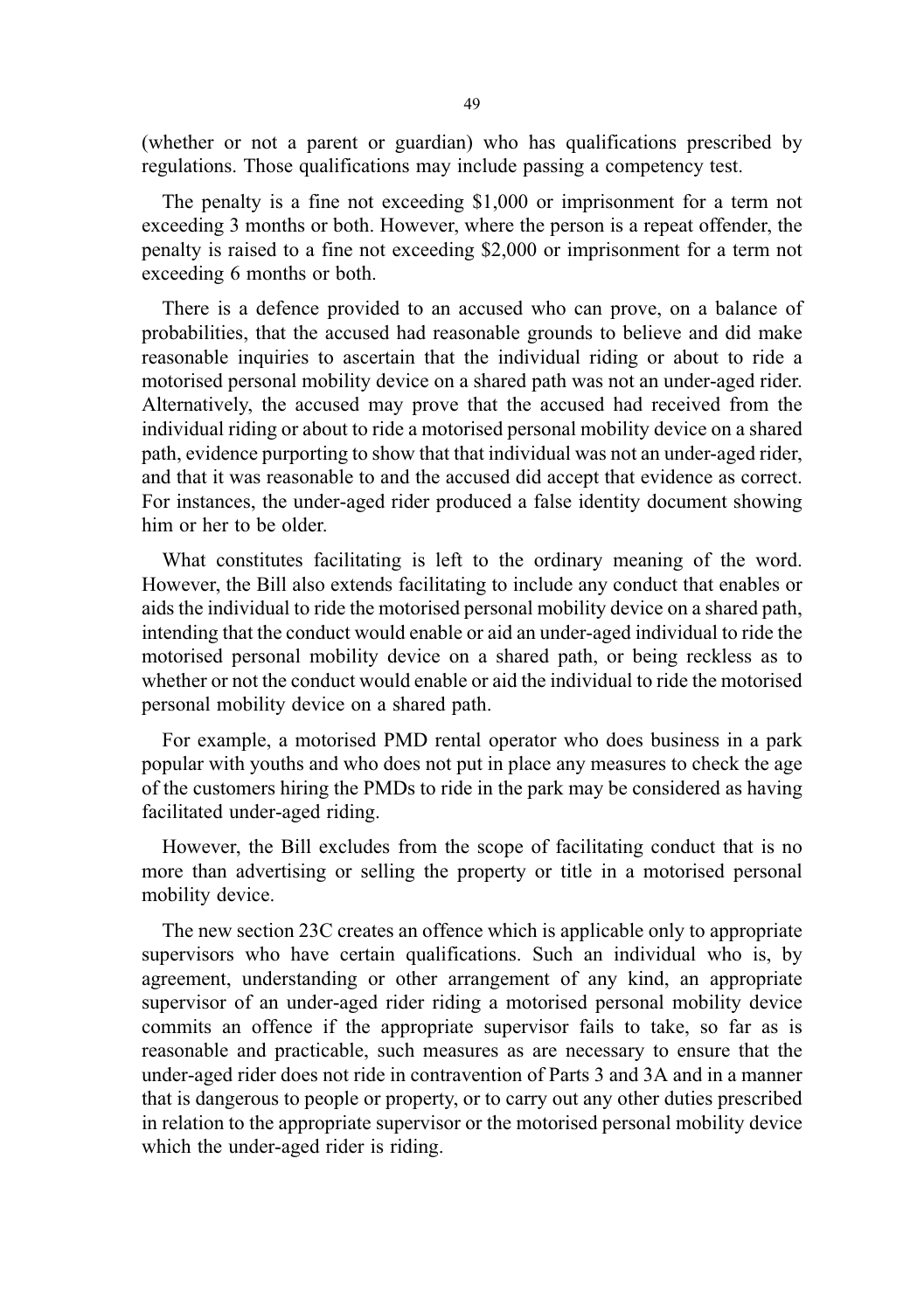The new section  $23C(2)$  places the onus on the appropriate supervisor who is charged to prove on a balance of probabilities, that it was not reasonable or not practicable to do more than what was in fact done to satisfy that requirement, and there was no better practicable means than was in fact used to satisfy that requirement.

The penalty is a fine not exceeding \$1,000 or imprisonment for a term not exceeding 3 months or both. However, where the person is a repeat offender, the penalty is raised to a fine not exceeding \$2,000 or imprisonment for a term not exceeding 6 months or both.

Clause 8 inserts a new Division 2A into Part 3 relating to riding tests for certain classes or descriptions of vehicles which may be driven or ridden on public paths. The new Division 2A consists of new sections 23D to 23H.

The new section 23D makes it an offence for an individual to drive or ride on a public path a test-needed-to-drive vehicle of a class or description if the individual is not granted a competency test certificate from a test authority for that class or description of test-needed-to-drive vehicle certifying that the individual has passed the prescribed test of competence for that class or description of vehicle.

What is a test-needed-to-drive vehicle will be set out in regulations.

The exception is where the driver or rider is exempted from the new section 23D by reason of section 66, or is an under-aged rider riding a test-needed-to-drive vehicle of a class or description on a public path, or an individual (but not an under-aged rider) riding a test-needed-to-drive vehicle in circumstances prescribed in regulations.

The penalty is a fine not exceeding \$2,000 or imprisonment for a term not exceeding 6 months or both. However, if the individual is a repeat offender, the penalty is raised to a fine not exceeding \$5,000 or imprisonment for a term not exceeding 12 months or both.

The new section 23E makes it an offence for a person to employ, or intentionally or negligently allow, an individual to drive or ride a test-needed-to-drive vehicle of a class or description on a public path, being an individual who is not granted a competency test certificate for that class or description of test-needed-to-drive vehicle and is not excluded, with the knowledge or negligent as to whether, the individual is not granted a competency test certificate for that class or description of test-needed-to-drive vehicle.

The penalty is a fine not exceeding \$2,000 or imprisonment for a term not exceeding 6 months or both. However, if the person is a repeat offender, the penalty is raised to a fine not exceeding \$5,000 or imprisonment for a term not exceeding 12 months or both.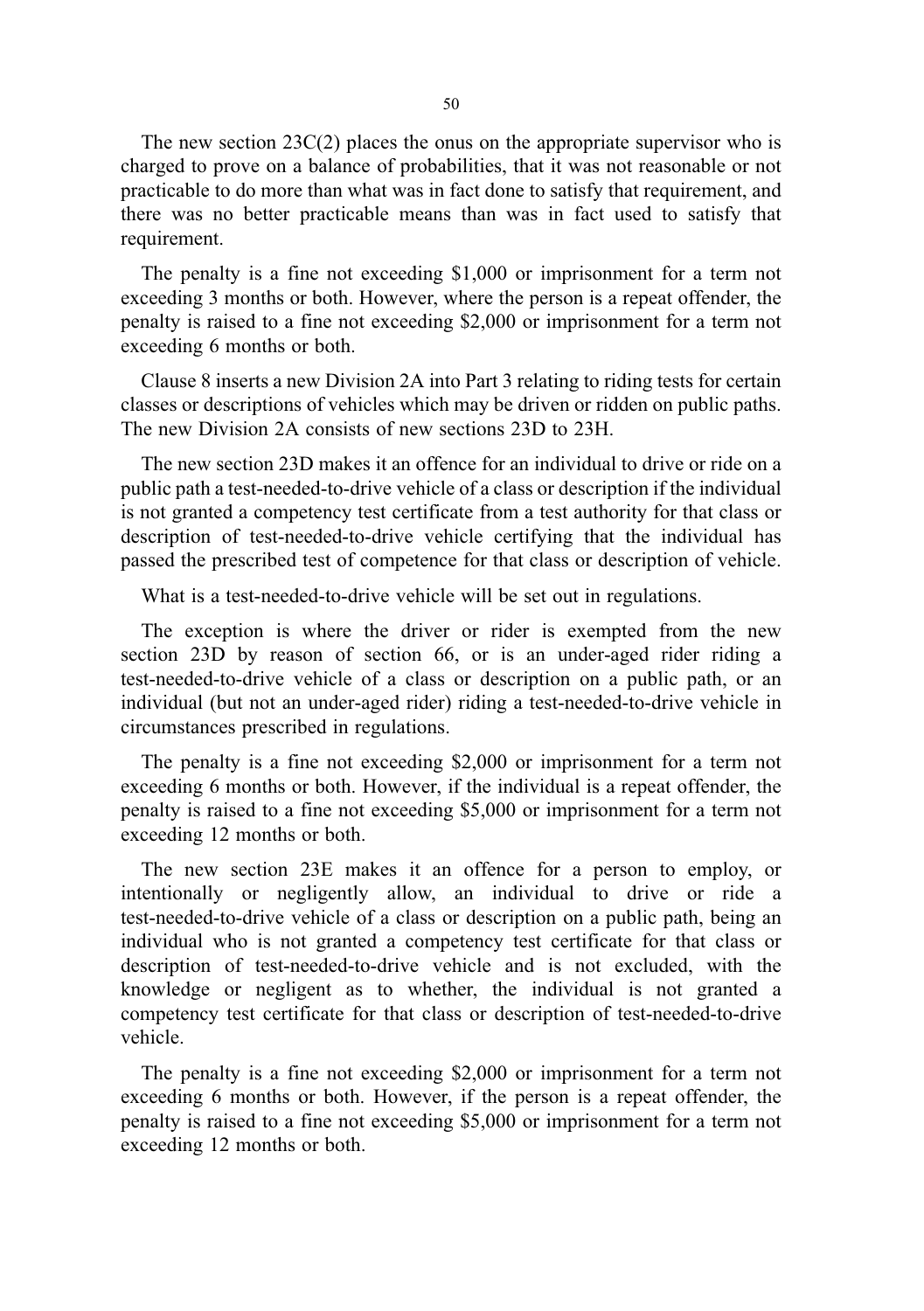The new section 23F provides for the granting of a competency test certificate by a test authority. There can be different test authorities for different classes or descriptions of test-needed-to-drive vehicles.

A competency test certificate certifies that the individual has passed the prescribed test of competence for that class or description of vehicle. It will be granted only if the test authority is satisfied that the individual has attended and successfully completed, not earlier than a prescribed time before that application is made, a prescribed test of competence relating to the class or description of test-needed-to-drive vehicle which is the subject of the application, and is not below the prescribed minimum riding age, if applicable.

The new section 23G deals with the validity of a competency test certificate. They generally remain in force for the lifetime of the rider or driver unless there is a validity period specified in the competency test certificate.

However, a test authority may cancel a competency test certificate it granted to an individual for a class or description of test-needed-to-drive vehicle if the test authority is satisfied that the competency test certificate had been obtained by the individual by fraud or misrepresentation, or the prescribed test of competence for that class or description of test-needed-to-drive vehicle has so materially changed after the grant of the competency test certificate as to affect the assessment of the individual's continued competency to drive or ride the test-needed-to-drive vehicle.

Once a competency test certificate is cancelled or expires, the individual to whom it was granted stops being regarded as holding or granted such a certificate and he or she is not authorised to ride the vehicle concerned on a public path.

The new section 23H sets out offences concerned with the improper use or falsifying of a competency test certificate. The penalty is a fine not exceeding \$5,000 or imprisonment for a term not exceeding 12 months or both.

Clause 9 amends section 27 to extend the meaning of "repair" to include repainting or re-marking a sign that is painted or marked on a wall or floor.

Clause 10 amends section 28C to remove the need for the registration code for a registrable personal mobility device to be unique. This will allow for recycling of codes.

Clause 11 amends section 28D regarding cancelling registration of registrable personal mobility devices. Two new grounds to do so are introduced.

The first ground is where the registered responsible person for the registrable personal mobility device refuses or neglects to comply with any order given to him or her under section  $47(1)(b)$  of the Act to submit the device to inspection. The ground applies whether or not he or she is convicted of an offence for so refusing.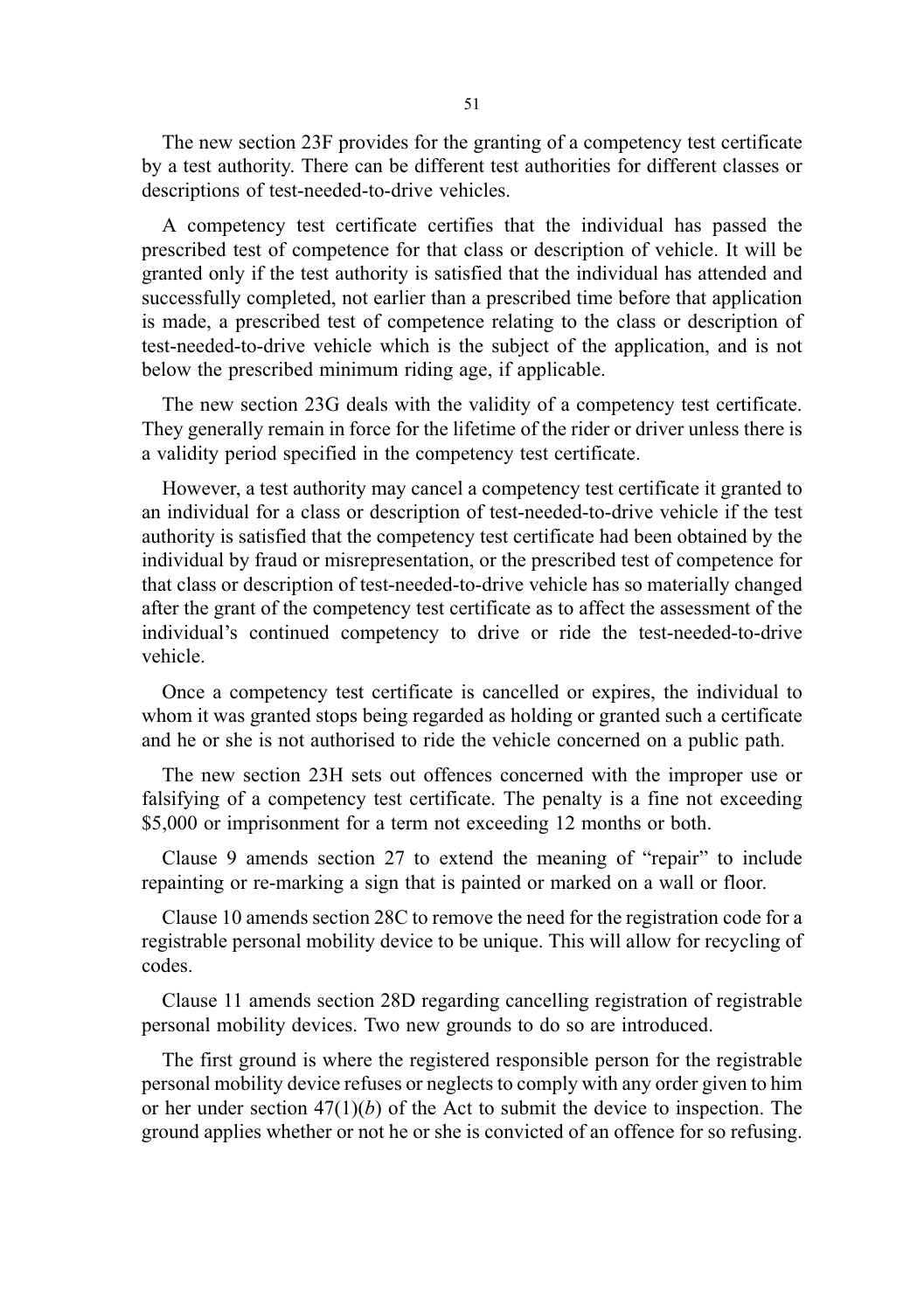The second is where the Land Transport Authority of Singapore (LTA) is satisfied that a condition of registration of the registrable personal mobility device has been contravened or is being contravened.

Clause 12 amends the Act by adding a new Division heading for Part 4, because of the amendments in clause 19.

Clause 13 amends section 30 to extend the ban on display of non-compliant vehicles to include a ban on display of uncertified vehicles. The latter are defined as a bicycle, personal mobility device, PAB, motorised wheelchair or mobility scooter which does not have in force a certificate issued under the new section 35C where an inspection or periodic inspections of the vehicle is required under that new section.

Clause 13 also raises the penalty for the offence under section 30 and differentiates the punishment according to whether the offender is an individual or a non-individual, like a corporation or society.

The new penalty where the offender is an individual is a fine not exceeding \$10,000 or imprisonment for a term not exceeding 12 months or both, but where the individual is a repeat offender, the penalty is raised to a fine not exceeding \$20,000 or imprisonment for a term not exceeding 24 months or both. However, where the offender is not an individual, the penalty is a fine not exceeding \$20,000, and where the person is a repeat offender, a fine not exceeding \$40,000.

Clause 14 raises the penalty for the offence under section 31 and differentiates the punishment according to whether the offender is an individual or a non-individual, like a corporation or society. The new penalty where the offender is an individual is a fine not exceeding \$5,000 or imprisonment for a term not exceeding 6 months or both, but where the individual is a repeat offender, the penalty is raised to a fine not exceeding \$10,000 or imprisonment for a term not exceeding 12 months or both. However, where the offender is not an individual, the penalty is a fine not exceeding \$10,000, and where the person is a repeat offender, a fine not exceeding \$20,000.

Clause 14 also amends section 31 to require the warning notice for personal mobility devices offered for sale to include the fact that the riding of motorised personal mobility devices on any footpath is unlawful.

Clause 15 amends section 32 by extending the offence in that section against publishing a non-compliant PMD advertisement or a non-compliant mobility vehicle advertisement at the premises or place at which bicycles, personal mobility devices, power-assisted bicycles, motorised wheelchairs or mobility scooters are sold or offered for sale to include an uncertified vehicle advertisement.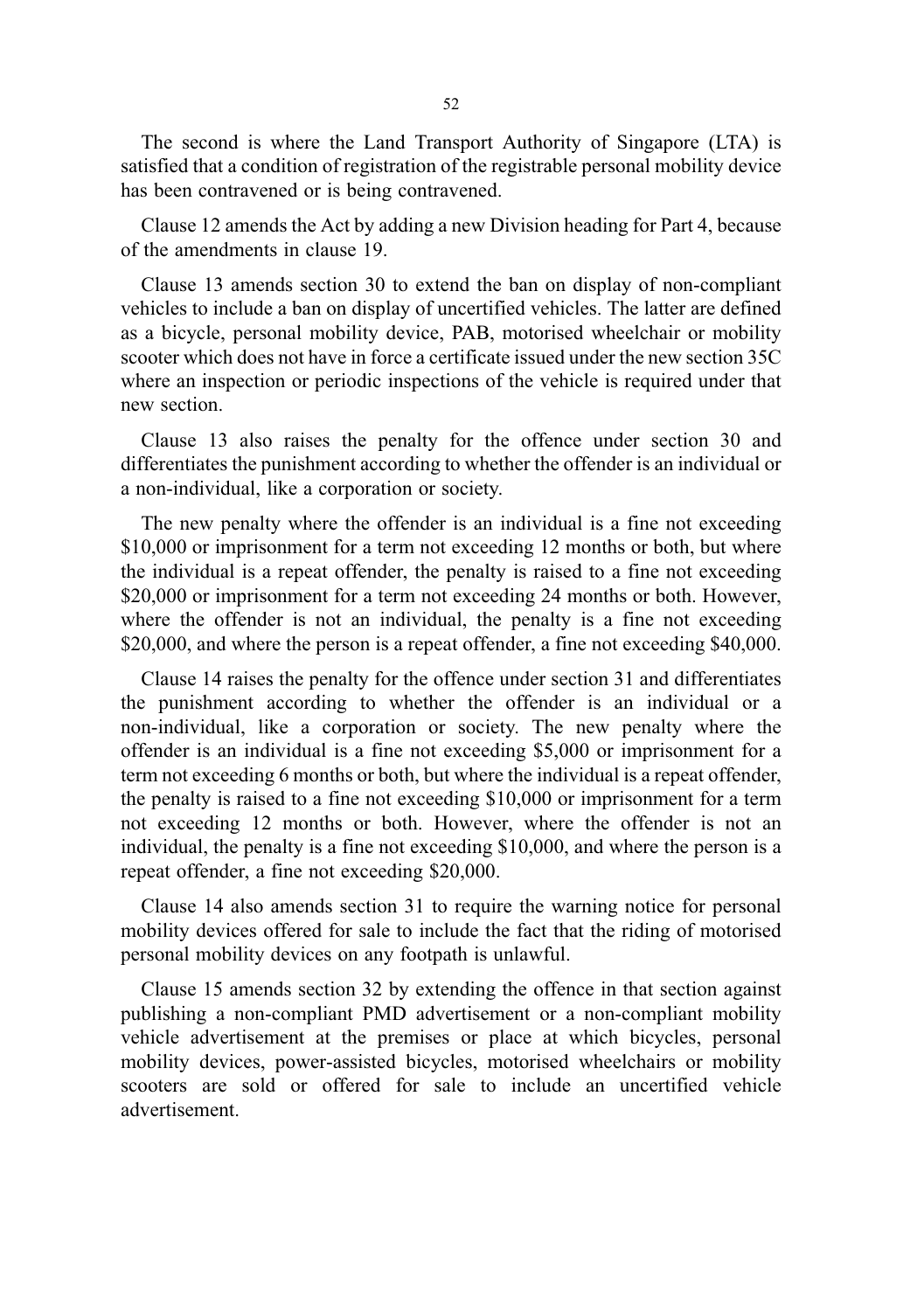Clause 15 also raises the penalty for the offence under section 32 and differentiates the punishment according to whether the offender is an individual or a non-individual, like a corporation or society.

The new penalty where the offender is an individual is a fine not exceeding \$10,000 or imprisonment for a term not exceeding 12 months or both, but where the individual is a repeat offender, the penalty is raised to a fine not exceeding \$20,000 or imprisonment for a term not exceeding 24 months or both. However, where the offender is not an individual, the penalty is a fine not exceeding \$20,000, and where the person is a repeat offender, a fine not exceeding \$40,000.

Clause 16 amends section 33 to raise the penalty for the offence under section 33 and differentiates the punishment according to whether the offender is an individual or a non-individual, like a corporation or society.

The new penalty where the offender is an individual is a fine not exceeding \$10,000 or imprisonment for a term not exceeding 12 months or both, but where the individual is a repeat offender, the penalty is raised to a fine not exceeding \$20,000 or imprisonment for a term not exceeding 24 months or both. However, where the offender is not an individual, the penalty is a fine not exceeding \$20,000, and where the person is a repeat offender, a fine not exceeding \$40,000.

Clause 17 amends section 34 by extending the offence of selling non-compliant vehicles for use on public paths to cover selling of uncertified vehicles.

Clause 17 also raises the penalty for the offence under section 34 and differentiates the punishment according to whether the offender is an individual or a non-individual, like a corporation or society.

The new penalty where the offender is an individual is a fine not exceeding \$20,000 or imprisonment for a term not exceeding 24 months or both, but where the individual is a repeat offender, the penalty is raised to a fine not exceeding \$40,000 or imprisonment for a term not exceeding 48 months or both. However, where the offender is not an individual, the penalty is a fine not exceeding \$40,000, and where the person is a repeat offender, a fine not exceeding \$80,000.

Clause 18 amends the offence in section 35 of altering vehicles to become non-compliant personal mobility devices, bicycles or PABs, mobility scooters or motorised wheelchairs, by expanding it to deal with alterations carried out, whether or not in the course of business. This will apply then to do-it-yourself modifications.

Clause 18 also raises the penalty for the offence under section 35 and differentiates the punishment according to whether the offender is an individual or a non-individual, like a corporation or society.

The new penalty where the offender is an individual is a fine not exceeding \$20,000 or imprisonment for a term not exceeding 24 months or both, but where the individual is a repeat offender, the penalty is raised to a fine not exceeding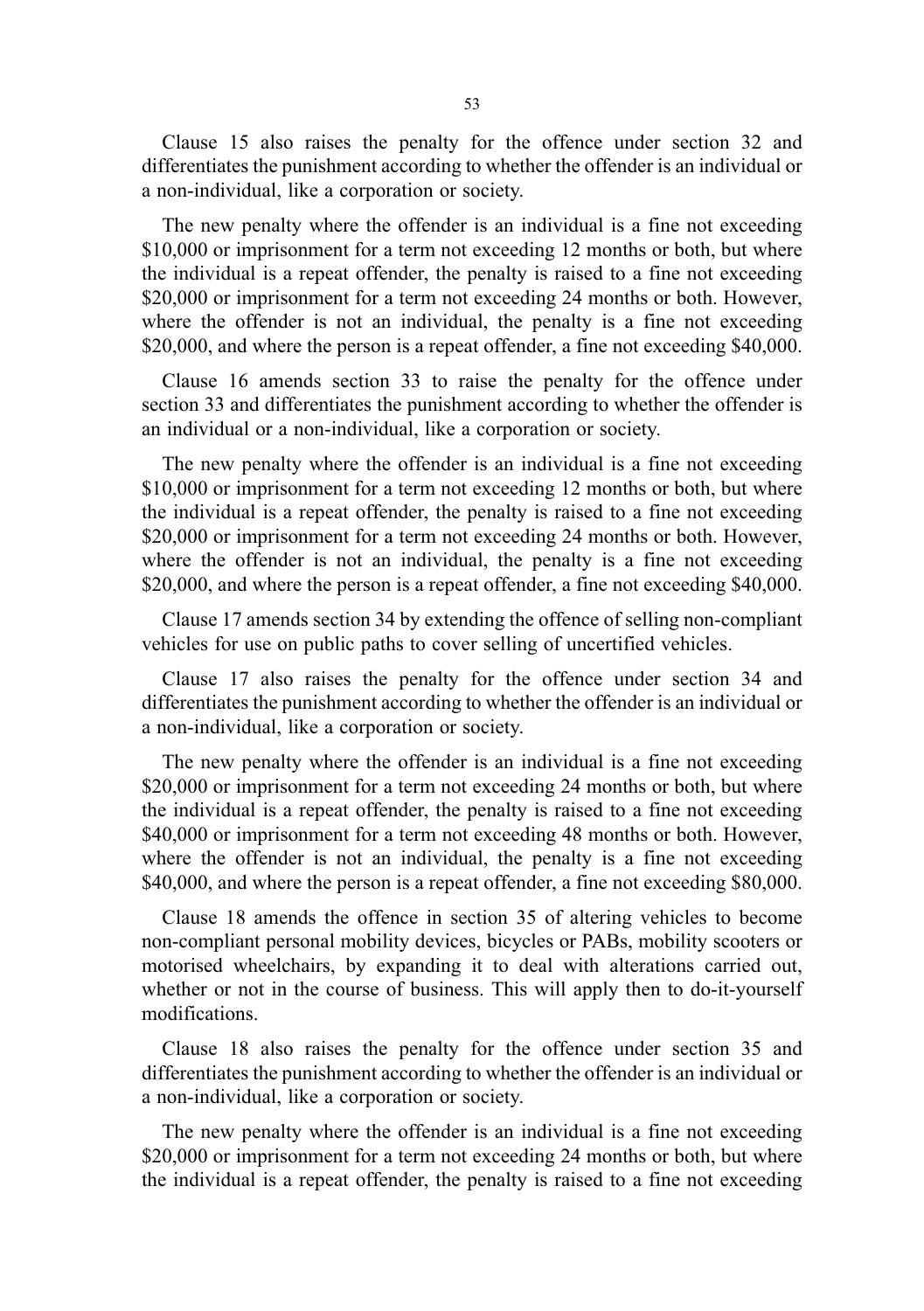\$40,000 or imprisonment for a term not exceeding 48 months or both. However, where the offender is not an individual, the penalty is a fine not exceeding \$40,000, and where the person is a repeat offender, a fine not exceeding \$80,000.

Clause 19 inserts a new Division 2 in Part 4 requiring certain types of vehicles that may be used on a public path to undergo inspection and be certified. The new Division 2 of Part 4 consists of new sections 35A, 35B and 35C.

The new section 35A provides the means by which certain classes of vehicles that may be used on public paths can be made subject to a requirement for inspection. The Minister can make an order in the Gazette, providing that with effect from a date specified in the order, an inspection is or periodic inspections are required for or in respect of every bicycle, personal mobility device, motorised wheelchair or mobility scooter in a class or description of bicycle, personal mobility device, motorised wheelchair or mobility scooter specified in the order. The inspection is so as to maintain compliance with the prescribed requirements relating to its construction and condition and registration marks.

The new section 35B requires an inspection for the purposes of an order under the new section 35A(1) to be carried out by the LTA or a person authorised by the LTA (called a designated examiner).

A designated examiner has certain duties. A designated examiner must conduct an examination or assessment of a vehicle that is the subject of an order under the new section 35A(1). The examination must be done in the manner prescribed by regulations made under section 67. On completion of the examination or assessment, the designated examiner must prepare and sign a report of the result of the examination or assessment, and give a copy of the report to the LTA without delay.

A designated examiner commits an offence if he or she intentionally prepares or signs a report of the result of an examination or assessment relating to a bicycle, personal mobility device, motorised wheelchair or mobility scooter that the designated examiner did not examine or assess, or that is calculated to deceive. The penalty is a fine not exceeding \$1,000 or imprisonment for a term not exceeding 3 months or both. However, where the designated examiner is a repeat offender, the penalty is a fine not exceeding \$2,000 or imprisonment for a term not exceeding 6 months or both.

The new section 35C provides for the issue of a certificate of inspection by the LTA to the owner of a bicycle, personal mobility device, motorised wheelchair or mobility scooter to which a designated examiner's report under the new section  $35B(2)(b)$  relates. The certificate is to indicate that the vehicle has been inspected under Division 2 of Part 4. It is to be issued where the LTA receives from a designated examiner a report mentioned in the new section  $35B(2)(b)$  in relation to that vehicle, the report states that the vehicle is in compliance or continues to be in compliance with the prescribed requirements relating to its construction and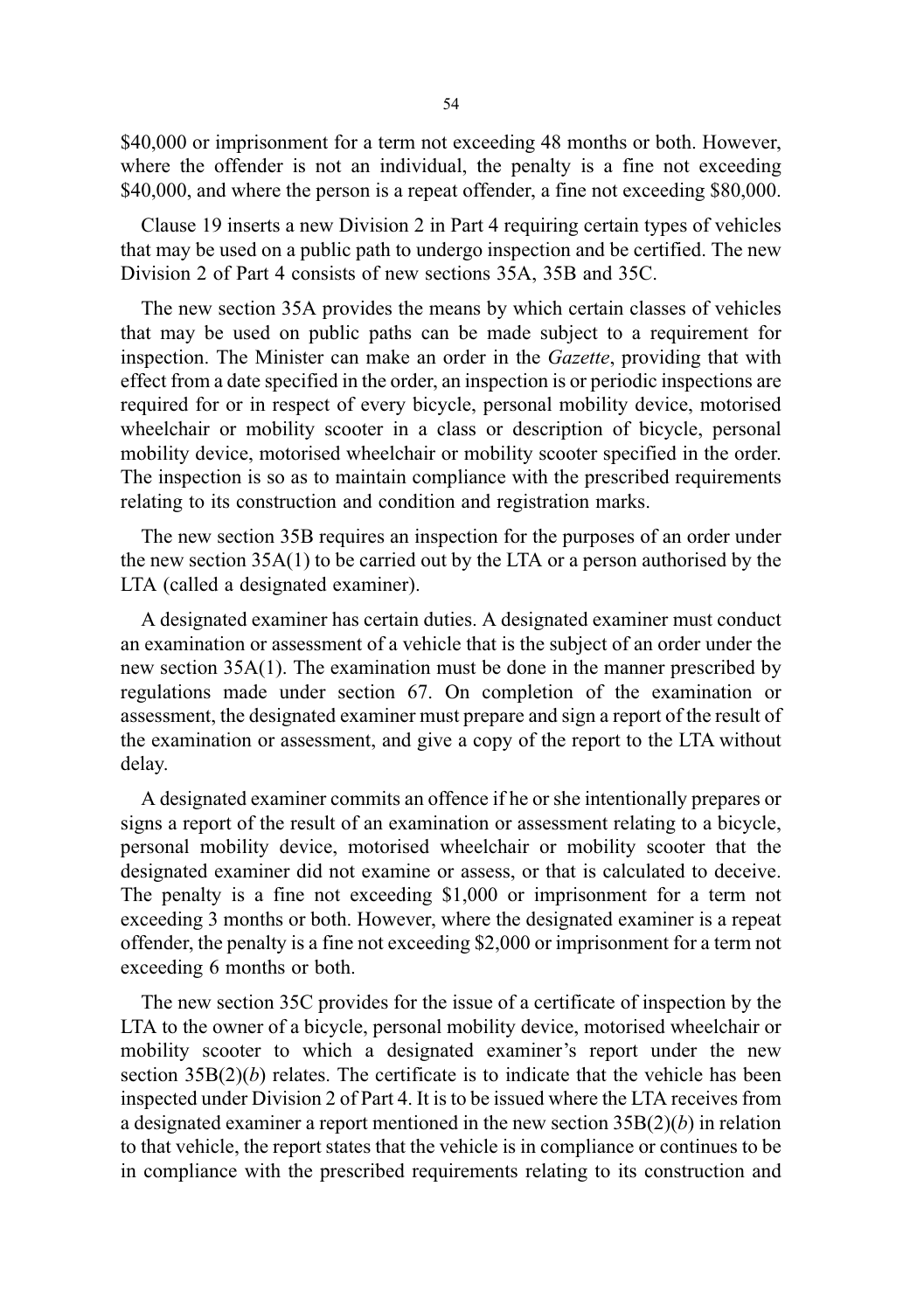condition and registration marks, and the LTA is satisfied that the designated examiner had carried out the examination and assessment of the vehicle in accordance with the regulations.

A certificate issued with respect to a vehicle is in force in respect of that vehicle until the date of expiry specified in the certificate (if any) or the certificate is earlier cancelled by the LTA.

Clause 20 introduces a new section 36A which is a rebuttable presumption for an offence under section 35 (altering a bicycle, personal mobility device, etc., to make it non-compliant). The new section 36A is in addition to the presumption in section 36 which is relevant to that offence under section 35.

Under the new section 36A, the person who is the owner of the vehicle in respect of which the offence is committed is presumed to have altered (whether in the course of repair or otherwise) the vehicle so as to render it a non-compliant personal mobility device, non-compliant PAB, non-compliant bicycle or a non-compliant mobility vehicle (as the case may be) if it is proved that a certificate was issued under section 35C in respect of the vehicle, and the person was the owner of the vehicle when the certificate under section 35C was issued.

Clause 21 amends section 44 as a consequence of the amendment in clause 18, which amends the offence in section 35 by expanding it to cover altering vehicles to become non-compliant personal mobility devices, bicycles or PABs, mobility scooters or motorised wheelchairs, whether or not in the course of business. The power to enter and inspect any premises is likewise expanded beyond premises which are reasonably believed to be carrying on business.

Clause 22 amends section 47 firstly, to enable an authorised officer, an outsourced enforcement officer or a public path warden to order the owner or rider of the vehicle to produce his or her competency test certificate for examination, and an authorised officer to order the owner or rider of the vehicle to deliver the vehicle (in the state on the date of the order) for an inspection by such person and at such time and place as the authorised officer may specify. This is to mandate inspections of vehicles, whether or not already registered.

Next, clause 22 amends section 47 to create an offence of producing on such an order, a false competency test certificate with dishonest intent. The penalty is a fine not exceeding \$5,000 or imprisonment for a term not exceeding 12 months or both. There are special provisions that deal with the production of digital competency test certificates.

Clause 23 amends section 50 to empower an authorised officer, an outsourced enforcement officer or a public path warden to seize a competency test certificate or an article resembling a competency test certificate if the competency test certificate or article is produced to the authorised officer, outsourced enforcement officer or public path warden pursuant to a request under section  $47(1)(aa)$  or otherwise by an individual who represents it as a competency test certificate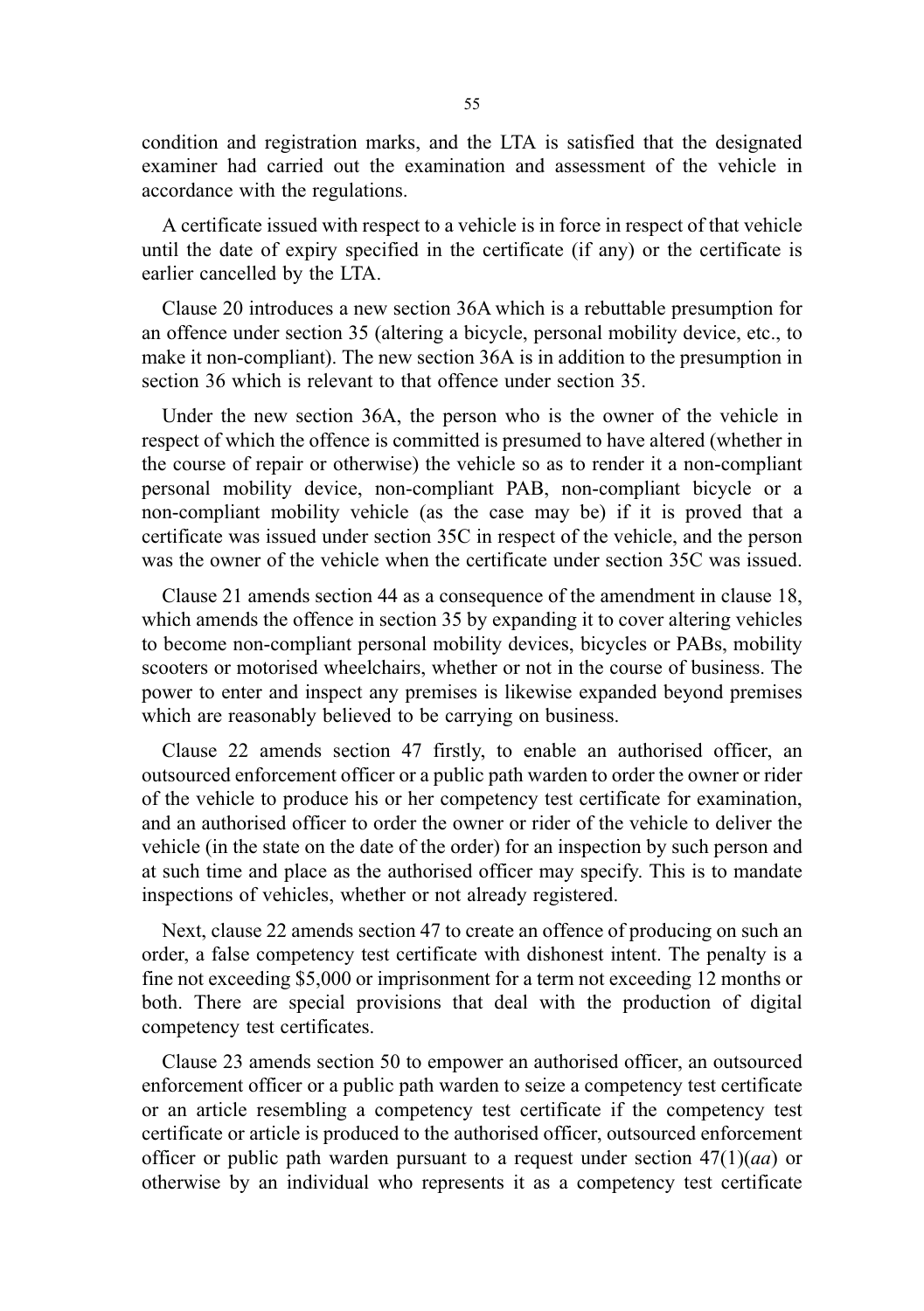granted to that individual, and the authorised officer, outsourced enforcement officer or public path warden has reason to believe that the competency test certificate is unlawfully in the possession of that individual who produced it, or the competency test certificate or article is evidence of the commission of an offence under section 23H.

Clause 24 makes an amendment to section 57(1), which creates the offence of giving false information, to extend it to go beyond giving false information in relation to an application to register a registrable personal mobility device, to cover any application under the Act.

Clause 25 introduces 3 new sections 58A, 58B and 58C.

The new section 58A applies to every licensee or class licensee under the Shared Mobility Enterprises (Control and Licensing) Bill 2020 who makes available for hire by any individual any bicycle, personal mobility device, power-assisted bicycle, motorised wheelchair or mobility scooter to drive or ride wholly or partly on any public path, and to every person who, in the course of a prescribed business provides any bicycle, personal mobility device, power-assisted bicycle, motorised wheelchair or mobility scooter for hire or use by an individual who is the person's employee or outworker, to drive or ride on any public path in the performance of duties in the course of employment or under an outwork arrangement with that person, or who engages an individual under a contract of employment or an outwork arrangement to perform duties or carry out work involving driving or riding on any public path any bicycle, personal mobility device, power-assisted bicycle, motorised wheelchair or mobility scooter owned or provided by the individual.

The new section 58A requires these licensees and persons to take all reasonable and practicable measures to ensure that the individual is insured and maintains insurance for a prescribed minimum amount under one or more approved policies with an insurer within the meaning of the Insurance Act (Cap. 142) against third-party liabilities for death or personal injury which the individual may incur with respect to driving or riding on public paths on the bicycle, personal mobility device, power-assisted bicycle, motorised wheelchair or mobility scooter (as the case may be) during the hiring from the licensee or the individual's employment or outwork arrangement with that person, as the case may be.

The penalty where the offender is an individual is a fine not exceeding \$10,000 or imprisonment for a term not exceeding 12 months or both. Where the offender is not an individual (such as a corporation), the penalty is a fine not exceeding \$20,000.

The new section 58B empowers a court, after convicting an individual of an offence under Division 2 or 2A of Part 3, to order the offender to attend and complete, at the offender's own expense, a course designed to increase knowledge of, and to encourage, safe driving and riding behaviour on public paths, in addition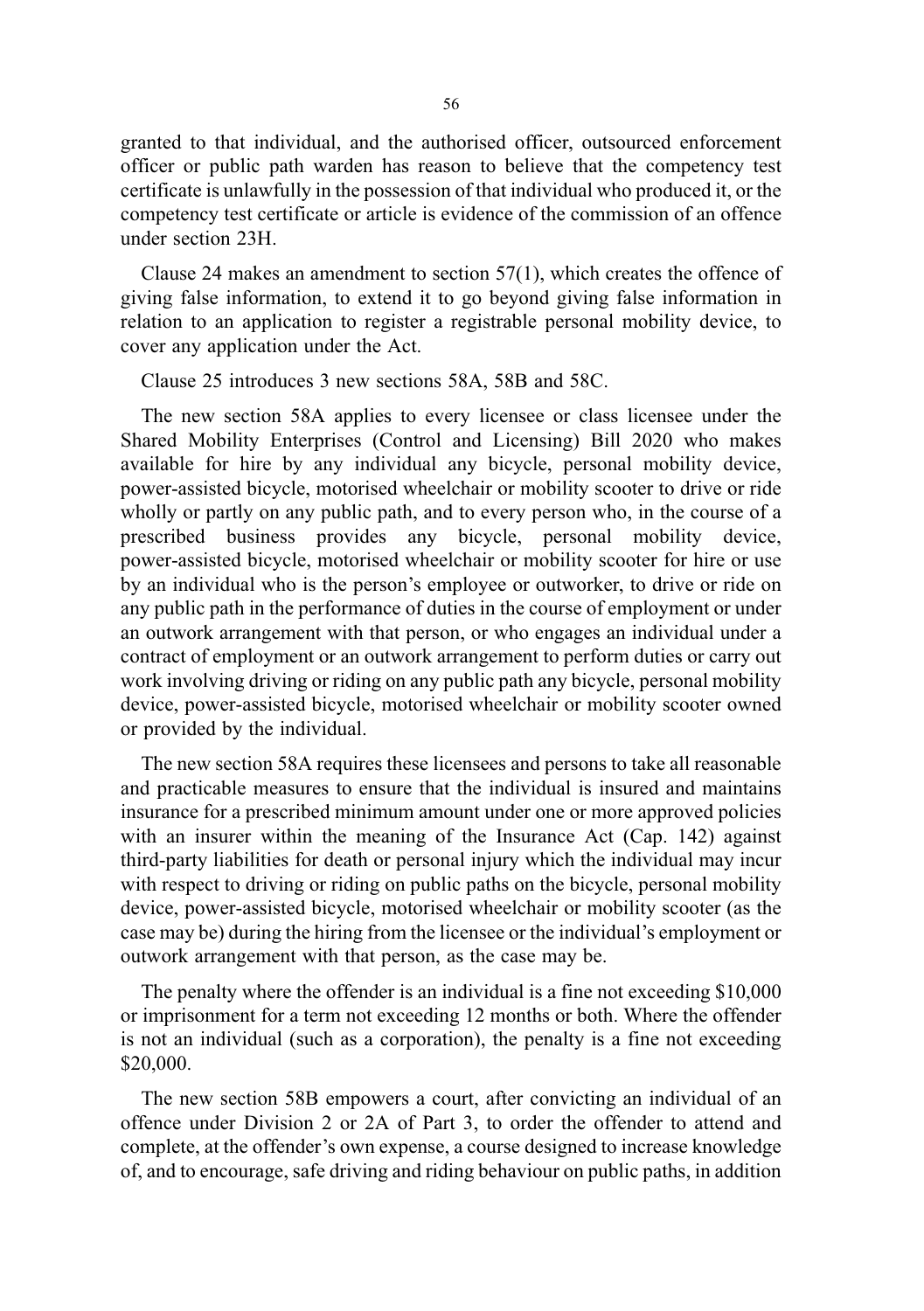to imposing on the offender the punishment provided for the offence under the Act.

An offender may appeal against an order of a court under the new section 58B(2) in the same manner as against a conviction. The court may if it thinks fit, pending the appeal, suspend the operation of the order under the new section 58B(2).

Finally, the new section 58C makes it clear that a person may be charged with more than one offence for the same activity or conduct. For example, an offender under section 21 may be charged for an offence under the section for speeding on a public path even though he or she is driving or riding a vehicle the riding of which on the public path (as the case may be) is unlawful under section 15, 16, 17, 18 or 19. In short, an individual may still be liable for speeding on a footpath using a motorised personal mobility device even though he or she is driving or riding on a vehicle that is banned for use on the footpath. An individual may still be liable under section 21 for speeding even though he or she is also liable to be charged separately for an offence for under-aged riding or using a mobile communication device.

Clause 26 amends section 67 to expand the powers to make regulations to cover tests of competence to drive or ride on public paths test-needed-to-drive vehicles, the conduct of inspections of vehicles under the new Division 2 of Part 4 and for the purposes of the new section 58A.

Clause 27 and the Schedule make miscellaneous amendments to various sections of the Act mostly to raise penalties for offences. A textual amendment is made to sections 15(3) and 17(2) because of the change of the definition of "mechanised sweeper" that excluded a mechanised sweeper that is capable of driving itself.

Clause 28 contains related amendments to the Road Traffic Act.

Section 5 of the Road Traffic Act is amended to raise the penalty for altering a power-assisted bicycle to make it non-compliant or for selling, supplying, etc., a non-compliant power-assisted bicycle for use on a road, to match the higher penalties introduced by clauses 13 and 18, which can involve non-compliant power-assisted bicycles for use on public paths.

Another related amendment is to section 34 of the Road Traffic Act, on rule-making for the purposes of Part I of that Act. There is express power to create offences under the rules made for the purposes in section  $34(1)(da)$  and  $(db)$  which are punishable with penalties that match the higher penalties introduced by clauses 14 and 15, where the rules pertain to power-assisted bicycles.

Finally, section 65B of the Road Traffic Act is amended to extend the ban on use of mobile communication devices while driving a motor vehicle to cover drivers